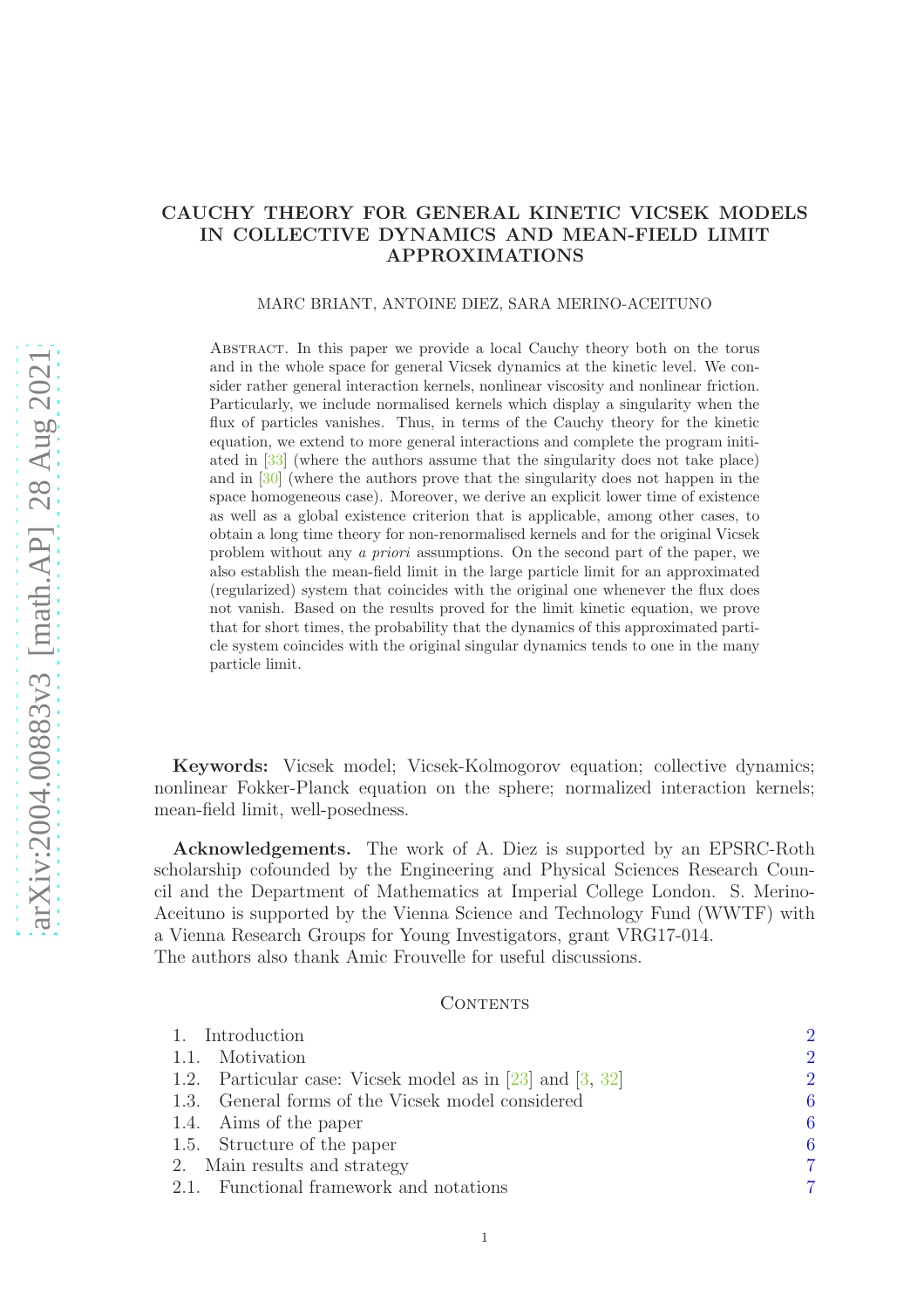| Kinetic point of view: strategy and results<br>2.2.                           | 8  |
|-------------------------------------------------------------------------------|----|
| Microscopic point of view and mean-field limit for the Vicsek kinetic<br>2.3. |    |
| equation: strategy and results                                                | 12 |
| The mesoscopic framework: kinetic differential equation<br>3.                 | 17 |
| Linear equation: dependence on coefficients and averaging positivity<br>3.1.  | 17 |
| 3.2. The local-in-time nonlinear Cauchy theory                                | 23 |
| 3.3. Global existence and decay of the free energy                            | 25 |
| Mean-field limit: proofs of the results in Section 2.3<br>4.                  | 27 |
| 4.1. Preliminaries: functional framework and notations.                       | 27 |
| 4.2. The non-singular dynamics.                                               | 28 |
| 4.3. Proof of Theorem 2.14                                                    | 30 |
| 4.4. Proof of Proposition 4.3                                                 | 32 |
| Appendix A. Some known results on SDE                                         | 35 |
| A.1. Results on existence of solutions and large-particle limits              | 35 |
| A.2. Stratonovich to Ito's convention                                         | 36 |
| References                                                                    | 37 |

### 1. INTRODUCTION

<span id="page-1-1"></span><span id="page-1-0"></span>1.1. Motivation. The emergence of collective motions among a group of self-propelled agents is receiving a great deal of attention: flocks of birds [\[35\]](#page-38-2), schools of fish [\[34\]](#page-38-3), pedestrian dynamics [\[41\]](#page-38-4), micro-swimmers [\[10\]](#page-37-2). Many models have been proposed to explain these collective behaviours. Among them, the Vicsek model [\[23,](#page-37-1) [48\]](#page-38-5) is one of the most studied ones. In this model all agents move at a constant speed while trying to adopt the same velocity as their neighbours, up to some noise.

In this introductory section we present the discrete dynamics for the Vicsek model as presented in [\[23\]](#page-37-1) as well as its corresponding kinetic equation for the timeevolution of the distribution of the particles. Up to now, there were no complete rigorous results on the existence of solutions and the derivation of the kinetic equation (mean-field limit) for the Vicsek dynamics presented in [\[23\]](#page-37-1). The reason for this is the presence of a singularity in the dynamics that is reached when the local average velocity of the agents vanishes.

In contrast to [\[23\]](#page-37-1), one can define a Vicsek model without a singularity [\[3,](#page-36-0) [15,](#page-37-3) [16,](#page-37-4) [32\]](#page-38-1), for different modelling choices. However, these different modelling choices for the Vicsek model have profound mathematical implications (like appearance of phase transitions). For this reason, in this article we investigate a general form of the Vicsek model that includes the forms presented in [\[23\]](#page-37-1) (with a singularity), in [\[3,](#page-36-0) [32\]](#page-38-1) (without singularity) as well as further extensions of the model like the ones in  $[4, 16, 25, 31]$  $[4, 16, 25, 31]$  $[4, 16, 25, 31]$  $[4, 16, 25, 31]$  $[4, 16, 25, 31]$  $[4, 16, 25, 31]$ . We give conditions to have existence of solutions for the equations and investigate approximations to the mean-field limit for this general class of Vicsek models. All of these are detailed in the following sections.

<span id="page-1-2"></span>1.2. Particular case: Vicsek model as in [\[23\]](#page-37-1) and [\[3,](#page-36-0) [32\]](#page-38-1). In what follows we assume that the agents move in a domain  $\Omega$  with  $\Omega$  being either the d-dimensional torus  $\mathbb{T}^d$  or the whole space  $\mathbb{R}^d$  for  $d \geq 1$ . The orientations of the agents are given elements on the sphere  $\mathbb{S}^{d-1}$ . Throughout the article, for a given vector  $\omega \in \mathbb{R}^d$ we denote  $P_{\omega^{\perp}}$  the orthogonal projection in  $\mathbb{R}^{d}$  onto  $(\mathbb{R}\omega)^{\perp}$ . The time-continuous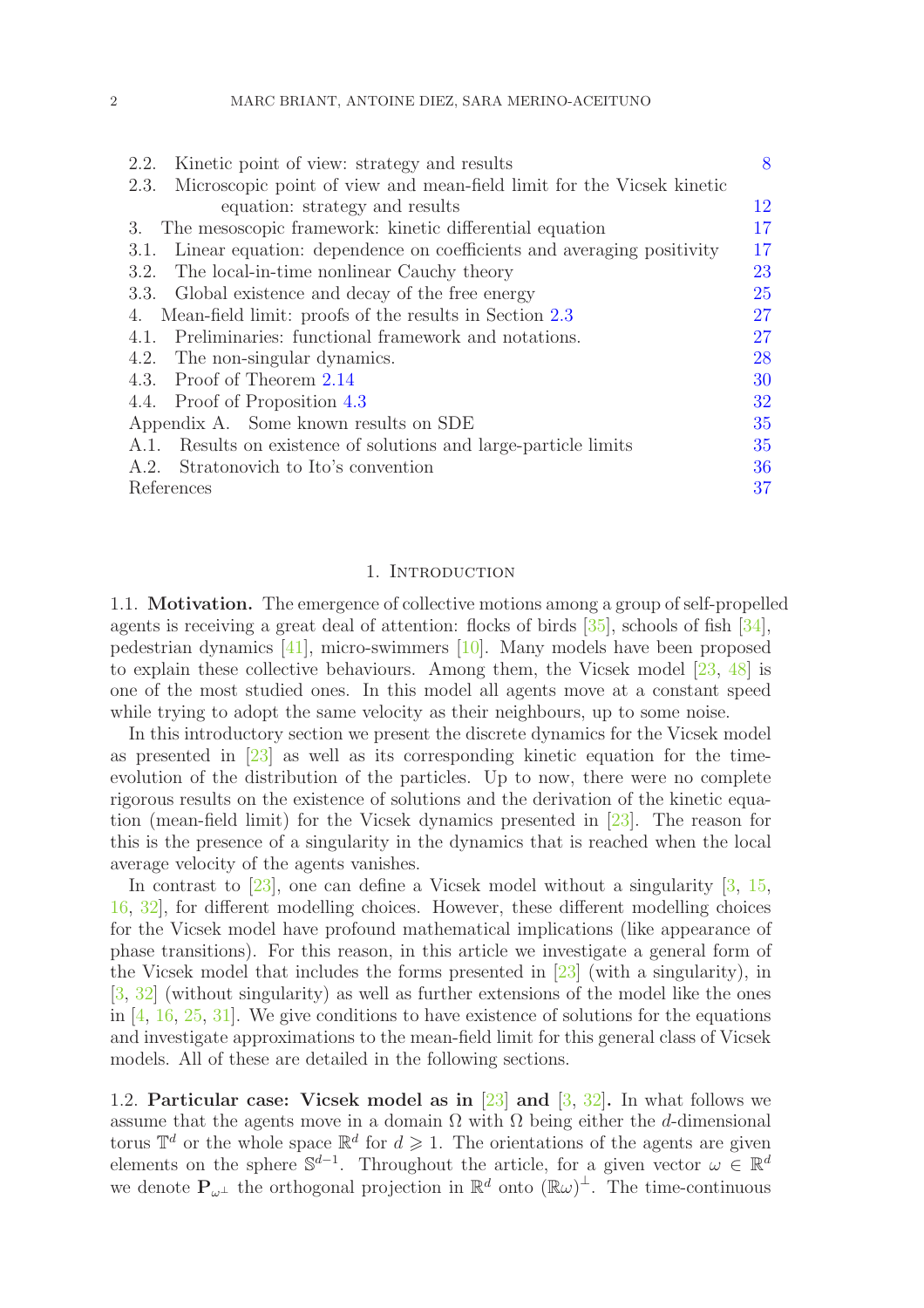Vicsek model [\[23\]](#page-37-1) considers N agents characterised by their positions  $X^{i,N}(t) \in \Omega$ ,  $i = 1, \ldots, N$  and orientations  $\omega^{i,N}(t) \in \mathbb{S}^{d-1}$  over time  $t \geq 0$ . The evolution of the system is given by the following Stratonovich stochastic differential equation, where  $c, \nu, \sigma > 0$  are positive constants:

<span id="page-2-0"></span>
$$
(1.1) \t\t dX^{i,N} = c\omega^{i,N} dt,
$$

(1.2) 
$$
d\omega^{i,N} = \nu \nabla_{\omega^{i,N}} (\omega^{i,N} \cdot \overline{\omega}_i) dt + \mathbf{P}_{(\omega^{i,N})^{\perp}} \circ \sqrt{2\sigma} dB_i^i.
$$

We explain next this system of equations. Eq.  $(1.1)$  describes the transport of the agents: agent i moves in the orientation  $\omega^{i,N}$  at speed  $c > 0$ . Eq. [\(1.2\)](#page-2-0) gives the evolution of the orientations over time. It includes two competing forces. On one hand the first term in the form of a gradient represents organised motion: agents try to adopt the same orientation. The gradient  $\nabla_{\omega}$  is the gradient on the sphere and the term  $\overline{\omega}_i$  represents the average orientation of the neighbours around agent i. Therefore, the first term in the right-hand-side of Eq.  $(1.2)$  is a gradient flow which relaxes the value of the orientation  $\omega^{i,N}$  towards the mean orientation of the neighbouring particles  $\overline{\omega}_i$ . The constant  $\nu > 0$  gives the speed of this relaxation. We will comment later on the different choices to compute the average orientation  $\overline{\omega}_i$ . These different choices give rise to the different models in [\[23\]](#page-37-1) and [\[3,](#page-36-0) [32\]](#page-38-1).

On the other hand  $B_t^i$ ,  $i = 1, ..., N$  are N independent Brownian motions in  $\mathbb{R}^d$ and they introduce noise in the dynamics, driving particles away from organised motion. The constant  $\sigma > 0$  gives the intensity of the noise. The symbol  $'$ °' is used to specify that Eq. [\(1.2\)](#page-2-0) has to be understood in the Stratonovich sense. This ensures that  $\omega_i(t) \in \mathbb{S}^{d-1}$  for all times where the solution is defined (this will be proven later).

Now, formally at least, one can compute the time-evolution for the distribution of agents  $f = f(t, x, \omega)$  in space  $x \in \Omega$  and orientations  $\omega \in \mathbb{S}^{d-1}$  at time  $t \geq 0$  as the number of particles  $N \to \infty$  [\[23\]](#page-37-1). The dynamics for the distribution f is given by the following kinetic equation:

(1.3) 
$$
\partial_t f + c\omega \cdot \nabla_{\omega} f = \nabla_{\omega} \cdot \left[ -\nu \mathbf{P}_{\omega^\perp} \overline{\omega}_f f + \sigma \nabla_{\omega} f \right] =: L(f),
$$

where  $\nabla_{\omega}$  denotes the divergence on the sphere  $\mathbb{S}^{d-1}$  and where  $\overline{\omega}_f(t,x)$  represents the average orientation of the particles around position  $x$  at time  $t$ . Notice that the projection term appears due to the fact that

<span id="page-2-1"></span>
$$
\nabla_{\omega}(\omega \cdot \overline{\omega}) = \mathbf{P}_{\omega^{\perp}} \overline{\omega}, \quad \text{for } \overline{\omega} \in \mathbb{R}^d \text{ fixed.}
$$

One can show that the operator  $L$  on the right-hand-side of  $(1.3)$  can be rewritten as a non-linear Fokker-Planck operator:

(1.4) 
$$
L(f) := \sigma \nabla_{\omega} \cdot \left[ M_{\overline{\omega}_f} \nabla_{\omega} \left( \frac{f}{M_{\overline{\omega}_f}} \right) \right],
$$

with

<span id="page-2-2"></span>(1.5) 
$$
M_v(\omega) = \frac{\exp(\frac{\nu}{\sigma}(\omega \cdot v))}{Z}, \qquad Z = \int_{\mathbb{S}^{d-1}} \exp\left(\frac{\nu}{\sigma}(\omega \cdot v)\right) d\omega,
$$

for any  $v \in \mathbb{S}^{d-1}$ . The function  $M_v$  is a probability density on the sphere named von-Mises distribution. Notice that its mean is in the orientation given by v. When  $\sigma \rightarrow \infty$  (large-noise limit) the von-Mises distribution converges to the uniform distribution on the sphere.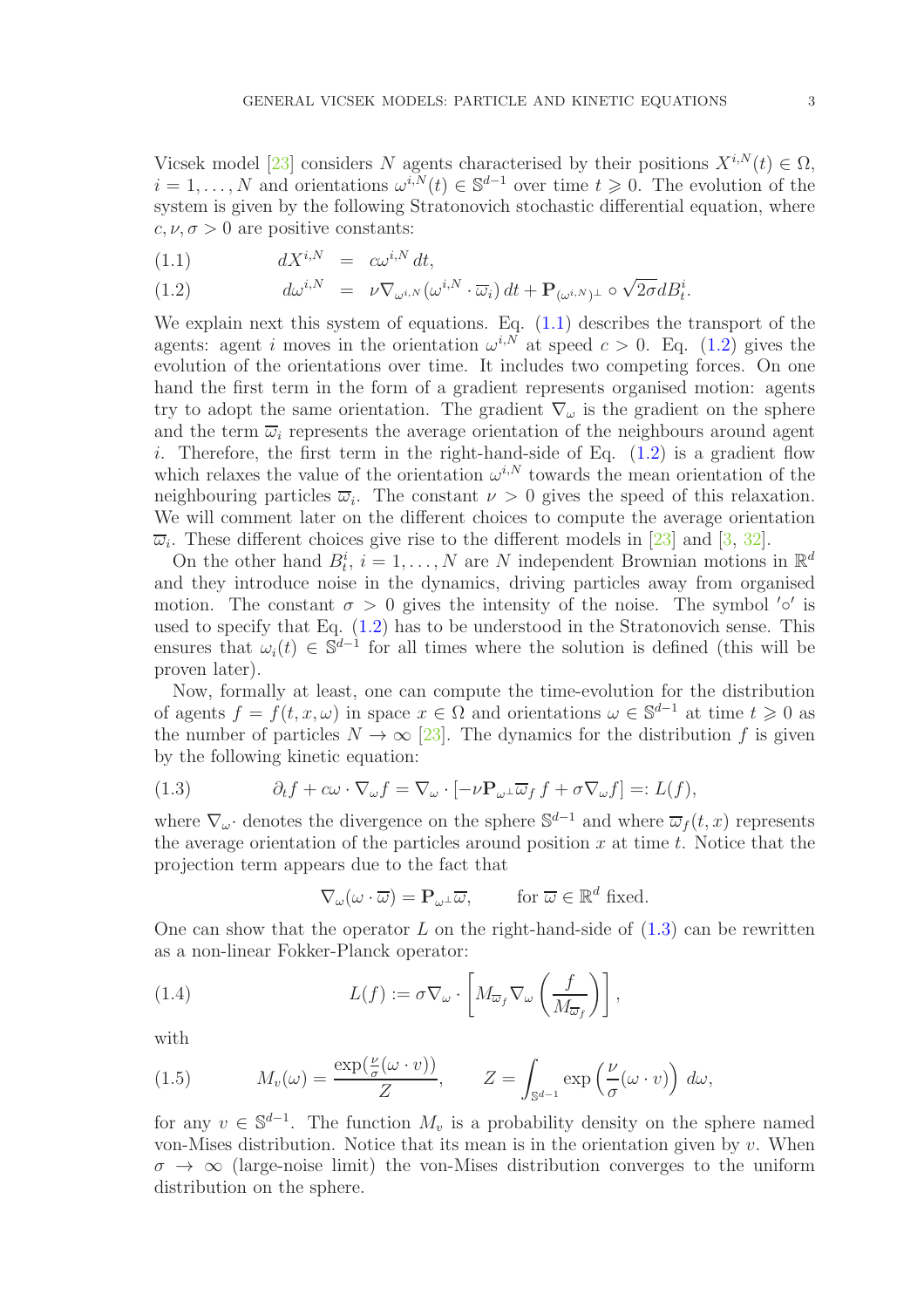We comment now on the different choices to define the average orientation around an agent *i*, denoted by  $\overline{\omega}_i$  in Eq. [\(1.2\)](#page-2-0). The choice considered has profound implications in the dynamics of the particles and in the derivation of the kinetic equation [\(1.3\)](#page-2-1) (mean-field limit) and the derivation of macroscopic equations (equations for the particle density and mean orientation). In the mathematics literature, two options were first considered given, in a compact way, by:

(1.6) 
$$
\overline{\omega}_i = \frac{J_i^N}{\alpha + (1 - \alpha)|J_i^N|}, \qquad J_i^N(t) = \sum_{j \neq i}^N K(|X_i(t) - X_j(t)|) \omega_j(t).
$$

The two options correspond to the cases  $\alpha = 0$  (as presented in [\[23\]](#page-37-1)) or  $\alpha = 1$  (as presented in [\[3,](#page-36-0) [32\]](#page-38-1)). The kernel  $K \geq 0$  is an interaction kernel that represents the weights given to the neighbouring particles depending on their distance to particle i. A classical choice is to take K the indicator function of a ball of radius  $R > 0$ . The flux  $J_i^N$  is, indeed, an average of the orientations of the neighbouring particles. In the kinetic equation these choices define the operator  $\overline{\omega}_f$  as: (1.7)

<span id="page-3-0"></span>
$$
\overline{\omega}_f(t,x) = \frac{\mathbf{J}_f(t,x)}{\alpha + (1-\alpha)|\mathbf{J}_f(t,x)|}, \qquad \mathbf{J}_f(t,x) = \int_{\Omega \times \mathbb{S}^{d-1}} K(|x-y|) \,\omega f(t,y,\omega) \,dyd\omega.
$$

We compare next, the mathematical implications of these two choices:

Case  $\alpha = 1$  (non-normalisation). If  $\alpha = 1$ , the average orientation  $\overline{\omega}_i = J_i^N \notin \mathbb{S}^{d-1}$ is not a unit vector. This also holds in the kinetic equation [\(1.3\)](#page-2-1) for  $\overline{\omega}_f = \mathbf{J}_f \notin \mathbb{S}^{d-1}$ in [\(1.7\)](#page-3-0). However, the case  $\alpha = 1$  removes the singularity when  $|\mathbf{J}_f| = 0$  or  $|J_i^N| = 0$ . In [\[32\]](#page-38-1) the authors prove the well-posedness of the space-homogeneous kinetic equation in any Sobolev space and in  $[2]$  the authors prove the mean-field limit (here we will recover these results). As a counterpart, though, this choice for the average  $\overline{\omega}_i$  makes the derivation of macroscopic equations for the density of the particles  $\rho = \rho(t, x)$  and the mean orientation  $\overline{\omega} = \overline{\omega}(t, x)$  of the agents more complex than in the case  $\alpha = 0$ . Specifically, two equilibria exist for the mean particle orientation  $\overline{\omega}$  depending if  $J_f \neq 0$  or  $J_f = 0$  [\[15,](#page-37-3) [16,](#page-37-4) [32\]](#page-38-1). In loose terms, if  $J_f \neq 0$ , then the von-Mises equilibria  $M_{J_f}$  is an equilibrium. The other equilibrium is given by the uniform distribution on the sphere, which corresponds to the case  $J_f = 0$  in  $M_{J_f}$ . In different spatial regions (depending on the particle density  $\rho$ ) one of these two equilibria is stable. Consequently, this gives rise to a bifurcation or phase transition: in some spatial regions the mean orientation of the agents is  $\overline{\omega} = 0$  (corresponding to disordered dynamics) and in other spatial regions the mean orientation is given by a unit vector  $|\overline{\omega}| = 1$  (corresponding to ordered dynamics or flocking). The interested reader can find all the details in  $[4, 15, 16, 32]$  $[4, 15, 16, 32]$  $[4, 15, 16, 32]$  $[4, 15, 16, 32]$  $[4, 15, 16, 32]$  $[4, 15, 16, 32]$ . The presence of phase transitions enriches the dynamics, in the sense that allows for a wider variety of patterns to arise. Understanding phase transitions is also of great interest in the Physics community [\[48\]](#page-38-5), who was the first one to introduce the Vicsek model. In particular, pattern formation has been studied through the simulation of particle simulations for the Vicsek model and its variations. Band formation arises under some parameter conditions  $[6, 8, 9]$  $[6, 8, 9]$  $[6, 8, 9]$  $[6, 8, 9]$ . Phase transitions could be key to explaining the emergence of this band formation.

Case  $\alpha = 0$  (normalisation). The first mathematical works on the Vicsek model correspond to this case [\[23\]](#page-37-1). The choice  $\alpha = 0$  comes with the difficulty of dealing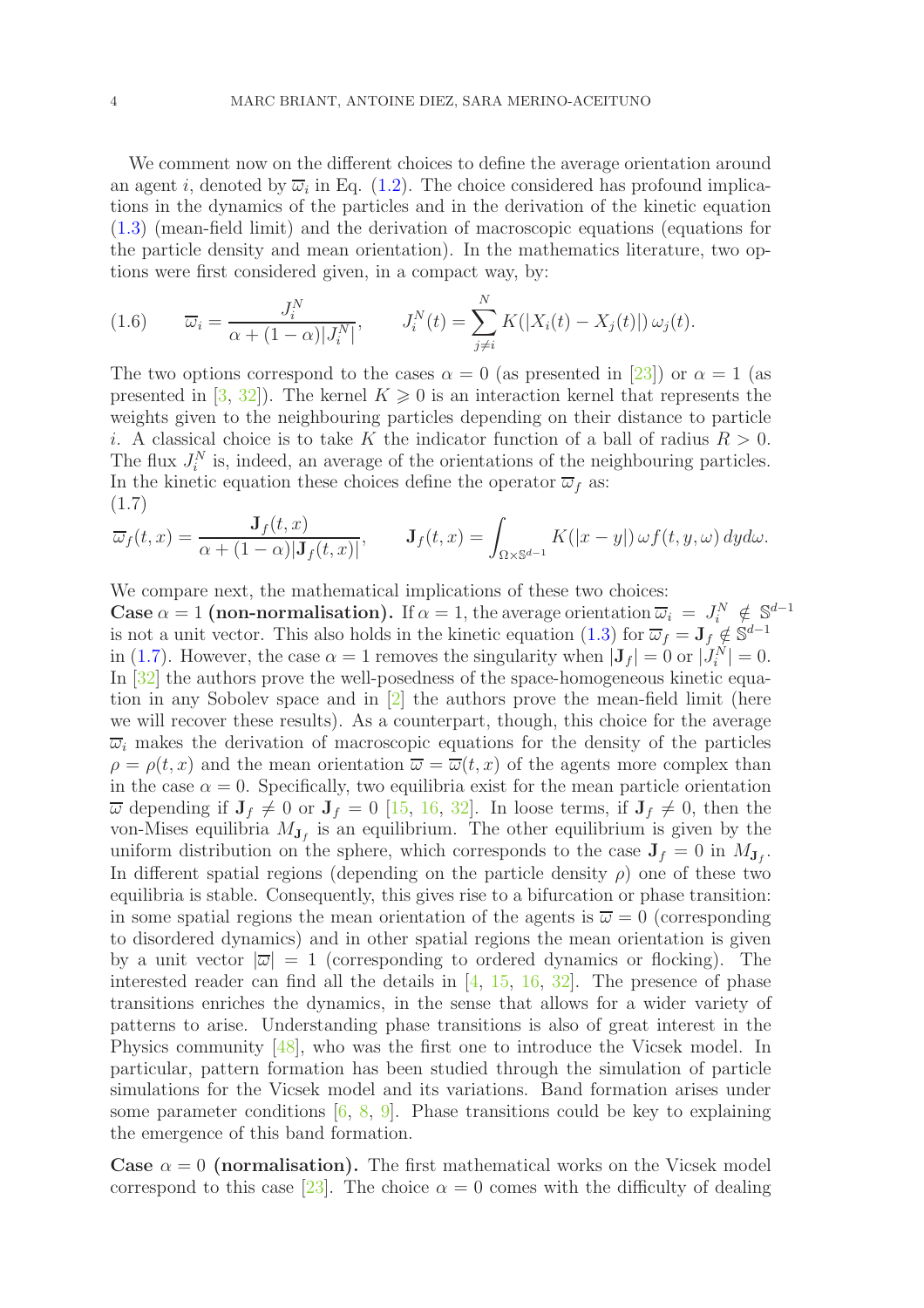with singularities when the flux  $J_i^N = 0$  (another example of collective dynamics with singularities, different from the Vicsek model can be found in [\[45\]](#page-38-7) for the Kuramoto model). However, assuming that the flux  $J_f$  in the kinetic equation does not vanish along the dynamics, then the macroscopic equations can be obtained more easily than in the case  $\alpha = 1$  because there is a unique equilibria: the von-Mises distribution in  $(1.5)$ . Then the macroscopic equations for the particle density  $\rho = \rho(t, x)$  and mean orientation  $\overline{\omega} = \overline{\omega}(t, x) \in \mathbb{S}^{d-1}$  correspond to the Self-Organised Hydrodynamics (SOH) given in [\[23\]](#page-37-1). This was the first formal derivation of the SOH dynamics. See also [\[38,](#page-38-8) [50\]](#page-38-9) as well as [\[37\]](#page-38-10) for later rigorous results. In this scenario a rigorous mean-field limit to derive the kinetic equation was missing as well as a Cauchy theory for the particle dynamics and the kinetic equation. Here we will not prove the mean-field limit starting from a particle system of the form  $(1.1)$  - $(1.2)$ , but from a modified system that we term 'approximated particle system'. This system does not have a singularity when the flux vanishes and therefore, it can be thought of as a regularization of the original particle dynamics. Proving the meanfield limit for particle systems with non-regular coefficients or with singularities is in general a difficult problem and, to the authors knowledge, only very few results exist and focus on specific problems (see e.g. [\[36\]](#page-38-11)). Here, we will prove that with a probability which tends to one in the many-particle limit, for short times, solutions of the approximated particle system are also solutions of the Vicsek particle system. We investigate these questions in the present article:

Theorem 1.1 (Cauchy theory for general Vicsek models with normalisation and mean-field from approximated particle dynamics). Suppose that  $\alpha = 0$  (normalised case). Suppose that the kernel K is Lipschitz, bounded and that  $f(0, x, \omega)$  satisfies assumptions (i) and (ii) in Theorem [2.4.](#page-8-0) Then, there exists a unique local-in-time solution to the kinetic equation  $(1.7)$ . Moreover, the kinetic equation equation  $(1.7)$ can be obtained as the mean-field limit of an 'approximated' particle dynamics whose solutions are, with a probability which tends to one in the many-particle limit, also solutions to the particle Vicsek dynamics  $(1.1)-(1.2)$  $(1.1)-(1.2)$  $(1.1)-(1.2)$ .

The precise definition of 'solution', of the approximated particle system and what we mean with 'a probability which tends to one in the many-particle limit' will be explained in Th. [2.4](#page-8-0) and in Sec. [2.3,](#page-11-0) respectively. As mentioned before, the difficulty in proving the previous theorem is to show that there exists at least some time interval  $t \in [0, T]$  such that  $J_f \neq 0$  and that for N large enough the probability that  $|J_i^N| > 0$  goes to 1 as  $N \to \infty$  for all  $i = 1, ..., N$  and  $t \in [0, T]$ . To prove a lower bound in the flux  $J_f \neq 0$  is, therefore, key. Indeed, in [\[33\]](#page-38-0) the authors manage to prove well-posedness for the kinetic equation [\(1.3\)](#page-2-1) assuming precisely that a priori all solutions satisfy  $|J_f|(t, x, \omega) \geq a > 0$  for all times, positions and orientations. In [\[30\]](#page-37-0) the authors prove well-posedness in the space homogeneous setting as long as initially  $|\mathbf{J}_{f_0}| > 0$  (plus some other assumptions). This has been followed by further extensions in [\[39\]](#page-38-12). The space-homogeneous case corresponds to spatially local kernels, i.e.,  $K(x - y) = \delta_0(x - y)$  (delta distribution).

To conclude this part, the choice on how to define the average orientation  $\overline{\omega}_i$  has profound mathematical and modelling implications (like dealing with singularities or with phase transitions). For this reason, in this article we will consider a general class of Vicsek models to encompass different modelling choices - existing or yet to be developed.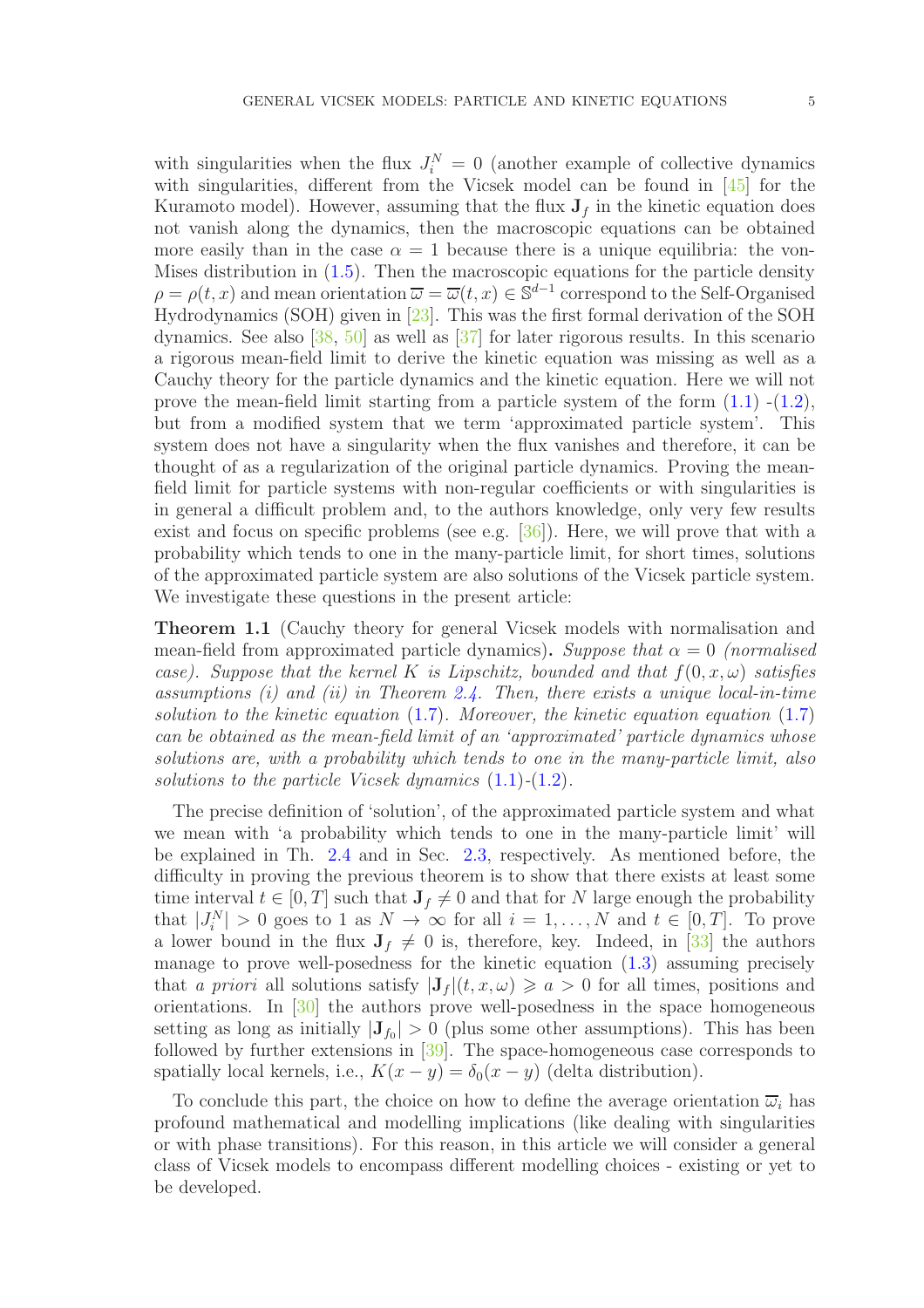<span id="page-5-0"></span>1.3. General forms of the Vicsek model considered. As we saw in the previous section, modelling choices in the Vicsek model may produce important differences in the mathematical properties of the equations. For this reason, in this article we consider a wide class of Vicsek models based not only on the choice of the averaged orientation [\(1.2\)](#page-2-0) but also on the particular shape of the friction  $\nu$ , the viscosity  $\sigma$ and the interaction kernel K. Specifically, we will allow  $\nu$  and  $\sigma$  to be functions of  $f$  (the solution to the kinetic equation) at the kinetic level and functions of the empirical distribution (see Eq. [\(2.16\)](#page-11-1)) at the particle level. The interaction kernel K can take the general form  $K = K(t, x, x_*, \omega, \omega_*)$ . The precise assumptions on  $\nu$ ,  $\sigma$  and K can be found in Section [2.1.](#page-6-1)

As a consequence, the results presented here apply to a wide breath of Vicsektypes models, like the ones in  $[15, 16, 25, 31]$  $[15, 16, 25, 31]$  $[15, 16, 25, 31]$  $[15, 16, 25, 31]$  $[15, 16, 25, 31]$  $[15, 16, 25, 31]$ . In  $[15, 16]$  $[15, 16]$  the authors consider functions  $\nu = \nu(|\mathbf{J}_f|)$ ,  $\sigma = \sigma(|\mathbf{J}_f|)$  that depend on the flux of the particles; in [\[31\]](#page-38-6) the author considers a kernel K that is not isotropic; in  $[25]$  the authors consider a Vicsek-type model for alignment of discs. Beyond this, the approach presented here can be adapted to investigate other models like the ones in [\[4,](#page-36-2) [12,](#page-37-6) [13,](#page-37-7) [18,](#page-37-8) [17,](#page-37-9) [19,](#page-37-10) [20,](#page-37-11) [21,](#page-37-12) [22,](#page-37-13) [24,](#page-37-14) [42\]](#page-38-13). In [\[13\]](#page-37-7) the authors couple the Vicsek model with a Kuramoto model. In  $[42]$  the author considers a Vicsek model with two species having different velocities. The models in  $[4, 18, 19, 20, 21]$  $[4, 18, 19, 20, 21]$  $[4, 18, 19, 20, 21]$  $[4, 18, 19, 20, 21]$  $[4, 18, 19, 20, 21]$  $[4, 18, 19, 20, 21]$  $[4, 18, 19, 20, 21]$  $[4, 18, 19, 20, 21]$  describe collective motion based on nematic alignment (where particles align by adopting the same direction of motion and not necessarily the same orientation). BGK versions of Vicsek-type models are considered in  $[12, 17]$  $[12, 17]$ . In  $[22]$  the authors couple the Vicsek model with Stokes equations to model micro-swimmers. Finally, in  $\left[24\right]$  a model for the persistent turning walker with curvature 'alignment' is presented.

<span id="page-5-1"></span>1.4. Aims of the paper. In this paper, for a general form of the Vicsek model, we aim at:

- (i) establishing the well-posedness, at least locally in time, for the kinetic model (Theorem [2.4\)](#page-8-0); existence of solutions will be proven in Lebesgue spaces;
- (ii) rigorously proving that the kinetic equation can be derived as the mean-field limit of some 'approximated' agent-based dynamics in the limit  $N \to +\infty$ (Theorems [2.10,](#page-14-0) [2.11,](#page-14-1) [2.12\)](#page-14-2). Also show that with a probability which tends to one in the many-particle limit realizations of the 'approximated' particle system are solutions of the original Vicsek system (Theorem [2.14\)](#page-15-0);
- (iii) deriving a criterion that characterises the global-in-time well-posedness of these systems (points (a) and (b) in Theorem [2.4\)](#page-8-0) and apply it to several interesting cases (Section [3.3.1\)](#page-24-1). Along the way we shall also open the discussion to long-time behaviour and construct a free energy but we shall not investigate further (Section [3.3.2\)](#page-26-2).

We aim at giving constructive proofs rather than weak-compactness arguments and at working in Lebesgue spaces rather than more regular Sobolev spaces. Our strategy is thus to prove a fixed point contraction theory for the kinetic equation [\(2.5\)](#page-7-1) and, to prove the mean-field limit, using a coupling approach popularised by Sznitmann [\[3,](#page-36-0) [5,](#page-36-7) [7,](#page-36-8) [47\]](#page-38-14).

<span id="page-5-2"></span>1.5. Structure of the paper. The paper is structured as follows. Section [2](#page-6-0) describes our main results, first in the kinetic framework in Section [2.2](#page-7-0) and second for the particle dynamics and its mean-field limit in Section [2.3.](#page-11-0) The proofs for the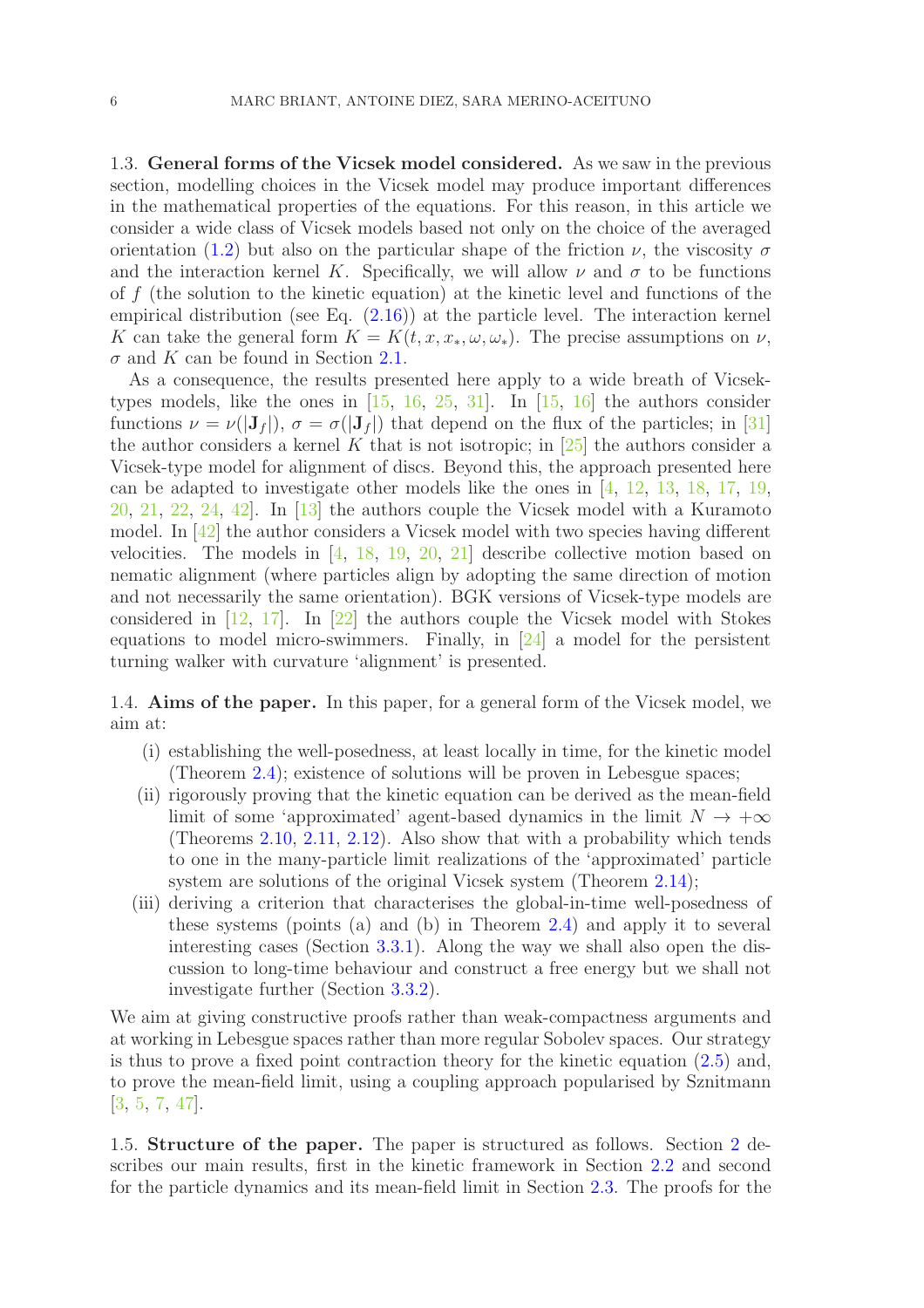results in Section [2.2](#page-7-0) are given in Section [3](#page-16-0) and the proofs of the results in Section [2.3](#page-11-0) are given in Section [4.](#page-26-0) In the Appendix [A](#page-34-0) the reader can find known results on stochastic differential equations and mean-field limits that are used in Section [4](#page-26-0) and that have been added here for the sake of completeness. The results in Appendix [A](#page-34-0) are mainly from [\[5\]](#page-36-7).

### 2. Main results and strategy

<span id="page-6-1"></span><span id="page-6-0"></span>2.1. Functional framework and notations. First let us give some notations for functional spaces. We shall work on Lebesgue spaces indexed by the variable into consideration: for any p in  $[1, +\infty)$  we denote

$$
||f||_{L^p_\omega} = \left(\int_{\mathbb{S}^{d-1}} |f(\omega)|^p \, d\omega\right)^{\frac{1}{p}} \quad \text{and} \quad ||f||_{L^p_x} = \left(\int_{\Omega} |f(x)|^p \, dx\right)^{\frac{1}{p}}
$$

and for a time-dependent function for any  $T > 0$ 

$$
||f||_{L_t^p} = \left(\int_{\mathbb{R}^+} |f(t)|^p dt\right)^{\frac{1}{p}} \text{ and } ||f||_{L_{[0,T)}^p} = \left(\int_0^T |f(t)|^p dt\right)^{\frac{1}{p}}.
$$

Finally we denote the several variable Lebesgue spaces for any q and r in  $[1, +\infty)$ 

$$
||f||_{L_{[0,T)}^rL_x^qL_{\omega}^p} = \left(\int_0^T \left(\int_{\Omega} ||f(t,x,\cdot)||_{L_{\omega}^p}^q dx\right)^{\frac{r}{q}} dt\right)^{\frac{1}{r}}
$$

with direct modifications for p, q or r being  $+\infty$ . Note that when two indexes are the same we shall use the short-hand notation  $L_x^p L_\omega^p = L_{x,\omega}^p$ .

For the mean-field limit results, we will consider the space  $\mathcal{H} = (\Omega \times \mathbb{R}^d \times \mathcal{P}_2(\Omega \times \mathbb{R}^d \times \mathcal{P}_3))$  $(\mathbb{R}^d)$ , where  $\mathcal{P}_2(\Omega \times \mathbb{R}^d)$  is the space of probability measures in  $\Omega \times \mathbb{R}^d$  with finite second-order moment, i.e.,  $\mu \in \mathcal{P}_2(\Omega \times \mathbb{R}^d)$  if it fulfils

$$
\int_{\Omega\times\mathbb{R}^d}|z|^2\,\mu(dz)\,<\infty.
$$

For  $\mu, \mu' \in \mathcal{P}_2(\Omega \times \mathbb{R}^d)$ , the 2-Wasserstein distance is given by

(2.1) 
$$
W_2(\mu, \mu') = \inf \left\{ \left[ \int_{(\Omega \times \mathbb{R}^d)^2} |z - z'|^2 \pi(dz, dz') \right]^{1/2};
$$
  
(2.2)  $\pi \in \mathcal{P}(\Omega \times \mathbb{R}^{d})^2$  with marginals  $\mu$  and  $\mu'$ 

(2.2) 
$$
\pi \in \mathcal{P}(\Omega \times \mathbb{R}^d)^2 \text{ with marginals } \mu \text{ and } \mu' \bigg\}.
$$

The distance  $W_2$  induces the topology of weak convergence of measures and the convergence of all the moments of order up to  $2 \times 5$  (see also  $\left[49, p. 83\right]$ ). The space H is a metric space with the distance  $d_{\mathcal{H}}$  given by

$$
d_{\mathcal{H}}\Big((x,v,m),(y,w,p)\Big)=|x-y|+|v-w|+W_2(m,p).
$$

<span id="page-6-2"></span>The hypotheses we shall make on the nonlinearities are the following.

(H1) The interaction kernel  $\bf{K}$  is Lipschitz, regular and bounded in all the variables. More precisely, it is assumed that  $\mathbf{K}(t, x, x_*, \omega, \omega_*) \in W^{1,\infty}_{t,x_*} W^{2,\infty}_{\omega_*} L^{\infty}_{x,\omega}$ , and in the case  $\Omega = \mathbb{R}^d$  we further assume that  $\mathbf{K} \in L^{\infty}_{t,x,\omega} L^2_{x_*,\omega_*};$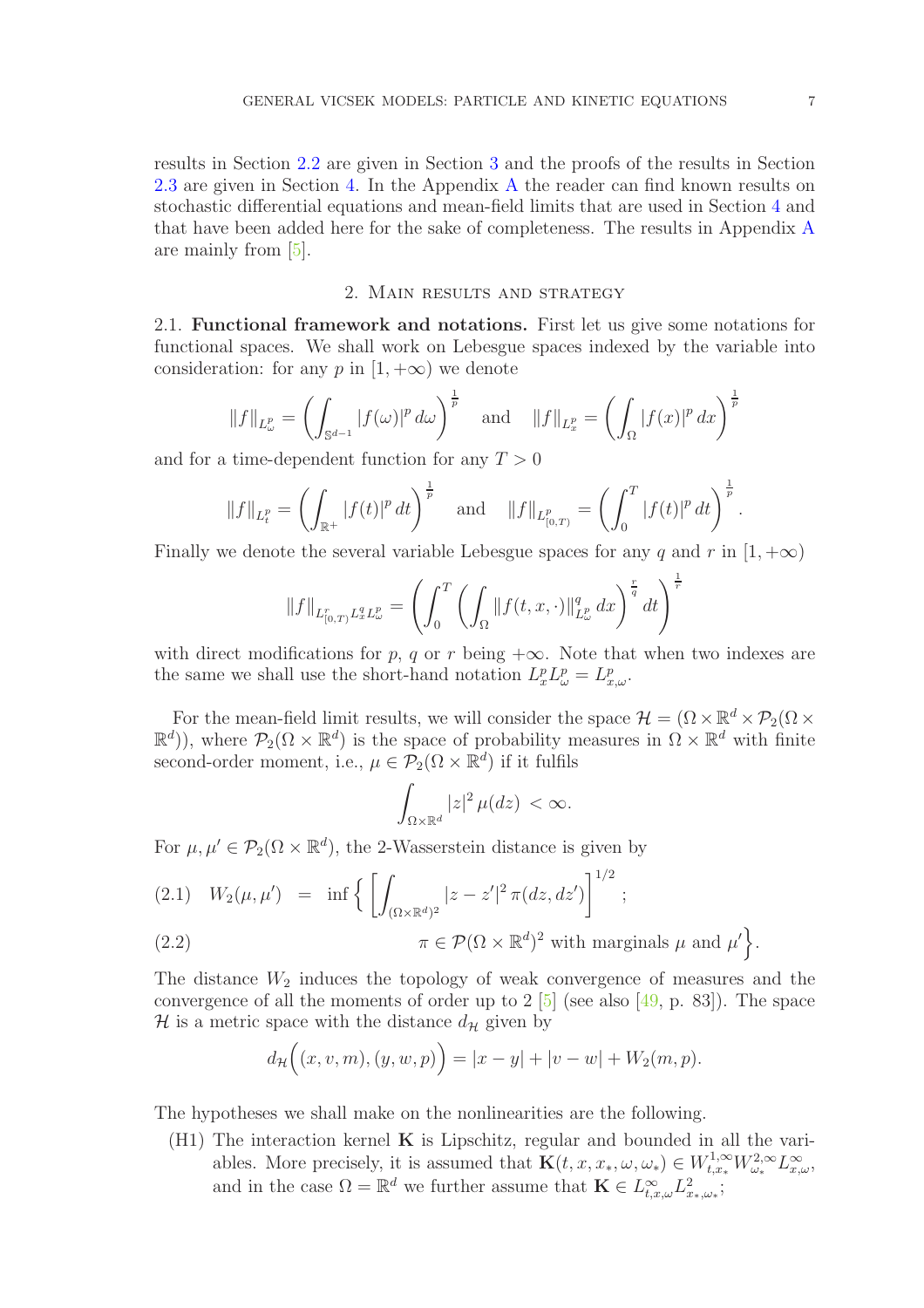<span id="page-7-2"></span>(H2) The viscosity satisfies that  $\sigma: L^2_{[0,T],x,\omega} \longrightarrow L^{\infty}_{[0,T],x,\omega}$  is bounded from below and Lipschitz uniformly for any  $T > 0$  in the sense there exists  $\sigma_0$ ,  $\sigma_{\infty}$  and  $\sigma_{lip}$  such that for any  $T > 0$ :

$$
\forall (f,g) \in \left( L^2_{[0,T],x,\omega} \right)^2, \quad 0 < \sigma_0 \leq \sigma(f) \leq \sigma_\infty
$$
\n
$$
\|\sigma(f) - \sigma(g)\|_{L^\infty_{[0,T],x,\omega}} \leq \sigma_{\text{lip}} \left\|f - g\right\|_{L^2_{[0,T],x,\omega}}.
$$

<span id="page-7-3"></span>(H3) The friction is local in time and Lipschitz that is  $\nu(f)(t, x, v) = \nu(f(t, \cdot, \cdot))(x, v)$ where  $\nu: L^2_{x,\omega} \longrightarrow L^{\infty}_x W^{1,\infty}_{\omega}$ :

$$
\forall (f,g) \in \left( L_{x,\omega}^2 \right)^2, \quad \|\nu(f)\|_{L_x^\infty W_\omega^{1,\infty}} \leqslant \nu_\infty
$$

$$
\|\nu(f) - \nu(g)\|_{L_{x,\omega}^\infty} \leqslant \nu_{\text{lip}} \left\|f - g\right\|_{L_{x,\omega}^2}.
$$

- <span id="page-7-5"></span>(H4) For the mean-field limit results we will assume further that  $\sigma$ ,  $\nu$  and  $\nabla_{\omega}\sigma$ are Lipschitz and bounded in  $W_2$ .
- **Remark 2.1.** Note that  $(H2)$  $(H2)$  and  $(H3)$  $(H3)$  are satisfied when  $\sigma$  and  $\nu$  do not depend on f, which is the case in most models so far. Ultimately, one would want  $\sigma(f)$  to be local in time and Lipschitz, like  $\nu(f)$ . We think that this could be achieved with standard parabolic regularity methods for more regular initial data and  $\sigma(f)$ . The main issue for closing a fixed point argument is the speed of convergence to 0 of the gain of regularity of the solutions f that we did not manage to quantify, see Proposition [3.3](#page-19-0) and Remark [3.4.](#page-19-1)
	- In applications, typically the functions  $\nu = \nu(t, x, \omega, f)$  and  $\sigma = \sigma(t, x, \omega, f)$ are of the form

(2.3) 
$$
\nu(t, x, \omega, f) = \int_{\Omega \times \mathbb{S}^{d-1}} \widetilde{\nu}(t, x, \omega, x_*, \omega_*) f(t, x_*, \omega_*) dx_* d\omega_*,
$$

for some function  $\tilde{\nu}$ , and analogously for  $\sigma$ . For example, in [\[23\]](#page-37-1) the authors consider

$$
\nu(t, x, \omega, f) = \omega \cdot \overline{\omega}_f(t, x),
$$

<span id="page-7-4"></span>with

$$
(2.4) \quad \overline{\omega}_f(t,x) = \frac{\widetilde{\mathbf{J}}_f}{|\widetilde{\mathbf{J}}_f|}(t,x), \quad \widetilde{\mathbf{J}}_f(t,x) = \int_{\Omega \times \mathbb{S}^{d-1}} K(x - x_*, \omega_*) f(t, x_*, \omega_*) dx_* d\omega_*.
$$

And in [\[16\]](#page-37-4) the authors consider  $\nu$  and  $\sigma$  of the form

$$
\nu = \nu(t, x, f) = \nu(|\mathbf{J}_f|(t, x)),
$$

with  $\widetilde{\mathbf{J}}_f$  given by [\(2.4\)](#page-7-4).

<span id="page-7-0"></span>2.2. Kinetic point of view: strategy and results. We will consider the following kinetic equation for the distribution function  $f = f(t, x, \omega)$  for  $(t, x, \omega) \in \mathbb{R}_+ \times \Omega \times \mathbb{R}^d$ (with  $\Omega$  either the d-dimensional torus  $\mathbb{T}^d$  or the full space  $\mathbb{R}^d$ ):

<span id="page-7-1"></span>(2.5) 
$$
\partial_t f + c\omega \cdot \nabla_x f = \nabla_\omega \cdot (\sigma(f) \nabla_\omega f) + \nabla_\omega \cdot (\nu(f) f \mathbf{P}_{\omega^\perp} [\mathbf{\Psi}[f]]),
$$

where  $\nabla_{\omega}$ ,  $\nabla_{\omega}$  are the gradient and divergence operators on the sphere;  $c > 0$  is a positive constant and  $\nu, \sigma, \Psi$  are given functions.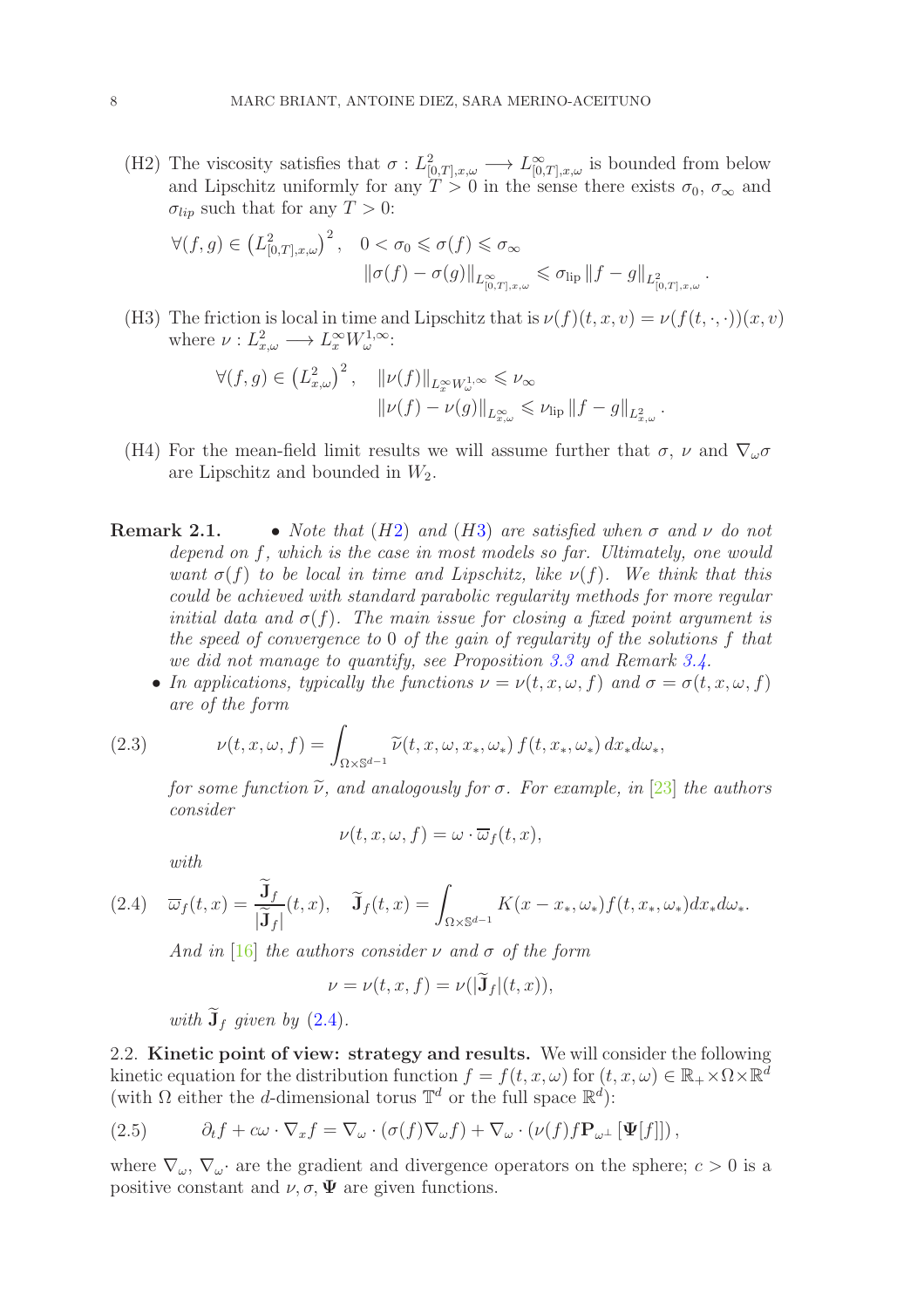**Remark 2.2.** Notice that we allow the function  $\nu(f) < 0$ . For example, in the kinetic equation for the Vicsek model in Eq. [\(1.3\)](#page-2-1) this function corresponds to  $-\nu$ for some constant ν strictly positive.

There exists an interaction kernel  $\mathbf{K}: \mathbb{R}^+ \times \Omega^2 \times (\mathbb{S}^{d-1})^2 \longrightarrow \mathbb{R}^d$  that defines the flux  $J$  as

(2.6) 
$$
\mathbf{J}[f](t,x,\omega) = \int_{\Omega \times \mathbb{S}} \mathbf{K}(t,x,x_*,\omega,\omega_*) f(t,x_*,\omega_*) dx_* d\omega_*.
$$

From the flux  $J$  we define the functional  $\Psi$  as

(2.7) 
$$
\exists \alpha \in [0, 1], \quad \Psi[f](x, \omega) = \frac{\mathbf{J}[f](t, x, \omega)}{|\mathbf{J}[f](t, x, \omega)|_{\alpha}},
$$

where

<span id="page-8-2"></span>(2.8) 
$$
\left|\mathbf{J}[f](t,x,\omega)\right|_{\alpha} = \alpha + (1-\alpha)\left|\mathbf{J}[f](t,x,\omega)\right|,
$$

where | $\cdot$ | stands for the norm in  $\mathbb{R}^d$ . Note that when  $\alpha = 0$  we talk about a normalised operator since  $|\Psi[f]| = 1$  whereas for  $\alpha = 1$  we have a complete kernel operator.

The orthogonal kernel non-linearity  $(2.5)$  we tackle is more general than the gradient-type interaction [\(2.9\)](#page-8-1). Furthermore, it is also more physically relevant when one wants to derive the Kolmogorov-Vicsek type of kinetic equation from particle systems behaviour [\[2,](#page-36-3) [3\]](#page-36-0). The main issue for the kinetic part is the possible degeneracy of  $|\Psi[f]|_{\alpha}$  as well as the nonlinearity of the dissipativity and viscosity that does not necessarily compensate the aformentionned degeneracy, unlike existing works in the literature. The key part of our strategy is to provide first a quantification of the possible time of degeneracy of the nonlinearity combined to a study of the dependencies over  $\sigma$  and  $\nu$  at a linear level.

**Remark 2.3.** In the literature, typically, the operator K is of the form  $\mathbf{K}(x, x_*, \omega, \omega_*) =$  $\mathbf{K}(x-x_*,\omega_*)$ . In this case it holds that

$$
\mathbf{P}_{\omega^{\perp}}(\mathbf{\Psi}[f]) = \nabla_{\omega} \left( \omega \cdot \int_{\Omega \times \mathbb{S}^{d-1}} \mathbf{K}(x - x_*, \omega_*) f(x_*, \omega_*) dx_* d\omega_* \right)
$$

because for a vector **X** in  $\mathbb{R}^d$ ,  $\nabla_{\omega}(\omega \cdot X) = \mathbf{P}_{\omega^{\perp}}(\mathbf{X})$ . Therefore, in this case the Kolmogorov-Vicsek equation [\(2.5\)](#page-7-1) can be rewritten as a gradient-type interaction

<span id="page-8-1"></span>(2.9) 
$$
\partial_t f + c\omega \cdot \nabla_x f = \nabla_\omega \cdot (\sigma(f) \nabla_\omega f) + \nabla_\omega \cdot (\nu(f) f \nabla_\omega \psi[f]).
$$

<span id="page-8-0"></span>**Theorem 2.4.** Let  $\Omega$  being either  $\mathbb{T}^d$  or  $\mathbb{R}^d$ ,  $\alpha$  in  $[0,1]$  and  $\sigma$ ,  $\nu$  and **K** satisfying the hypotheses  $(H1) - (H2) - (H3)$  $(H1) - (H2) - (H3)$  $(H1) - (H2) - (H3)$  $(H1) - (H2) - (H3)$  $(H1) - (H2) - (H3)$  $(H1) - (H2) - (H3)$ . Let p belong to  $[2, +\infty]$  and  $f_0$  be such that

(i)  $f_0$  is a non-negative function in  $L^1_{x,\omega} \cap L^p_{x,\omega}$  with mass

$$
\int_{\Omega \times \mathbb{S}^{d-1}} f_0(x,\omega) dx d\omega := M_0 > 0;
$$

(ii)  $\inf_{(x,\omega)\in\Omega\times\mathbb{S}^{d-1}}|\mathbf{J}[f_0](x,\omega)|_{\alpha}:=J_0>0$ , where  $|\mathbf{J}[f_0]|_{\alpha}$  was defined in [\(2.8\)](#page-8-2).

There exists a time  $T_{\text{max}} > 0$ , independent of p, and a unique weak solution f in  $L^2([0,T_{\max}), L^1_{x,\omega} \cap L^2_{x,\omega})$  to  $(2.5)$  with  $f_0$  as initial datum. Moreover, f is nonnegative on  $[0, T_{\text{max}})$ , belongs to  $L^{\infty}$   $([0, T_{\text{max}}), L_{x,\omega}^p) \cap L^2$   $([0, T_{\text{max}}), L_x^2 H_{\omega}^1)$ , preserves the mass  $M_0$  and one of the following holds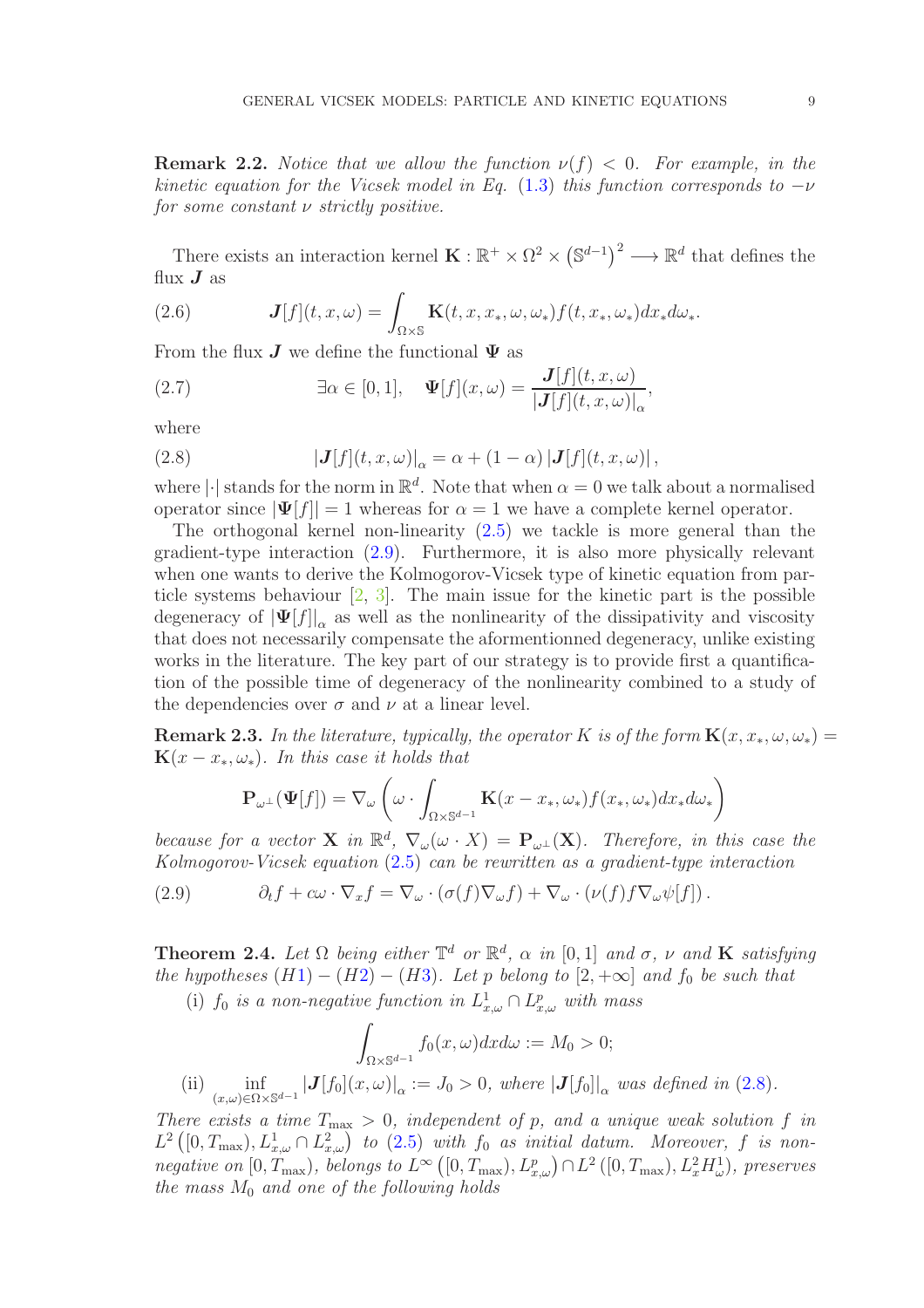(a) 
$$
T_{\text{max}} = +\infty
$$
  
\n(b)  $\lim_{t \to T_{\text{max}}} \sup_{\Omega \times \mathbb{S}^{d-1}} \frac{\nu(f)}{|\mathbf{J}[f]|_{\alpha}} = +\infty.$ 

Remark 2.5. Of important note are the following consequences.

• Our Cauchy theory does not stand on any a priori assumption of the solutions and provide an explicit lower bound for  $T_{\text{max}}$  (see [\(3.18\)](#page-23-0) – [\(3.20\)](#page-24-2)). In particular, for  $T < T_1$  (where  $T_1 > 0$  is given in  $(3.20)$ ), it holds that for all  $t\in[0,T]$ 

(2.10) 
$$
|\mathbf{J}(t,x,\omega,f)| \geqslant J_0 - K_{\infty} M_0 T > 0,
$$

<span id="page-9-0"></span>where  $K_{\infty}$  is given by [\(3.17\)](#page-23-1) and  $M_0$  is as given in the theorem above. In the sequel we will define  $c_* = c_*(T)$  as

(2.11) 
$$
c_* = J_0 - K_{\infty} M_0 T, \quad \text{for } T < T_1.
$$

- The theorem above includes all the previous results made in  $L^2$  or  $L^{\infty}$ , both in the non-homogeneous and the homogeneous case (it suffices to consider  $\mathbf{K} = k(x_*)\mathbf{K}(\omega, \omega_*)$  with  $\int_{\Omega} k = 1$ .
- The global existence criterion offers direct global existence for non-normalized interactions  $\alpha \neq 0$  but it also gives global existence for the original Vicsek equation with spatially-homogeneous kernel  $\mathbf{K}(t, x, x_*, \omega, \omega_*) = \omega_*$  and fully homogeneous viscosity and negative friction (i.e. only f and time-dependent). Section [3.3.1](#page-24-1) describes several general cases where global existence happens in the problematic and purely normalised case  $\alpha = 0$ .

Besides the issue of well-posedness, it is of great interest to understand the large time behaviour of the solutions. We recall that Section [3.3.1](#page-24-1) proves global existence for different types of interactions and it also exhibits a free energy which decreases along the flow. One cannot expect a general theory since it heavily depends on the shape of the kernel  $\bf{K}$  but one can still wonder if there are equilibria and if they are attractive. For this purpose, kinetic equations with gradient non-linearities [\(2.9\)](#page-8-1) are often used because one can extract an explicit free energy functional decreasing along time. Hence leading to the existence of equilibria and a hope for an asymptotic study of the solutions. This has been tackled in [\[32,](#page-38-1) [14,](#page-37-15) [16\]](#page-37-4) where the authors exhibited a decreasing energy functional

(2.12) 
$$
\mathcal{F}(t) = \int_{\mathbb{S}^{d-1}} f \ln(f) d\omega + \frac{1}{2} \int_0^{|J_f|} \frac{\nu(s)}{\sigma(s)} ds
$$

when  $\sigma$  and  $\nu$  are solely functions of  $|J_f|$ . Associated to the latter is an energy dissipation allowing to dig out explicitely the equilibria in the spatially homogeneous setting.

It appears that a free energy is also underlying in the general equation: [\(2.5\)](#page-7-1) enjoys a free energy functional that decreases along the flow with an explicit energy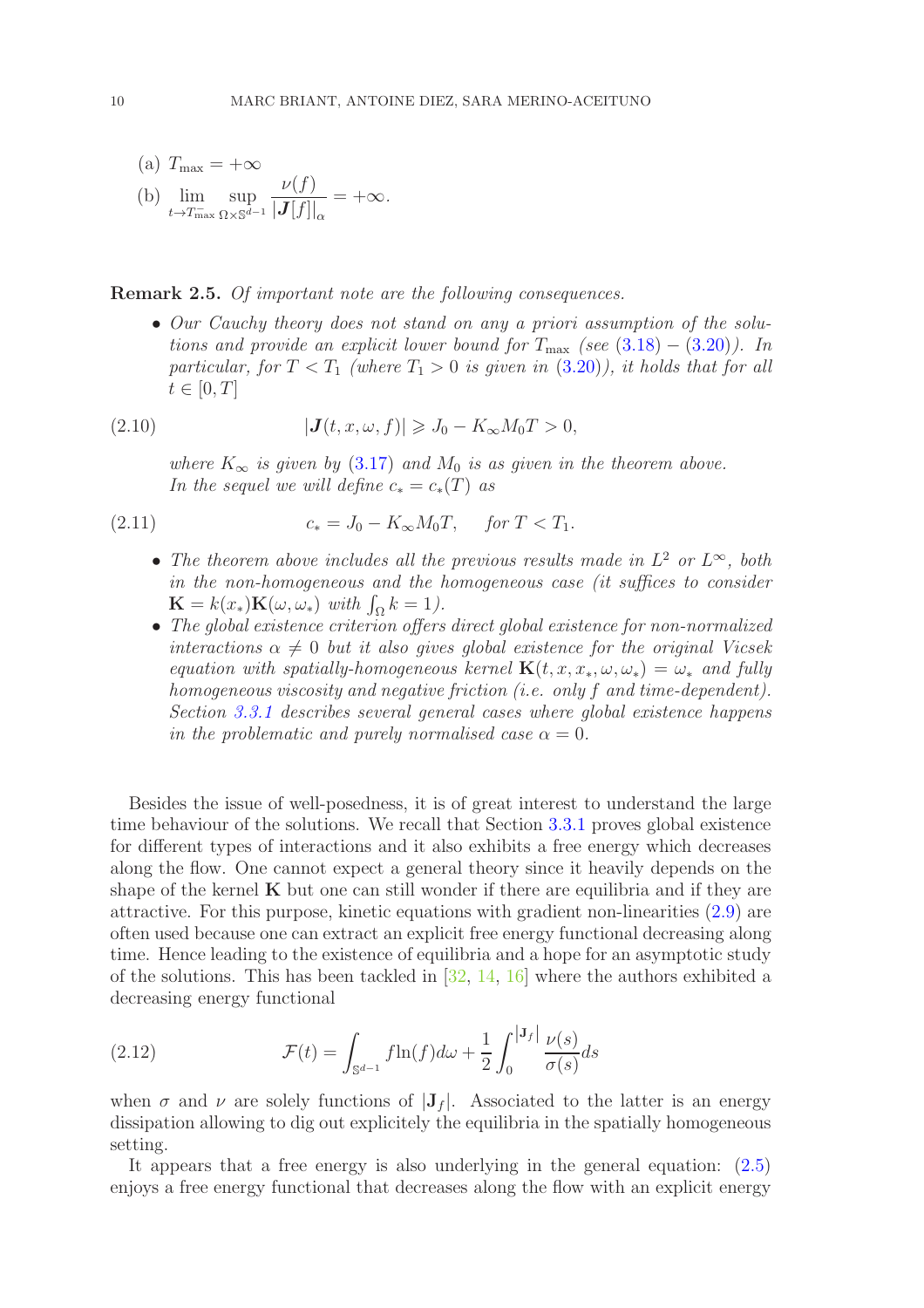dissipation. Namely,

(2.13)

<span id="page-10-0"></span>
$$
\mathcal{F}[f](t) = \int_{\Omega \times \mathbb{S}^{d-1}} f \ln(f) dx d\omega + \int_0^t \int_{\Omega \times \mathbb{S}^{d-1}} f \left[ \nabla_\omega \cdot (\nu(f) \mathbf{P}_{\omega^{\perp}}[\mathbf{\Psi}[f]]) - \frac{\nu(f)^2}{\sigma(f)} |\mathbf{P}_{\omega^{\perp}}[\mathbf{\Psi}[f]]|^2 \right] dx d\omega ds
$$

and

<span id="page-10-1"></span>(2.14) 
$$
\mathcal{D}[f](t) = \int_{\Omega \times \mathbb{S}^{d-1}} \sigma(f) f \left| \nabla_{\omega} \ln(f) + \frac{\nu(f)}{\sigma(f)} \mathbf{P}_{\omega^{\perp}}[\mathbf{\Psi}[f]] \right|^2 dx d\omega.
$$

which will be proven, in Section [3.3,](#page-24-0) to satisfy along the flow

$$
\frac{d}{dt}\mathcal{F}[f](t) = -\mathcal{D}[f](t).
$$

Remark 2.6. Let us emphasize that considering the spatially homogeneous case  $\mathbf{K} = \omega_*$ , [\(2.13\)](#page-10-0) and [\(2.14\)](#page-10-1) are the ones obtained in [\[14\]](#page-37-15) with  $|\mathbf{J}_f|^2$  instead of  $|\mathbf{J}_f|$ (in case of constant viscosity and friction we also recover the original Doi-Onsager free energy [\[43,](#page-38-16) [26\]](#page-37-16)). For general gradient kernel interactions  $\psi[f]$  [\(2.9\)](#page-8-1) that are symmetric in  $\omega$  and  $\omega_*$  the free energy [\(2.13\)](#page-10-0) becomes

$$
\mathcal{F}(t) = \int_{\mathbb{S}^{d-1}} f \ln(f) d\omega + \frac{1}{2} \int_0^{\langle \psi[f], f \rangle_{L^2_{x,\omega}}} \frac{\nu(s)}{\sigma(s)} ds
$$

for  $\nu$  and  $\sigma$  being solely functions of  $\langle \psi[f], f \rangle_{L^2_{x,\omega}}$  (which equals  $|{\bf J}_f|^2$ ). Hence offering a new view on the gradient structure where the natural dependencies are, in fact,  $\langle \psi[f], f \rangle_{L^2_{x,\omega}} = |\mathbf{J}_f|^2.$ 

One can immediately see that the energy dissipation vanishes on (2.15)

$$
\mathcal{E}_{\infty} = \left\{ f_{\infty} \geq 0 \in L_t^{\infty} L_x^p H_{\omega}^2, \quad \nabla_{\omega} (\ln f_{\infty}) (t, x, \omega) = -\frac{\nu(f_{\infty})}{\sigma(f_{\infty})} \mathbf{P}_{\omega^{\perp}} [\Psi[f_{\infty}]](t, x, \omega) \right\}
$$

and when it vanishes so does the right-hand side of the kinetic equation [\(2.5\)](#page-7-1). The latter with the decrease of  $\mathcal{F}[f](t)$  is a good hope that one could get a La Salle's invariance principle - in the spirit of  $[32]$  - when solutions are globally defined: namely the solution draws closer to the set of local equilibria  $\mathcal{E}_{\infty}$ .

Remark 2.7. If one establishes a La Salle's principle then necessarily, for a global equilibrium  $f_{\infty}$  the quantity  $\frac{\nu(f_{\infty})}{\sigma(f_{\infty})} \mathbf{P}_{\omega^{\perp}}[\Psi[f_{\infty}]] = \nabla_{\omega}(\psi[f])$  must be a tangential gradient - and then  $f_{\infty}(t, x, \omega) = A(t, x)e^{-\psi[f](t, x, \omega)}$  and we recover generalised von Mises equilibria of the previous  $[32, 14, 16]$  $[32, 14, 16]$  $[32, 14, 16]$  $[32, 14, 16]$  $[32, 14, 16]$ . Hence, as mentionned earlier, a gradient structure pops out naturally but does not solely concern  $P_{\omega^{\perp}}[\Psi[f]]$  as first considered in [\(2.9\)](#page-8-1). It however is not the purpose of this article and we did not investigate further.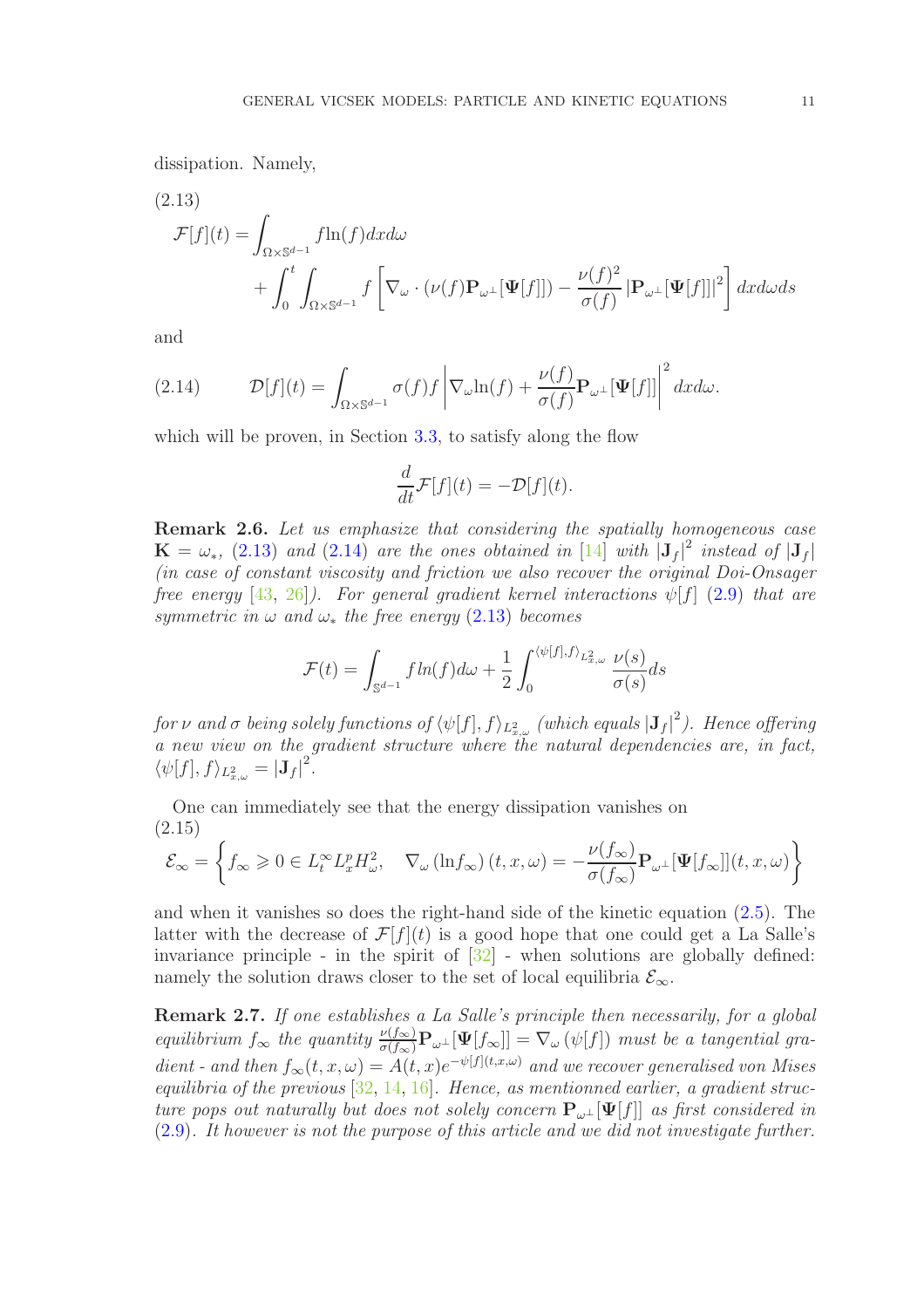<span id="page-11-0"></span>2.3. Microscopic point of view and mean-field limit for the Vicsek kinetic equation: strategy and results. We will prove that the kinetic equation can be obtained as the mean-field limit of some 'approximated' (regularized) particle system. When there is normalization  $(\alpha = 0)$ , we will show that realizations of the approximated dynamics are also solutions of the Vicsek particle system with a probability which tends to one in the many-particle limit (Th. [2.14\)](#page-15-0). Note, however, that for the case  $\alpha = 0$ , we will not prove the mean-field limit for the kinetic equation starting from particle systems of the form  $(1.1)-(1.2)$  $(1.1)-(1.2)$ , nor its well-posedness. We consider a system of N particles given by their positions  $X_t^{i,N} \in \Omega$  and velocities

 $V_t^{i,N} \in \mathbb{R}^d$  over time  $t \geq 0$ . Notice that we shall consider that the equations are written for  $v \in \mathbb{R}^d$  rather than in  $\omega \in \mathbb{S}^{d-1}$ , but we shall later prove that the velocities are restricted to the sphere with radius  $c$ , thus recovering the expected spherical dynamics. We recall the empirical distribution of the process  $(X_t^{i,N})$  $_{t}^{i,N},V_{t}^{i,N})_{1\leqslant i\leqslant N}$ :

<span id="page-11-1"></span>(2.16) 
$$
\mu_t^N(x,v) := \frac{1}{N} \sum_{i=1}^N \delta_{(X_t^{i,N}, V_t^{i,N})}(x,v),
$$

As mentioned before, in this article we will prove results on two types of particle systems. The first one we will call 'general particle Vicsek' and the second one 'approximated particle dynamics'. We define the general particle Vicsek as the particle system given by the following Stratonovich stochastic differential equation:

<span id="page-11-2"></span>(2.17a)  

$$
\begin{cases}\ndX_t^{i,N} = V_t^{i,N} dt, \\
dV_t^{i,N} = \nu(\mu_t^N) \mathbf{P}_{(V_t^{i,N})^\perp}(\mathbf{\Psi}(X_t^{i,N}, V_t^{i,N}, \mu_t^N)) dt \\
\qquad + \frac{1}{L} \mathbf{P}_{(i,N)} \left[ (\nabla \mathbf{\sigma}(\mu_t^N)) (\mathbf{Y}^{i,N}, V_t^{i,N}) \right] dt\n\end{cases}
$$

(2.17b)  

$$
+\frac{1}{2}\mathbf{P}_{(V_t^{i,N})^{\perp}}[(\nabla_v \sigma(\mu_t^N))(X_t^{i,N}, V_t^{i,N})] dt
$$

(2.17c)  

$$
+ \sqrt{2\sigma(\mu_t^N)} \mathbf{P}_{(V_t^{i,N})^\perp} \circ dB_t^i,
$$
  
(2.17d)  

$$
X_t^{i,N}(t=0) = X_0^{i,N}, V_t^{i,N}(t=0)
$$

(2.17d) 
$$
X_t^{i,N}(t=0) = X_0^{i,N}, \quad V_t^{i,N}(t=0) = V_0^{i,N},
$$

where  $\mathbf{P}_{v^{\perp}}$  is the projection operator

$$
\mathbf{P}_{v^{\perp}} = \mathrm{Id} - \frac{v \otimes v}{|v|^2},
$$

where Id is the identity matrix;  $((B_t^i)_{t\geqslant})_{i=1,\dots,N}$  are independent Brownian motions in  $\mathbb{R}^d$ . The symbol '∘' denotes that the stochastic differential equation [\(2.17\)](#page-11-2) is in Stratonovich convention.

The precise way in which the function  $\Psi$  is extended to  $V_t \in \mathbb{R}^d$  is explained in Sec. [4.2,](#page-27-0) see system [\(4.5\)](#page-28-0).

The 'approximated particle system' is given by similar equations where the difference is that the functional  $\Psi$  is replaced by a functional  $\tau_{\epsilon_0}$  that will be made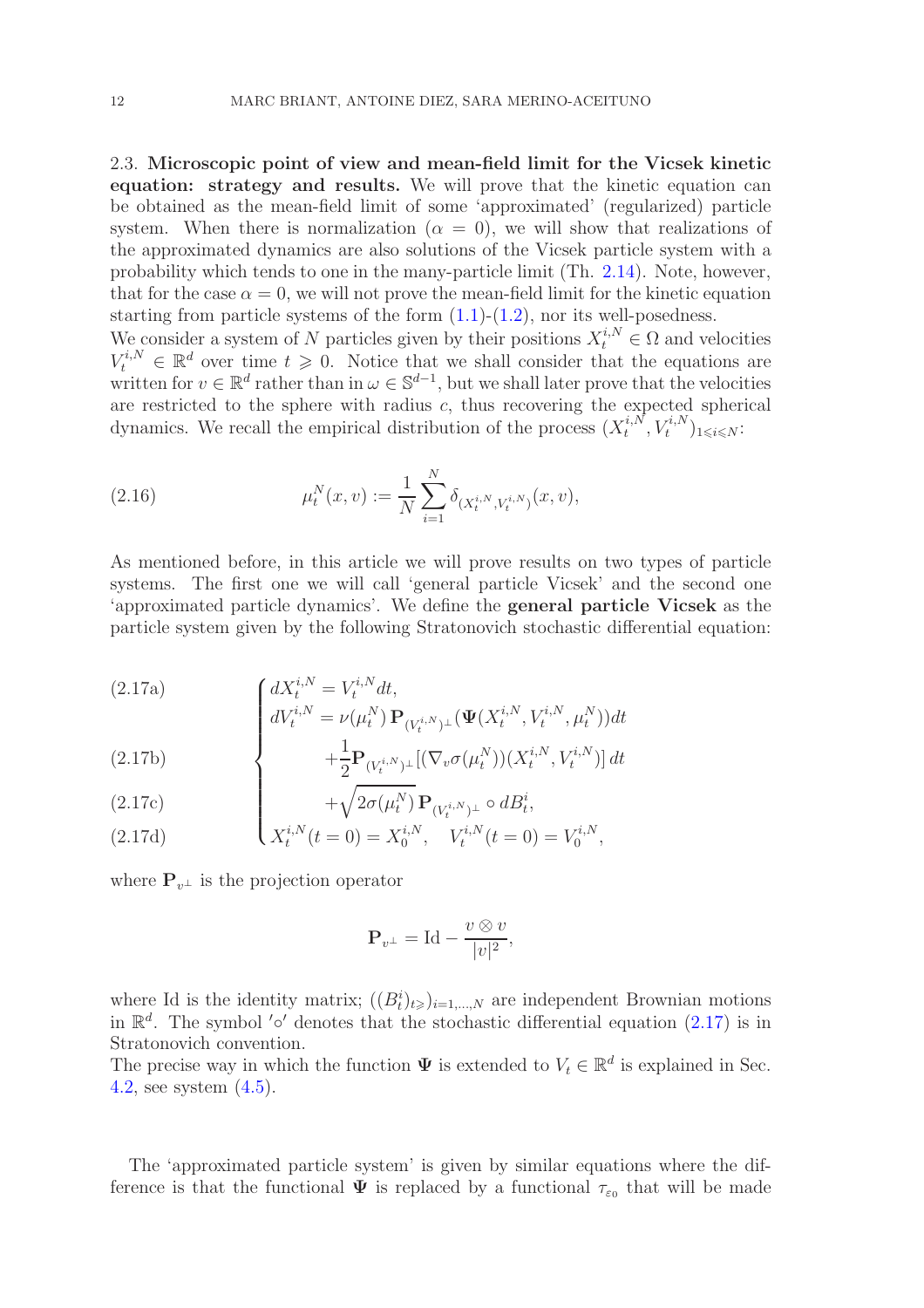<span id="page-12-0"></span>precise later:

(2.18a)  
\n
$$
\begin{cases}\ndX_t^{i,N} = V_t^{i,N} dt, \ndV_t^{i,N} = \nu(\mu_t^N) \mathbf{P}_{(V_t^{i,N})^\perp}(\tau_{\varepsilon_0}(X_t^{i,N}, V_t^{i,N}, \mu_t^N)) dt \n+ \frac{1}{2} \mathbf{P}_{(V_t^{i,N})^\perp}[(\nabla_v \sigma(\mu_t^N))(X_t^{i,N}, V_t^{i,N})] dt\n\end{cases}
$$

<span id="page-12-2"></span>
$$
\begin{array}{c}\n\mathcal{L}.100 \\
\downarrow \\
\mathcal{L}.101\n\end{array}
$$

(2.18c)  
\n
$$
+ \sqrt{2\sigma(\mu_t^N)} \mathbf{P}_{(V_t^{i,N})^\perp} \circ dB_t^i,
$$
\n(2.18d)  
\n
$$
X_t^{i,N}(t=0) = X_t^{i,N}, \quad V_t^{i,N}(t=0)
$$

(2.18d) 
$$
\qquad \qquad \left(X_t^{i,N}(t=0)=X_0^{i,N},\quad V_t^{i,N}(t=0)=V_0^{i,N},\right.
$$

The function  $\tau_{\varepsilon_0} = \tau_{\varepsilon_0}(x, v, m)$  is defined such that

(2.19) 
$$
\tau_{\varepsilon_0}(x,v,m) = \Psi(x,v,m) \text{ whenever } |\mathbf{J}(x,v,m)| \geq \varepsilon_0,
$$

for some  $\varepsilon_0 > 0$  and so that it is well defined in H (i.e., without singularities). In particular, in the system above we will have that

$$
\tau_{\varepsilon_0}(X_t^{i,N}, V_t^{i,N}, \mu_t^N) = \Psi(X_t^{i,N}, V_t^{i,N}, \mu_t^N), \text{ if } |\mathbf{J}(X_t^{i,N}, V_t^{i,N}, \mu_t^N)| \geq \varepsilon_0.
$$

Because  $\tau_{\epsilon_0}$  does not present any singularities when  $|J| = 0$ , the approximated particle system [\(2.18\)](#page-12-0) can be thought of a regularization of the Vicsek particle system  $(2.17).$  $(2.17).$ 

Associated to the approximated particle system we define the approximated kinetic equation given by

<span id="page-12-1"></span>(2.20) 
$$
\partial_t f + c\omega \cdot \nabla_x f = \nabla_\omega \cdot (\sigma(f) \nabla_\omega f) + \nabla_\omega \cdot (\nu(f) f \mathbf{P}_{\omega^\perp} [\tau_{\varepsilon_0}[f]]),
$$

Observe that when  $\tau_{\epsilon_0}$  is substituted by  $\Psi$  in the approximated kinetic equation  $(2.20)$ , we obtain the Vicsek kinetic equation  $(2.5)$ .

First, we will show the well-posedness for the approximated particle system (Th. [2.10\)](#page-14-0) and that in the mean-field limit gives the Vicsek kinetic equation (for short times) (Th. [2.11](#page-14-1) and Cor. [2.12\)](#page-14-2).

**Remark 2.8.** Notice that the term  $(2.18b)$  in system  $(2.17)$  appears so that we obtain the kinetic equation [\(2.5\)](#page-7-1). This is just a technicality: system  $(2.17)$  in Itô's convention corresponds to:

(2.21a)  
\n
$$
\begin{cases}\ndX^{i,N} = V^{i,N}dt, \\
dV^{i,N} = \nu(\mu^N) P_{(V^{i,N})^\perp}(\Psi(X^{i,N}, V^{i,N}, \mu^N))dt \\
+ P_{(\overline{V}^{i,N})^\perp}[(\nabla_v \sigma(\mu^N))(\overline{X}^{i,N}, \overline{V}^{i,N})]dt \\
+\sqrt{2\sigma(\mu^N)} P_{(V^{i,N})^\perp} dB_t^i \\
-2(d-1)\sigma(\mu^N) \frac{V^{i,N}}{|V^{i,N}|^2}, \\
X^{i,N}(t=0) = X_0^{i,N}, \quad V^{i,N}(t=0) = V_0^{i,N}.\n\end{cases}
$$

(2.21c) 
$$
\qquad \qquad \left(X^{i,N}(t=0)=X_0^{i,N},\quad V^{i,N}(t=0)=V_0^{i,N}.\right.
$$

See also Appendix [A.2](#page-35-0) for more details. Without the extra term [\(2.18b\)](#page-12-2) we would obtain a kinetic equation where the operator in  $\omega$  is of the form (see Eq. [\(A.3\)](#page-35-1))

$$
\Delta_{\omega}(\sigma(f)f) - \frac{1}{2}\nabla_{\omega} \cdot (\nabla_{\omega}\sigma(f)f).
$$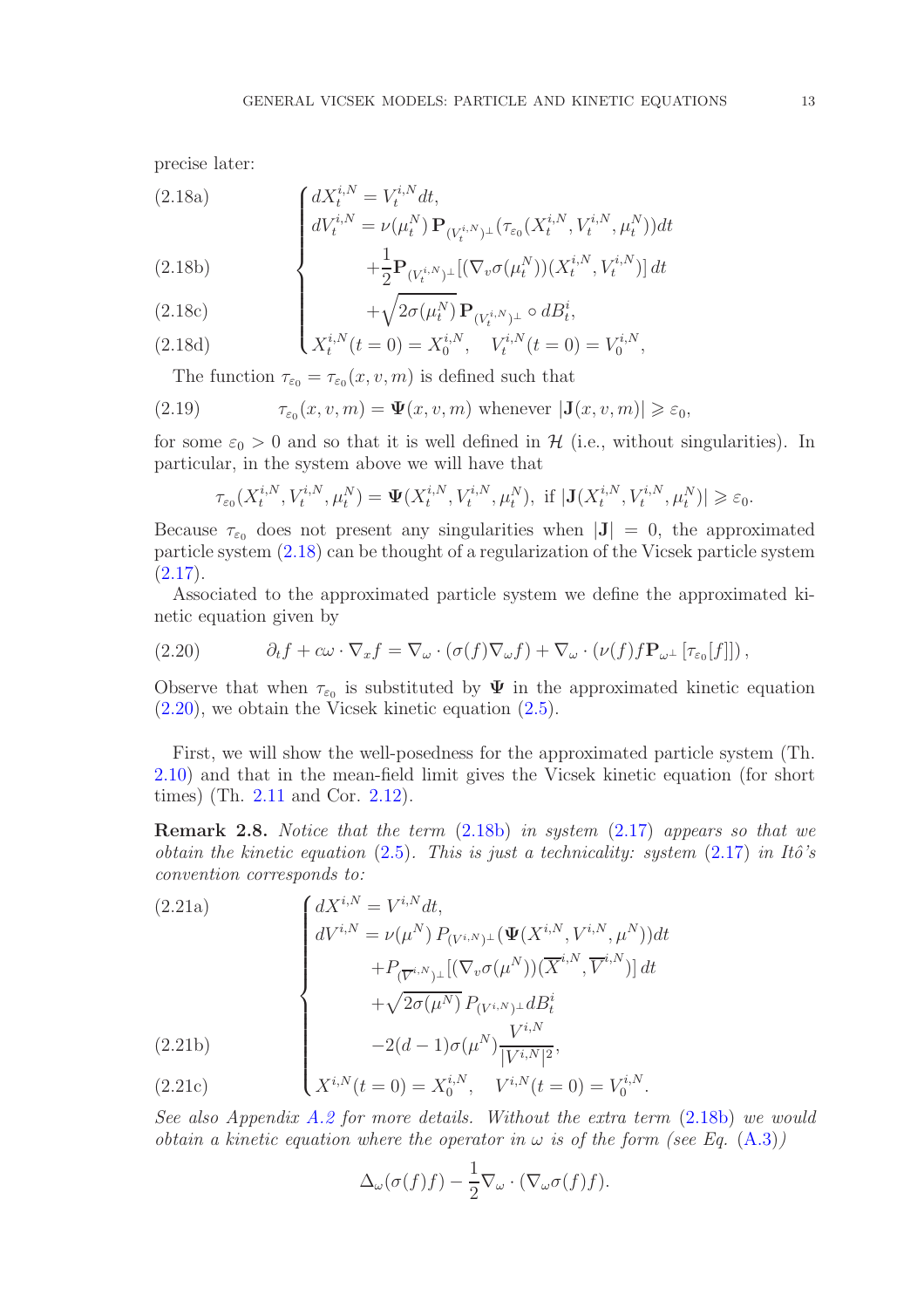But with the extra term the operator  $\omega$  in the kinetic equation is of the form

$$
\Delta_{\omega}(\sigma(f)f) - \nabla_{\omega} \cdot (\nabla_{\omega}\sigma(f)f) = \nabla_{\omega} \cdot (\sigma(f)\nabla_{\omega}f),
$$

which is the operator that we are dealing with in  $(2.5)$ . Notice that if we wanted to obtain just a factor  $\Delta_{\omega}(\sigma(f)f)$  then the constant in front of the extra term [\(2.18b\)](#page-12-2) should be  $-1/2$  rather than 1/2. Notice also that if  $\sigma = \sigma(t, x, f)$  does not depend on  $\omega$ , then the extra term [\(2.18b\)](#page-12-2) does not appear. This is the case, for example, when  $\sigma = \sigma(|\tilde{\mathbf{J}}_f|(t,x))$  for  $\tilde{\mathbf{J}}_f$  defined in [\(2.4\)](#page-7-4), see [\[16\]](#page-37-4). The extra term [\(2.18b\)](#page-12-2) has the effect of relaxing  $V^{i,N}$  towards the value taken by  $\nabla_v \sigma$ . It can be rewritten equivalently as a gradient

$$
\frac{1}{2} \mathbf{P}_{(V_t^{i,N})^\perp} [(\nabla_v \sigma(\mu_t^N))(X_t^{i,N}, V_t^{i,N})] dt = \frac{1}{2} \nabla_{V^{i,N}} (V^{i,N} \cdot \nabla_v \sigma(\mu_t^N))(X_t^{i,N}, V_t^{i,N}),
$$

where the gradient is on the sphere.

As announced before, the dynamics described by our agent-based model indeed force the velocities to have unit norm, as shown by the next lemma.

<span id="page-13-0"></span>**Lemma 2.9.** Suppose that  $(X_t^{i,N})$  $(t_t^{i,N}, V_t^{i,N})$  is a solution to the approximated particle dynamics [\(2.18\)](#page-12-0) or the Vicsek particle dynamics [\(2.17\)](#page-11-2). Suppose that  $|V_0^{i,N}|$  $|r^{i,N}_{0}| = 1$  for all  $i = 1, \ldots, N$ , then it holds that

$$
|V_t^{i,N}| = 1, \qquad \text{for all } i = 1, \dots, N,
$$

for all times where the solution is defined.

Proof of Lemma [2.9.](#page-13-0) It is a direct check that

<span id="page-13-1"></span>
$$
d|V_t^{i,N}|^2 = 0
$$

using Stratonovich chain rule (see, for example, [\[29,](#page-37-17) p. 122]) and the fact that  $V \cdot \mathbf{P}_{V^{\perp}} = 0.$ 

The potential degeneracy of  $\Psi$  breaks the Lipschitz regularity of the interactions and thus prevents standard agent-based well-posedness results to apply. There exist results for non-Lipschitz interactions [\[2\]](#page-36-3) but their singularities differ from the one at stake in the present article.

In the spirit of [\[3\]](#page-36-0), we thus shall prove well-posedness of the system hand-in-hand with the mean-field limit with the aid of an auxiliary process which mixes microscopic dynamics with the mesoscopic distribution function  $f_t$ . The main difference with respect to  $\boxed{3}$  is that we need to deal the fact that the noise coefficient  $\sigma$  is not constant. Let us explicit the auxiliary process for the approximated particle system  $(\overline{X}^{i,N}_t)$  $i, N, \overline{V}_t^{i,N}$  $(t_i^{i,N})_{t\geqslant0}, i=1,\ldots,N$ , solution of

(2.22a)  
\n
$$
\begin{cases}\n d\overline{X}_t^{i,N} = \overline{V}_t^{i,N} dt, \\
 d\overline{V}_t^{i,N} = \nu(f_t) \mathbf{P}_{(\overline{V}_t^{i,N})\perp}(\tau_{\varepsilon_0}(\overline{X}_t^{i,N}, \overline{V}_t^{i,N}, f_t)) dt \\
 + \frac{1}{2} \mathbf{P}_{(\overline{V}_t^{i,N})\perp} [(\nabla_\omega \sigma(f))(\overline{X}_t^{i,N}, \overline{V}_t^{i,N})] dt \\
 + \sqrt{2\sigma(f_t)} \mathbf{P}_{(\overline{V}_t^{i,N})\perp} \circ dB_t^i,\n\end{cases}
$$

(2.22b)  
\n
$$
+ \sqrt{2\sigma(f_t)} \mathbf{P}_{(\overline{V}_t^i)}
$$
\n
$$
f_t = \text{law}(\overline{X}_t^{i,N}, \overline{V}_t^{i,N}),
$$
\n
$$
\overline{X}_t^{i,N}(t=0) = X_0^{i,N}.
$$

(2.22d) 
$$
\overline{X}^{i,N}_t(t=0) = X^{i,N}_0, \quad \overline{V}^{i,N}_t(t=0) = V^{i,N}_0,
$$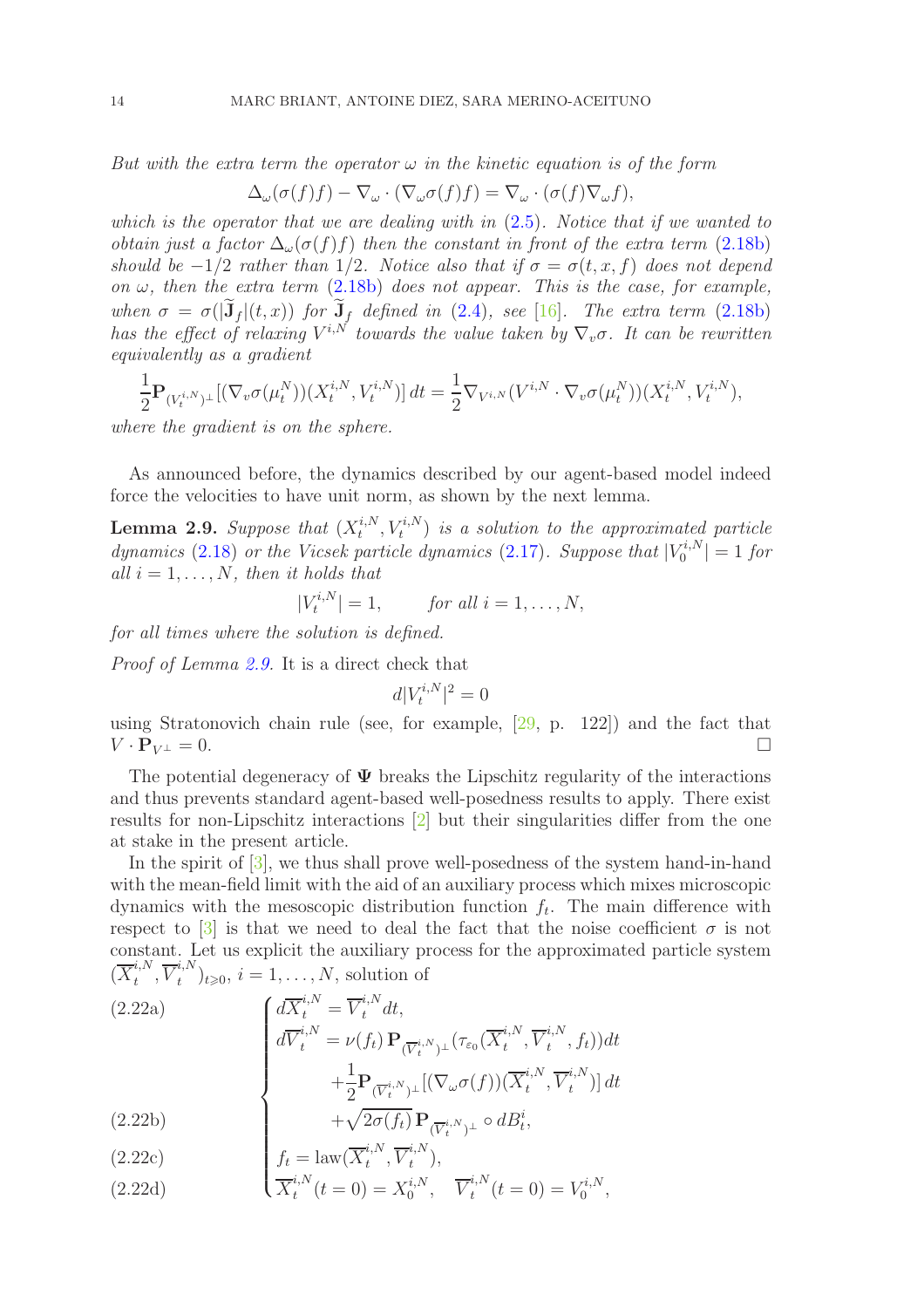where the initial data and the Brownian processes  $(B_t^i)_{t\geqslant0}$  are the same ones as in [\(2.18\)](#page-12-0). Notice that all the processes  $(\overline{X}_t^{i,N})$  $i, N \atop t , \; \overline{V}^{i,N}_t$  $t_t^{(n)}$  are independent by construction and they all have the same law  $f_t$ .

We will prove the following two results for the approximated particle system [\(2.18\)](#page-12-0) and the approximated kinetic equation [\(2.20\)](#page-12-1).

<span id="page-14-0"></span>Theorem 2.10 (Local-in-time existence and uniqueness of solutions for the approx-imated system). Under the assumptions of Theorem [2.4](#page-8-0) and assumption  $(H_4)$ , let  $f_0$  be a probability measure on  $\mathbb{R}^d \times \mathbb{S}^{d-1}$  with finite second moment in  $x \in \mathbb{R}^d$  and let  $(X_0^{i,N})$  $\mathcal{U}_0^{i,N}, V_0^{i,N}$  for  $i = 1, \ldots, N$  be N independent random variables with law  $f_0$ . The following holds:

- (i) There exists a pathwise global unique solution to the SDE system [\(2.18\)](#page-12-0) with initial data  $(X_0^{i,N})$  $\binom{i,N}{0}, V_0^{i,N}$  for  $i = 1, ..., N$ . Moreover, the solution is such that  $|V_t^{i,N}|$  $\left| \frac{t^{i,N}}{t} \right| = 1.$
- (ii) There exists a pathwise global unique solution to the auxiliary process  $(2.22)$ with initial data  $(X_0^{i,N})$  $\mathcal{O}_0^{i,N}, V_0^{i,N}$  for  $i = 1, \ldots, N$  and  $|\overline{V}_t^{i,N}|$  $\left| \frac{t^{(1)}(t)}{t} \right| = 1.$
- (iii) There exists a global-in-time unique weak solution of the approximated kinetic equation  $(2.20)$  with initial datum  $f_0$ . The solution of the kinetic equation is the law of the process solution to the auxiliary System [\(2.22\)](#page-13-1), wherever the solution is defined.

Along with this well-posedness result, we rigorously show its mean-field limit towards the approximated kinetic equation [\(2.20\)](#page-12-1).

<span id="page-14-1"></span>Theorem 2.11 (Mean-field limit for the approximated system - propagation of chaos). Under the assumptions of Theorem [2.4](#page-8-0) and assumption  $(H_4)$ , for the respective solutions  $(X_t^{i,N})$  $(t_t^{i,N}, V_t^{i,N})_{t \geqslant 0}$  and  $(\overline{X}_t^{i,N})$  $i, N, \overline{V}_t^{i,N}$  $(t, t')_{t \geqslant 0}$  of  $(2.18)$  and  $(2.22)$ , for any  $T > 0$ , it holds

(2.23) 
$$
\lim_{N \to \infty} \sup_{1 \le i \le N} \mathbb{E} \big[ \sup_{0 \le t \le T} \big( |X_t^{i,N} - \overline{X}_t^{i,N}|^2 + |V_t^{i,N} - \overline{V}_t^{i,N}|^2 \big) \big] = 0.
$$

<span id="page-14-3"></span>From this we deduce a mean-field limit result for the Vicsek kinetic equation:

<span id="page-14-2"></span>Corollary 2.12 (Mean-field limit for the Vicsek kinetic equation). Suppose that the assumptions in Th. [2.4](#page-8-0) and assumption  $(H_4)$  hold. Let  $f_t$  be the local-in-time solution of [\(2.5\)](#page-7-1) given by Th. [2.4](#page-8-0) for  $t \in [0, T)$ . Then, there exists and  $\varepsilon_0 > 0$ such that the law of the auxiliary process [\(2.22\)](#page-13-1) is precisely  $f_t$  for any  $t \in [0, T)$ . Consequently, Th. [2.11](#page-14-1) holds for  $(\overline{X}_t^i)$  $i \atop t$ ,  $\overline{V}_t^i$  $_{t}^{\leftarrow}$ ) having law  $f_{t}$  solution to the kinetic Vicsek equation [\(2.5\)](#page-7-1).

*Proof.* Take  $T_0 \in [0, T)$  and define

$$
\varepsilon_0 := \inf_{t \in [0,T_0]} \inf_{(x,v)} |J(t,x,v,f_t)| > 0.
$$

Then, with this value of  $\varepsilon_0$ , the approximated kinetic equation [\(2.20\)](#page-12-1) coincides with the Vicsek kinetic equation [\(2.5\)](#page-7-1) for  $t \in [0, T_0]$ . Therefore, by Th. [2.10,](#page-14-0) the solution of the Vicsek kinetic equation  $f_t$  is the law of the auxiliary process  $(2.22)$ for  $t \in [0, T_0]$  and Th. [2.11](#page-14-1) applies.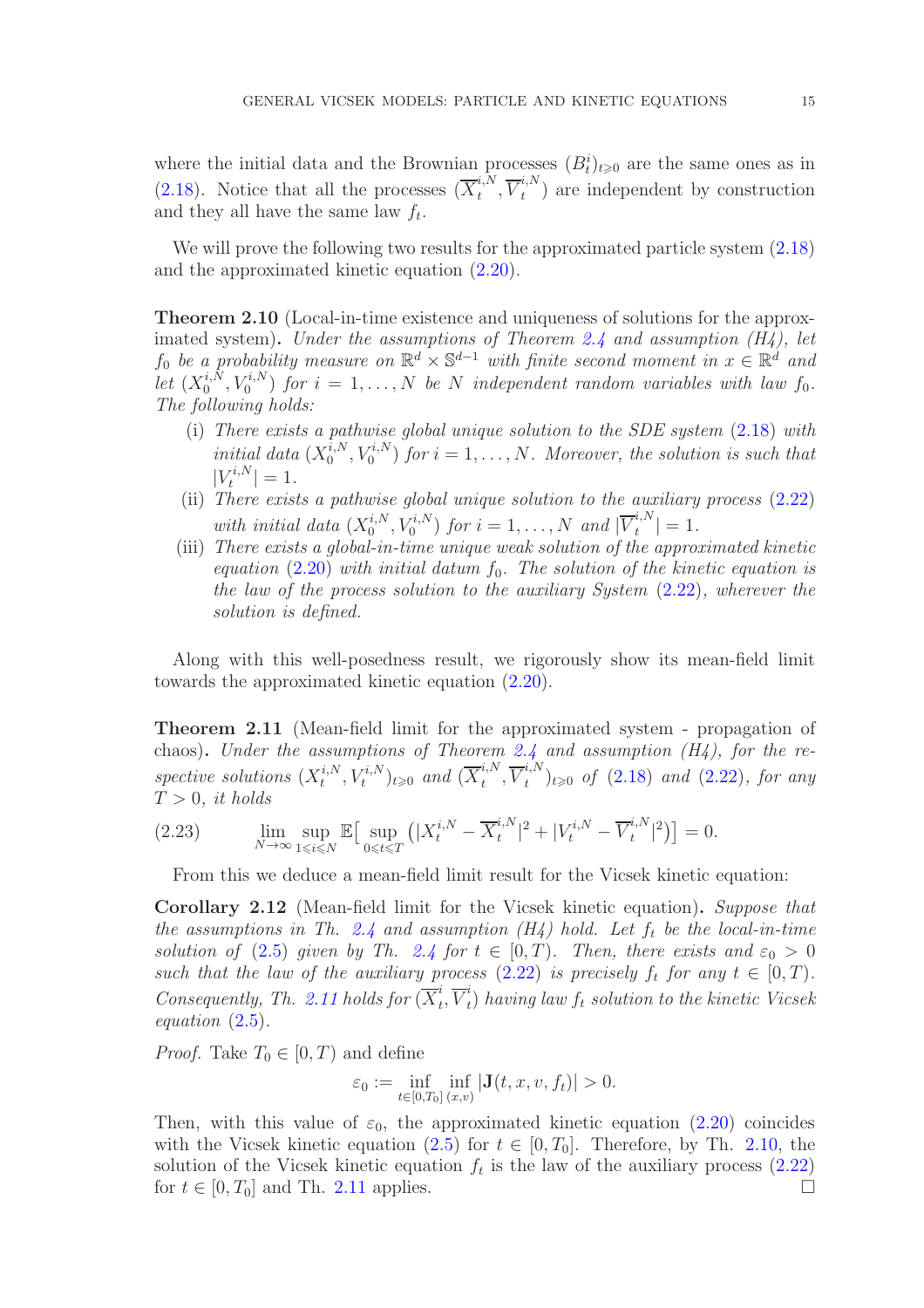Cor. [2.12](#page-14-2) implies the mean-field limit of the approximated dynamics [\(2.18\)](#page-12-0) to-wards the Vicsek kinetic equation [\(2.5\)](#page-7-1) for short times (in the case  $\alpha \neq 0$ , then  $T = +\infty$  and the mean-field limit holds for all times).

Remark 2.13 (Convergence of the measures). Expression [\(2.23\)](#page-14-3) ensures the convergence as  $N \to \infty$  of the law of the process  $(X_t^{i,N})$  $(t_t^{i,N}, V_t^{i,N})$  towards  $f_t$  for any i and  $t \in [0, T]$ . See the notes after Th. 1.1 in  $[2]$  for more details. In particular, in  $[2]$  it is shown the following upper bound in 2-Wasserstein distance

$$
W_2^2(f_t^{(1)}, f_t) \le \mathbb{E}\left[|X_t^i - \overline{X}_t^i|^2 + |V_t^i - \overline{V}_t^i|^2\right] \le \varepsilon(N),
$$

where  $\varepsilon(N) \to 0$  as  $N \to \infty$  (by Th. [2.11\)](#page-14-1). The function  $f^{(1)}$  denotes the first marginal of the N particle system. They also show that for any Lipschitz map  $\varphi$ 

(2.24) 
$$
\mathbb{E}\left[\left|\frac{1}{N}\sum_{i=1}^{N}\varphi(X_t^i,V_t^i)-\int\varphi\,df_t\right|^2\right]\leq \varepsilon(N)+\frac{C}{N}
$$

for some constant  $C > 0$  independent of N.

Under more regularity assumptions, one can obtain explicit estimates on  $\varepsilon(N)$ . See Th. 10 in Ref. [\[5\]](#page-36-7) (Sec. 1.3.4).

2.3.1. The Vicsek particle system when  $\alpha = 0$ . All the previous results for the meanfield limit correspond only to the approximated system [\(2.18\)](#page-12-0), which is not singular when  $\alpha = 0$ . When the norm of the flux

<span id="page-15-1"></span>(2.25) 
$$
|\mathbf{J}(t, X^{i,N}, V^{i,N}, \mu_t^N)| \geq \varepsilon_0,
$$

for all  $t \in [0, T]$  and all  $i = 1, ..., N$ , the approximated particle dynamics  $(2.18)$ coincides with the Vicsek particle dynamics  $(2.17)$  for  $t \in [0, T]$ .

When  $\alpha = 0$  (normalized case), every realization of the 'approximated' particle system [\(2.18\)](#page-12-0) such that  $|\mathbf{J}(t, X_t^{i,N}, V_t^{i,N}, \mu_t^N)| > \varepsilon_0$  for all  $t \in [0, T]$  and all  $i = 1, ..., N$ is also a solution to the Vicsek particle system. The next result shows that for short times [\(2.25\)](#page-15-1) happens with a probability which tends to one in the many-particle limit:

<span id="page-15-0"></span>Theorem 2.14 (Lower bound on the flux for the normalized case). Suppose that we are under the assumptions of Th. [2.4](#page-8-0) and assumption  $(H_4)$ . Consider a time  $T < T_1$  (where  $T_1$  is defined in [\(3.20\)](#page-24-2)) and  $c_* = c_*(T) > 0$  given by [\(2.11\)](#page-9-0). Then, for all  $t \in [0, T]$  and all  $\varepsilon_0 \in (0, c_*)$  it holds that

<span id="page-15-3"></span>(2.26) 
$$
\mathbb{P}(\inf_{t\in[0,T]} \inf_{(x,v)} |\mathbf{J}(t,x,v,\mu_t^N)| > \varepsilon_0) \geq 1 - \frac{1}{c_* - \varepsilon_0} \varepsilon(N),
$$

where  $\varepsilon(N) \to 0$  as  $N \to \infty$ .

Define  $A_{T,\varepsilon}^{(N)}$  $T_{,\varepsilon_0}^{(N)}$  as the event such that:

<span id="page-15-2"></span>
$$
A_{T,\varepsilon_0}^{(N)} = \{ \text{for all } t \in [0,T] \text{ and all } i = 1,\ldots,N, \left| \mathbf{J}(t, X_t^{i,N}, V_t^{i,N}, \mu_t^N) \right| > \varepsilon_0 \}.
$$

Then, as a consequence of Th. [2.14,](#page-15-0) it holds that for all  $\varepsilon_0 \in (0, c_*)$ 

(2.27) 
$$
\mathbb{P}\left(A_{T,\varepsilon_0}^{(N)}\right) \geq 1 - \frac{1}{c_* - \varepsilon_0} \varepsilon(N),
$$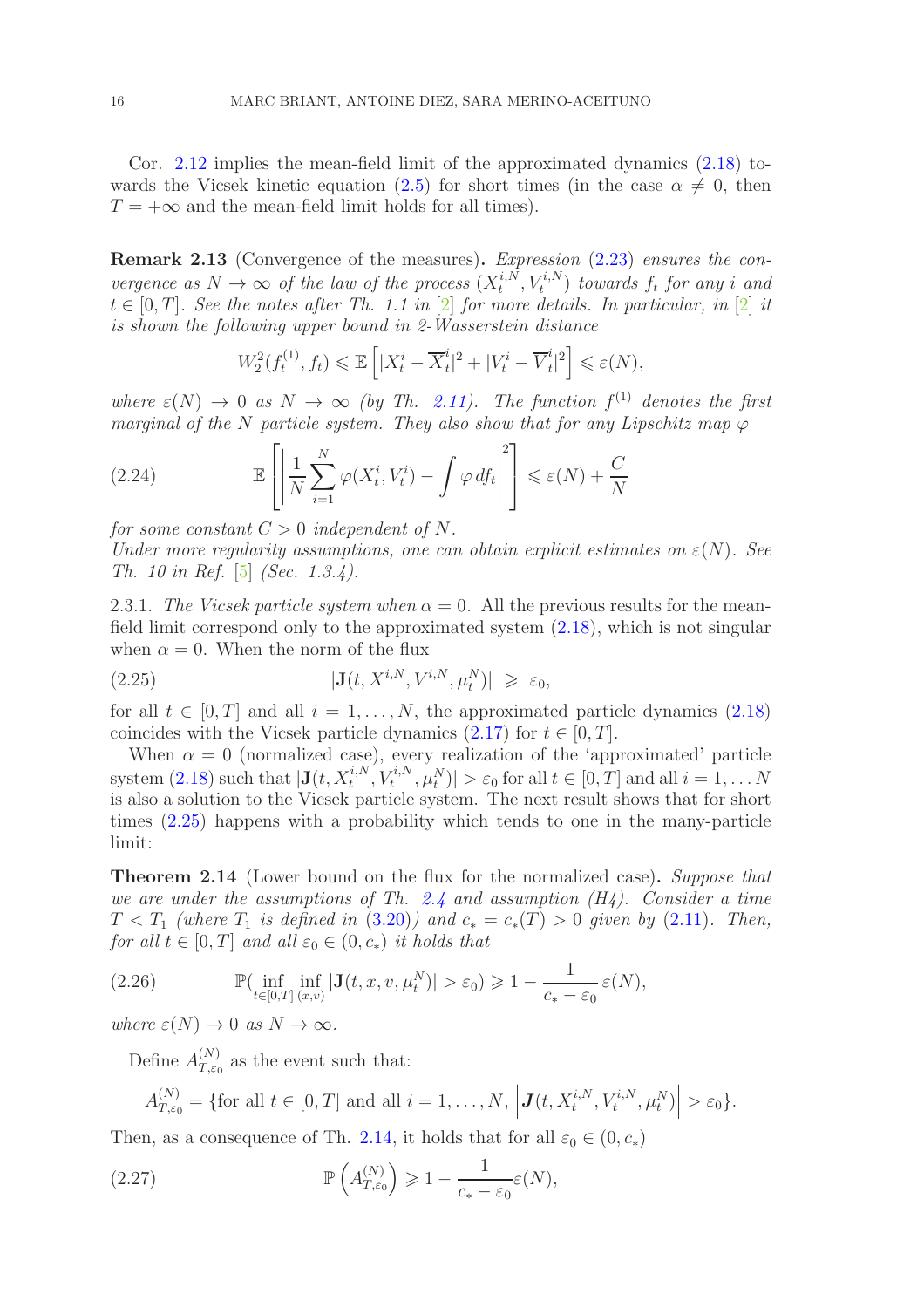and so with a probability which tends to one in the many-particle limit, in the sense of  $(2.27)$ , realizations of the approximated particle dynamics  $(2.18)$  will have nonzero flux for short times and they will also be solutions to the general Vicsek particle system [\(2.17\)](#page-11-2).

Remark 2.15. Proving the well-posedness and the rigorous mean-field limit for the Vicsek particle system [\(2.17\)](#page-11-2) in the normalized case ( $\alpha = 0$ ) seems to at least require (using the current strategy) to show

$$
|\mathbf{J}(t,x,v,\mu_t^N)| > 0 \ a.s.,
$$

for all N large enough, for all times in some interval and all values of  $(x, v)$ . It is not clear if this is even true. This would require some kind of generalization of a strong law of large numbers. Such strong law of large numbers exists for infinite exchangeable sequences as a result of de Finetti's theorem (see [\[40\]](#page-38-17)). However, to the best of our knowledge, there is not an analogous result for a hierarchy of finite exchangeable sequences.

### <span id="page-16-0"></span>3. The mesoscopic framework: kinetic differential equation

<span id="page-16-1"></span>3.1. Linear equation: dependence on coefficients and averaging positivity. The differential operator  $\nabla_{\omega}$  is the tangential gradient - also called Günter derivatives - on the sphere  $\mathbb{S}^{d-1}$ . It can be related to the standard gradient on  $\mathbb{R}^d$  by

$$
\nabla_{\omega} = \nabla_{v} - \langle \nabla_{v}, \omega \rangle_{\mathbb{R}^{d}} \, \omega = \mathbf{P}_{\omega^{\perp}} \left[ \nabla_{v} \right]
$$

where  $\nabla_v$  is the euclidean gradient for functions from  $\mathbb{R}^d$  to  $\mathbb{R}^d$ . First of all let us emphasize that the tangential gradient  $\nabla_{\omega}$  displays very different behaviour than the usual gradient. We give here three formulas that we shall use throughout the proofs. We refer the interested reader to  $[27, 1]$  $[27, 1]$  for an introduction on tangential - Günterderivatives and to [\[44,](#page-38-18) Appendix II] for the specific calculus of the following formulas (proven in dimension 3 but immediately extendable in dimension  $d$ ). Integration by parts is allowed but generate an additional term in the direction of the orientation ω:

<span id="page-16-3"></span>
$$
(3.1) \quad \int_{\mathbb{S}^{d-1}} \nabla_{\omega} \left( f(\omega) \right) g(\omega) d\omega = - \int_{\mathbb{S}^{d-1}} f(\omega) \nabla_{\omega} \left( g(\omega) \right) d\omega + (d-1) \int_{\mathbb{S}^{d-1}} \omega \, f g \, d\omega.
$$

It also holds the following explicit tangential derivatives for each coordinate  $\omega_i$  of  $\omega = (\omega_1, \ldots, \omega_d)$  on the sphere

<span id="page-16-4"></span>(3.2) 
$$
\nabla_{\omega} (\omega_i) = (\delta_{ij} - \omega_i \omega_j)_{1 \leq j \leq d} \text{ and } \Delta_{\omega} (\omega_i) = -(d-1)\omega_i
$$

As mentioned in the introduction, [\(2.5\)](#page-7-1) can be viewed as a nonlinear Fokker-Planck equation on the torus with local and nonlinear viscosity  $\sigma$  and drift  $\nu$ . The purpose of this section is to study the associated linear equation when the nonlinearities are considered as given parameters. In other words we consider here the following differential problem

<span id="page-16-2"></span>(3.3) 
$$
\partial_t f + c\omega \cdot \nabla_x f = \nabla_\omega \cdot (\overline{\sigma}(t, x, \omega) \nabla_\omega f + f \overline{\Psi}(t, x, \omega))
$$

where  $\overline{\sigma}$  and  $\overline{\Psi}$  are given functions.

The issue of existence and uniqueness for  $(3.3)$  has been solved for instance in [\[11,](#page-37-19)] Appendix A] for velocities in  $\mathbb R$  or  $\mathbb R^2$  for constant  $\overline{\sigma}$  with  $\overline{\Psi}$  and  $\nabla_\omega \cdot \overline{\Psi}$  being in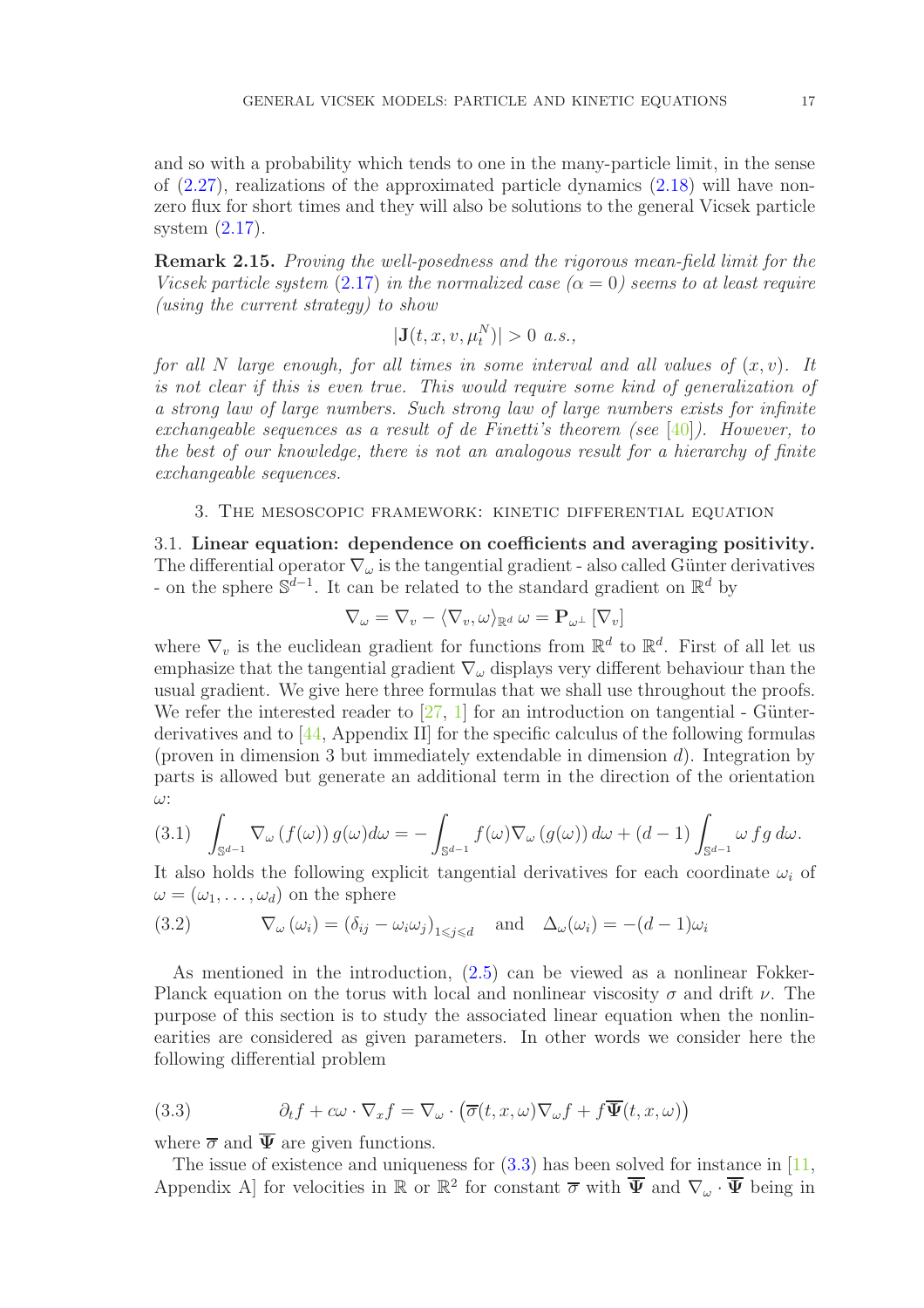$L_{x,\omega}^{\infty}$ . However their methods are directly applicable for velocities in S<sup>d-1</sup> as shown in [\[33,](#page-38-0) Lemma 4.1] for constant  $\overline{\sigma}$ . The case of non-constant  $\overline{\sigma}$  is a straightforward adaptation of their proofs if  $\overline{\sigma}$  belongs to  $L_{t,x,\omega}^{\infty}$  and is uniformly bounded from below by a constant  $\overline{\sigma}_0 > 0$  (note that one could also adapt to tangential derivatives standard Galerkin type methods for linear parabolic equations [\[28,](#page-37-20) Chapter 6], as done in [\[32\]](#page-38-1) in the spatially homogeneous case). We thus omit the proof and state:

<span id="page-17-1"></span>**Theorem 3.1.** Let  $\overline{\sigma}$  be in  $L_{t,x,\omega}^{\infty}$  uniformly bounded from below:  $\overline{\sigma}(t,x,\omega) \geq \overline{\sigma}_0 > 0$ and let  $\overline{\Psi}$  and  $\nabla_{\omega} \cdot \overline{\Psi}$  be in  $L^{\infty}_{t,x,\omega}$  with the orthogonal property  $\mathbf{P}_{\omega} \cdot (\overline{\Psi}) = \overline{\Psi}$ . Then for any  $f_0$  in  $L^2_{x,\omega}$  there exists a unique f in the space

$$
Y = \left\{ u \in L_{t,x}^2 H_{\omega}^1, \quad \partial_t u + \omega \cdot \nabla_x u \in L_{t,x}^2 H_{\omega}^{-1} \right\}
$$

solution to  $(3.3)$  with initial datum  $f_0$ . Moreover, if  $f_0$  is non-negative then f is non-negative.

The next Section [3.1.1](#page-17-0) is dedicated to  $L^p$  bounds and gain of regularity for solutions to [\(3.3\)](#page-16-2) whilst Section [3.1.2](#page-19-2) studies the dependences on the viscosity and friction. To conclude, Section [3.1.3](#page-21-0) tackles the issue of an explicit lower bound on the vanishing time for velocity averaging densities.

<span id="page-17-0"></span>3.1.1.  $L^p$  bounds and gain of regularity. The issue of  $L^p_{x,\omega}$  estimates and gain of regularity had already been investigated in previous cited references for particular  $\overline{\sigma}$  and  $\overline{\Psi}$  and we provide here an adapted version that fits our general setting.

<span id="page-17-2"></span>**Proposition 3.2.** Let p belong to  $[2, +\infty]$  and  $f_0 \geq 0$  be in  $L^1_{x,\omega} \cap L^p_{x,\omega}$  with mass  $||f_0||_{L^1_{x,\omega}} = M_0$ . Under the assumptions of Theorem [3.1](#page-17-1) on  $\overline{\sigma}$  and  $\Psi$  the solution f to [\(3.3\)](#page-16-2) is in  $L^p_{x,\omega}$  and preserves the mass  $M_0$ . More precisely it satisfies

$$
\forall t \geq 0, \quad \|f(t)\|_{L^p_{x,\omega}} \leqslant e^{C_p(\overline{\sigma}, \overline{\Psi})t} \|f_0\|_{L^p_{x,\omega}},
$$

and it also gains regularity in  $\omega$  when  $p < +\infty$  in the following sense:

<span id="page-17-3"></span>
$$
\int_0^t e^{C_p(\overline{\sigma}, \overline{\Psi})(t-s)} \left\| f^{\frac{p-2}{2}} \nabla_{\omega} f(s) \right\|_{L^2_{x,\omega}}^2 \|f(s)\|_{L^p_{x,\omega}}^{1-p} ds \leq \frac{2 \left\| f_0 \right\|_{L^p_{x,\omega}}}{(p-1)\overline{\sigma}_0} e^{C_p(\overline{\sigma}, \overline{\Psi})t},
$$

where

(3.4) 
$$
C_p(\overline{\sigma}, \overline{\Psi}) = ||\nabla_{\omega} \cdot \overline{\Psi}||_{L^{\infty}_{t,x,\omega}} + \frac{||\overline{\Psi}||^2_{L^{\infty}_{t,x,\omega}}}{(p-1)\overline{\sigma}_0},
$$

with  $C_{\infty} = \lim_{n \to \infty} C_n$ .

Proof of Proposition [3.2.](#page-17-2) Step 1:  $L^p$  bounds and gain of regularity. Note that since  $\nabla_{\omega}$  and  $\Psi$  are orthogonal to  $\omega$ , we can perform on [\(3.3\)](#page-16-2) integration by parts on S<sup>d-1</sup> as if we were working with classical derivatives. Indeed, the orthogonality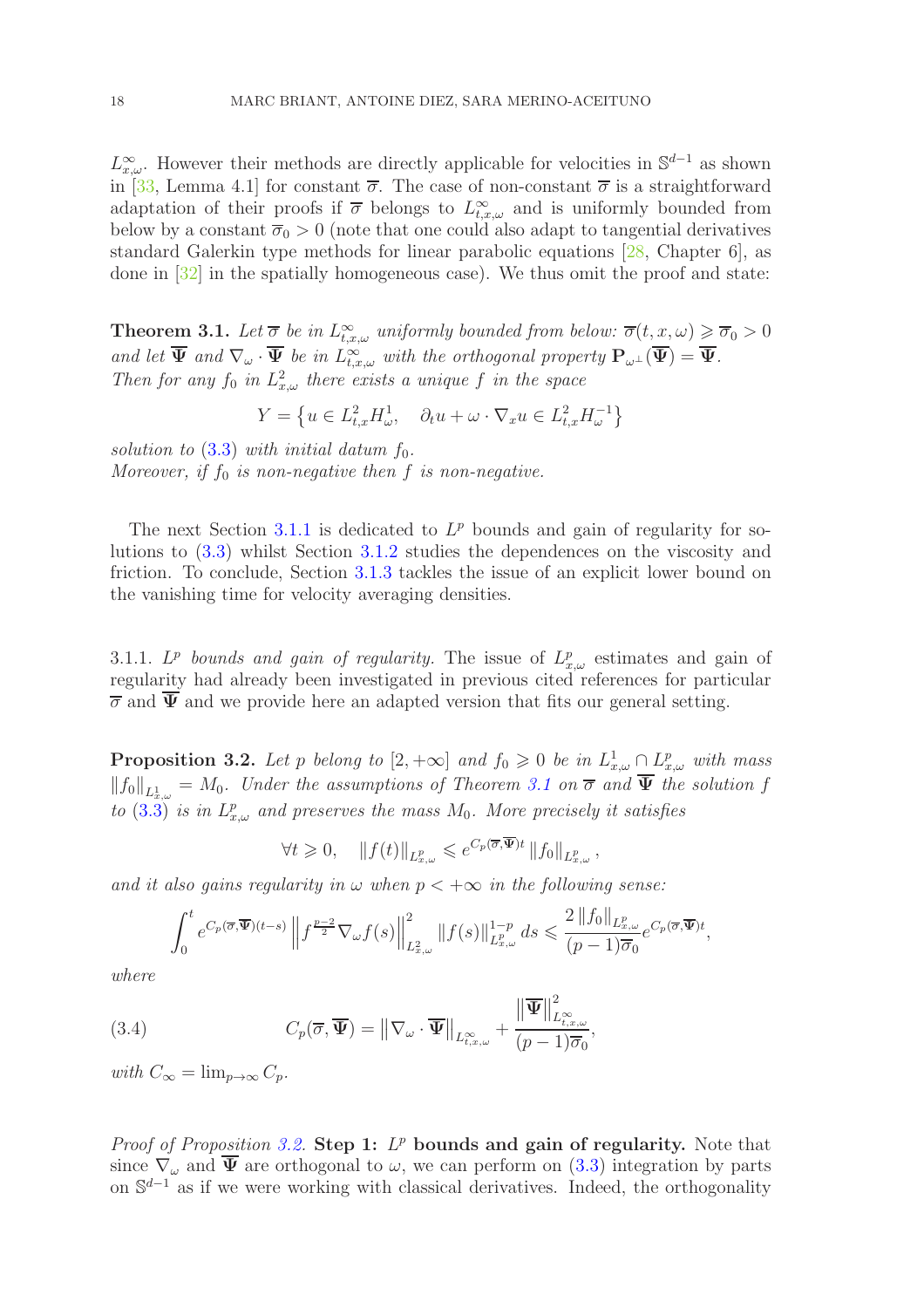to  $\omega$  exactly cancels the additional term in the tangential derivatives integration by parts formula [\(3.1\)](#page-16-3). It yields for any  $p \geq 2$ ,

$$
I := \frac{1}{p} \frac{d}{dt} ||f(t)||_{L_{x,\omega}^p}^p = \int_{\Omega \times \mathbb{S}^{d-1}} \operatorname{sgn}(f(t,x,v)) |f(t,x,v)|^{p-1} \partial_t f(t,x,\omega) dx d\omega
$$
  
= 
$$
- \int_{\Omega \times \mathbb{S}^{d-1}} \operatorname{sgn}(f) |f|^{p-1} \nabla_x (c\omega f) - \int_{\Omega \times \mathbb{S}^{d-1}} \overline{\sigma}(t,x,\omega) \nabla_\omega (\operatorname{sgn}(f) |f|^{p-1}) \cdot \nabla_\omega f
$$
  
+ 
$$
\int_{\Omega \times \mathbb{S}^{d-1}} \operatorname{sgn}(f) |f|^{p-1} \nabla_\omega \cdot (f\overline{\Psi}) dx d\omega
$$

We use that the first integrand on the right-hand side can be written as a divergence in  $x : \nabla_x \cdot (c\omega |f|^p)$  whereas the second one can be written as  $(p 1\overline{\sigma}(t,x,\omega)|f|^{p-2}(\nabla_{\omega}f)^2$ . This leads to the following upper bound

$$
I \leqslant -(p-1)\overline{\sigma}_{0} \left\|f^{\frac{p-2}{2}}\nabla_{\omega}f\right\|_{L_{x,\omega}^{2}}^{2} + \int_{\Omega \times \mathbb{S}^{d-1}} \left(|f|^{p}\nabla_{\omega} \cdot \overline{\Psi} + \overline{\Psi}|f|^{p-1}|\nabla_{\omega}f|\right) dxd\omega
$$
  
\n
$$
\leqslant -(p-1)\overline{\sigma}_{0} \left\|f^{\frac{p-2}{2}}\nabla_{\omega}f\right\|_{L_{x,\omega}^{2}}^{2} + \left\|\nabla_{\omega} \cdot \overline{\Psi}\right\|_{L_{t,x,\omega}^{\infty}} \left\|f\right\|_{L_{x,\omega}^{\infty}}^{p} + \left\|\overline{\Psi}\right\|_{L_{t,x,\omega}^{\infty}} \left\|f\right\|_{L_{x,\omega}^{p}}^{2} + \left\|\overline{\Psi}\right\|_{L_{t,x,\omega}^{\infty}} \left\|f\right\|_{L_{x,\omega}^{p}}^{2} \left\|f^{\frac{p-2}{2}}\nabla_{\omega}f\right\|_{L_{x,\omega}^{2}}^{2}
$$
  
\n
$$
\leqslant -\left((p-1)\overline{\sigma}_{0} - \frac{\eta}{2}\left\|\overline{\Psi}\right\|_{L_{t,x,\omega}^{\infty}}^{2}\right) \left\|f^{\frac{p-2}{2}}\nabla_{\omega}f\right\|_{L_{x,\omega}^{2}}^{2} + \left(\left\|\nabla_{\omega} \cdot \overline{\Psi}\right\|_{L_{t,x,\omega}^{\infty}} + \eta^{-1}\right) \left\|f\right\|_{L_{x,\omega}^{p}}^{p}.
$$

Note that we used Cauchy-Schwarz and Young inequality for any  $\eta > 0$ . Choosing  $p-1$  $\frac{-1}{2}\overline{\sigma}_0-\frac{\eta}{2}$  $\frac{\eta}{2}\left\Vert \overline{\Psi}\right\Vert$ 2  $\sum_{L_{t,x,v}^{\infty}}^{\infty} = 0$  end up with

$$
\frac{d}{dt} ||f(t)||_{L_{x,\omega}^p} = \frac{1}{p} \frac{d}{dt} ||f(t)||_{L_{x,\omega}^p}^p ||f(t)||_{L_{x,\omega}^p}^{1-p} \n\leqslant -\frac{(p-1)}{2} \overline{\sigma}_0 \left\| f^{\frac{p-2}{2}} \nabla_\omega f \right\|_{L_{x,\omega}^2}^2 ||f||_{L_{x,\omega}^p}^{1-p} + C_p ||f||_{L_{x,\omega}^p}.
$$

From which we deduce thanks to Grönwall lemma that for all  $t \geq 0$ (3.5)

<span id="page-18-0"></span>
$$
\|f(t)\|_{L^p_{x,\omega}} + \frac{(p-1)}{2}\overline{\sigma}_0 \int_0^t e^{C_p(t-s)} \left\| f^{\frac{p-2}{2}}(s)\nabla_\omega f(s) \right\|_{L^2_{x,\omega}}^2 \|f(s)\|_{L^p_{x,\omega}}^{1-p} ds \leqslant e^{C_p t} \|f_0\|_{L^p_{x,\omega}}.
$$

The latter is exactly the standard bounds in Proposition [3.2](#page-17-2) for p in  $[2, +\infty)$ , obtained as an *a priori* estimate. The belonging to  $L^p$  for f follows standard methods (also used in [\[33\]](#page-38-0)) where our kinetic equation is approximated by a linear iterative scheme for which each solution  $f_n$  is in  $L^p$  and  $(3.5)$  holds at each step. Then the uniqueness of the kinetic solution implies that  $f_n \to f$  and taking the limit in [\(3.5\)](#page-18-0) shows that f belongs to  $L^p$  and satisfies  $(3.5)$ .

Step 2: Mass conservation and  $L^{\infty}$  bounds. Now let us suppose that  $f_0$ is non-negative, which implies that  $f$  is non-negative at all time by Theorem [3.1.](#page-17-1) Hence, it holds that

$$
\frac{d}{dt} ||f(t)||_{L^1_{x,\omega}} = \frac{d}{dt} \int_{\Omega \times \mathbb{S}^{d-1}} f(t, x, \omega) dx d\omega
$$
  
= 
$$
- \int_{\Omega \times \mathbb{S}^{d-1}} \nabla_x \cdot (c\omega f) + \nabla_\omega \cdot (\overline{\sigma} \nabla_\omega f + f \overline{\Psi}) dx d\omega = 0
$$

because, again, the integration by parts [\(3.1\)](#page-16-3) does not generate additional terms in the direction of  $\omega$ . This concludes the preservation of the  $L^1_{x,\omega}$ -norm.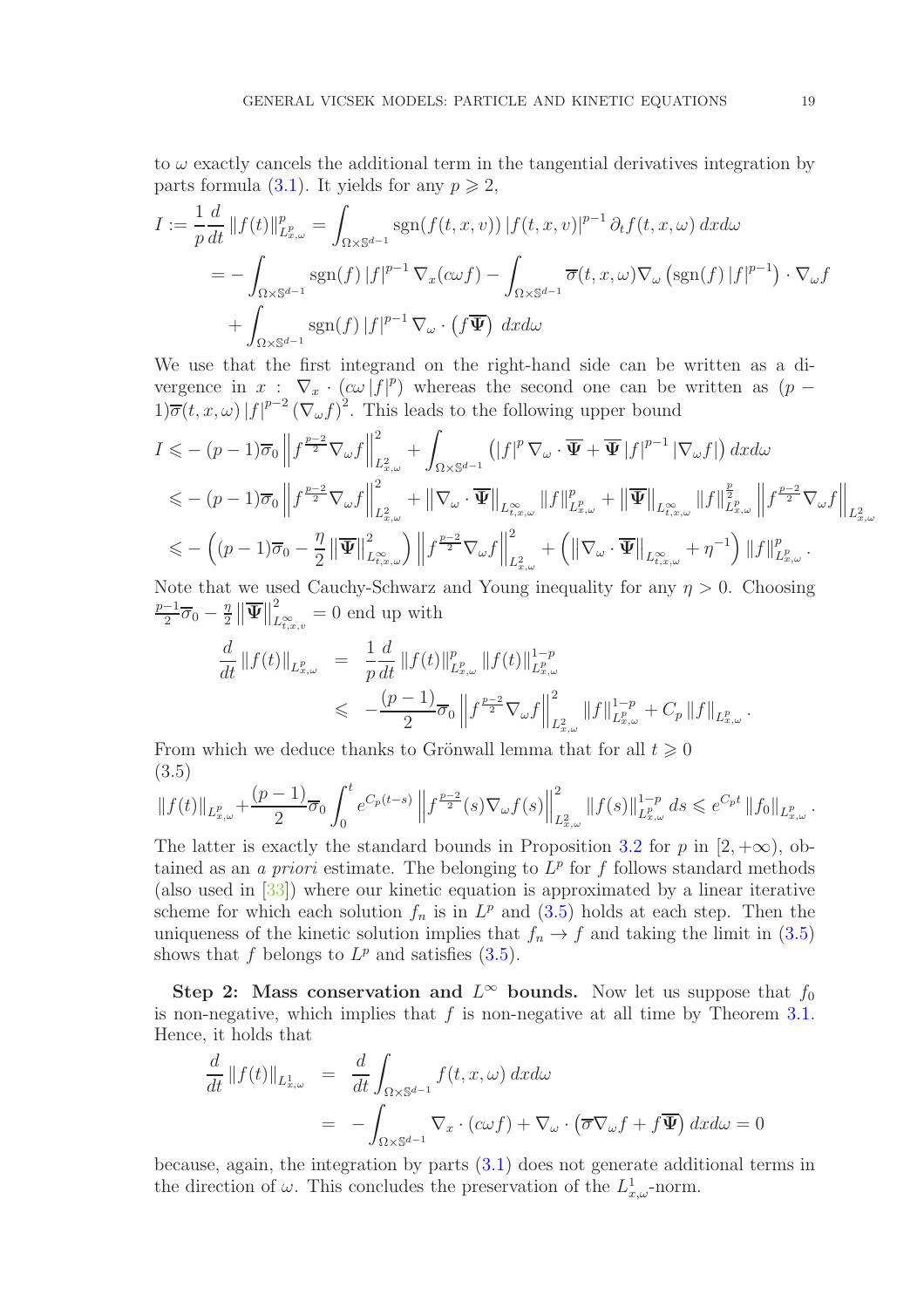The  $L_{x,\omega}^{\infty}$  estimates follows straight from the limit p goes to  $+\infty$ , since  $f(t)$  belongs to  $L^1_x$  $\frac{1}{x,\omega}$ .

<span id="page-19-2"></span>3.1.2. Dependence on the coefficients. Our strategy to tackle the non-linear equation is via a fixed point argument. We thus need to understand how solutions to [\(3.3\)](#page-16-2) differ from one another when they are associated to different coefficients  $\bar{\sigma}$  and  $\bar{\Psi}$ . The main issue in establishing estimate on  $||f_1 - f_2||_{L^p_{x,\omega}}$  of two different solutions relies on the fact that the gain of regularity proved in Proposition [3.2](#page-17-2) is higly nonlinear as soon as  $p > 2$ . Moreover, we did not manage to quantify the way the gain of regularity vanishes at initial time so we cannot close a direct  $L_t^{\infty}$  fixed point method. We shall thus only study the dependence on coefficient in  $L^2_{t,x}$ .

<span id="page-19-0"></span>**Proposition 3.3.** Let  $f_0$  be a non-negative function in  $L^1_{x,\omega} \cap L^2_{x,\omega}$ . Suppose that  $\overline{\sigma}_1$ ,  $\overline{\sigma}_2$  and  $\Psi_1$ ,  $\Psi_2$  satisfy the assumptions of Theorem [3.1.](#page-17-1) Let  $f_1$  and  $f_2$  be the solutions of [\(3.3\)](#page-16-2) associated respectively to the coefficient  $(\overline{\sigma}_1, \Psi_1)$  and  $(\overline{\sigma}_2, \Psi_2)$  with initial datum  $f_0$ .

Then the following holds for any  $t \geq 0$ ,

$$
\begin{split} \left\| (f_1 - f_2)(t) \right\|_{L^2_{x,\omega}}^2 &\leq \frac{4e^{3C_2t} \left\| f_0 \right\|_{L^2_{x,\omega}}^2}{\inf \left\{ \overline{\sigma_1} + \overline{\sigma_2} \right\}} \int_0^t \left\| \left( \overline{\Psi}_1 - \overline{\Psi}_2 \right)(s) \right\|_{L^{\infty}_{x,\omega}}^2 ds \\ &\quad + \frac{2}{\inf \left\{ \overline{\sigma_1} + \overline{\sigma_2} \right\}} \left[ \int_0^t e^{C_2(t-s)} \left( \left\| \nabla_\omega f_1 \right\|_{L^2_{x,\omega}}^2 + \left\| \nabla_\omega f_2 \right\|_{L^2_{x,\omega}}^2 \right) ds \right] \left\| \overline{\sigma}_1 - \overline{\sigma}_2 \right\|_{L^{\infty}_{t,x,\omega}}^2, \end{split}
$$

where  $C_2 = C_2(\overline{\sigma_1}, \overline{\Psi_1}) + C_2(\overline{\sigma_2}, \overline{\Psi_2})$  defined in Proposition [3.2.](#page-17-2)

<span id="page-19-1"></span>**Remark 3.4.** The main difficulty with dealing with local-in-time  $\sigma(f)$  appears in the second term on the right-hand side above. Indeed, from Proposition [3.2](#page-17-2) we see that  $\|\nabla_{\omega} f_i\|_{L^2}^2$  $\frac{2}{L_{x,\omega}^2}$  is integrable on  $[0,t]$  and thus  $\int_0^t \|\nabla_{\omega} f_i\|_L^2$  $\stackrel{2}{L_{x,\omega}^2}$  vanishes when t goes to 0, thus almost allowing to close a contraction fixed point argument. As we shall see later on, we however need an explicit independence over  $\overline{\sigma}$  (other than inf $\overline{\sigma}$  and  $\sup \overline{\sigma}$ ) to avoid any nonlinear breakdown of contraction theorem in short times. As a result a  $L^2([0,T], L^2_{x,\omega})$  setting is required to get an extra integration in time. This explains hypothesis (H2), but one could also ask for more regularity for  $\sigma$  and  $f_0$  to explicitly estimate the convergence to 0 of  $\int_0^t \|\nabla_\omega f_i\|_L^2$  $L_{L_{x,\omega}}^2$  with parabolic regularity.

Proof of Proposition [3.3.](#page-19-0) To shorten notations we will use  $\overline{\sigma}^+ = \overline{\sigma}_1 + \overline{\sigma}_2$ ,  $\overline{\sigma}^ \overline{\sigma}_1-\overline{\sigma}_2, \overline{\Psi}^+=\overline{\Psi}_1+\overline{\Psi}_2$  and  $\overline{\Psi}^-=\overline{\Psi}_1-\overline{\Psi}_2$ . Also we denote the constant constructed from [\(3.4\)](#page-17-3) by  $C_2 = \max \left\{ C_2(\overline{\sigma}_1, \overline{\Psi}_1), C_2(\overline{\sigma}_2, \overline{\Psi}_2), C_2(\overline{\sigma}^+, \overline{\Psi}^+), C_2(\overline{\sigma}^-, \overline{\Psi}^-) \right\}.$ 

Using the algebraic identity  $ab - cd = \frac{1}{2}$  $\frac{1}{2}[(a-c)(b+d) + (a+c)(b-d)]$  we find

$$
\partial_t [f_1 - f_2] + c\omega \nabla_x \cdot [f_1 - f_2]
$$
\n
$$
= \frac{1}{2} \nabla_\omega \cdot ((\overline{\sigma}_1 + \overline{\sigma}_2) \nabla_\omega [f_1 - f_2]) + \frac{1}{2} \nabla_\omega \cdot ([f_1 - f_2] (\overline{\Psi}_1 + \overline{\Psi}_2))
$$
\n
$$
+ \frac{1}{2} \nabla_\omega \cdot [(\overline{\sigma}_1 - \overline{\sigma}_2) \nabla_\omega (f_1 + f_2)] + \frac{1}{2} \nabla_\omega \cdot [(f_1 + f_2) (\overline{\Psi}_1 - \overline{\Psi}_2)],
$$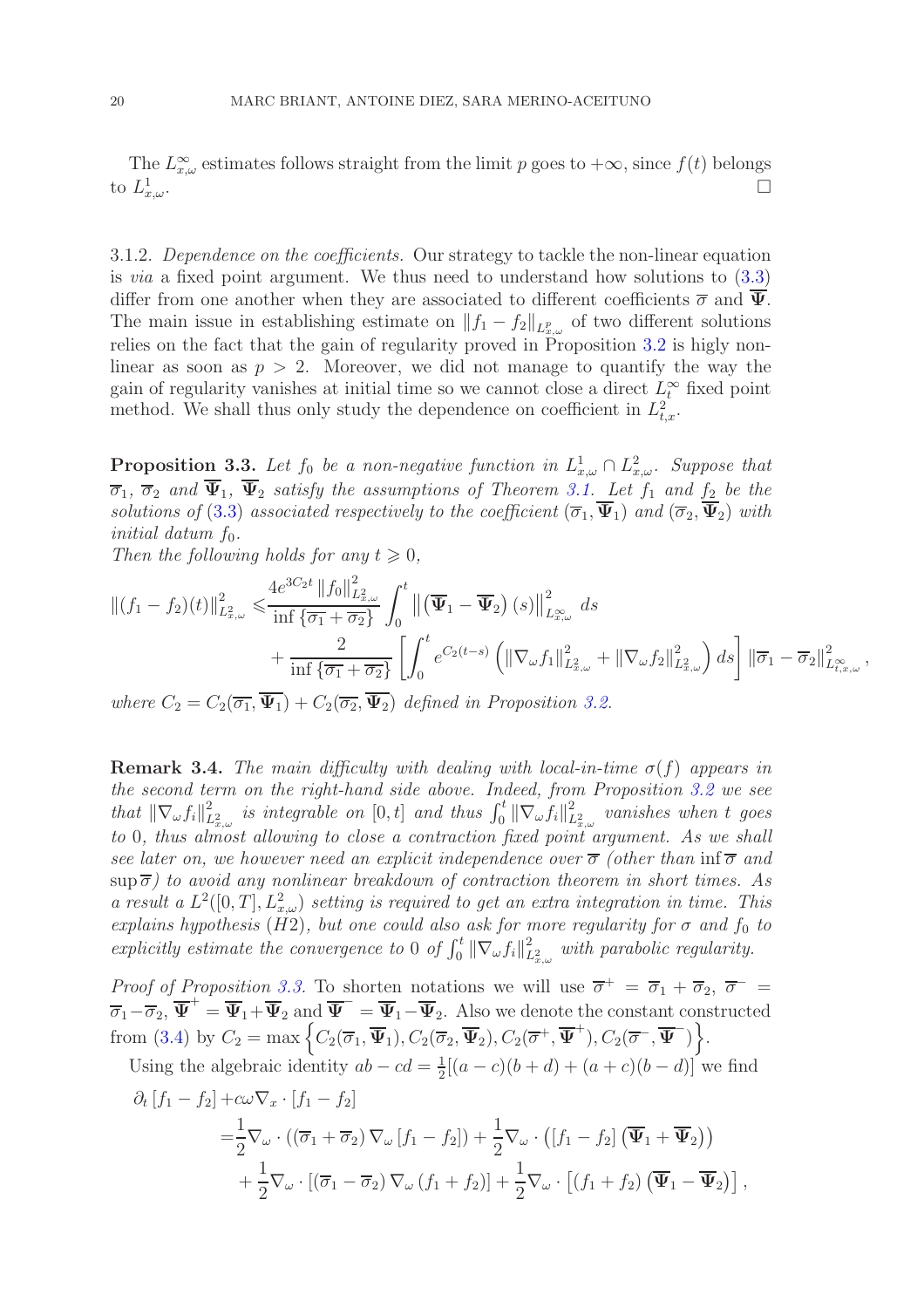We start by bounding the terms in  $f_1 - f_2$  as in Proposition [3.2](#page-17-2) and we obtain

<span id="page-20-0"></span>
$$
(3.6)
$$
\n
$$
\frac{1}{2} \frac{d}{dt} ||f_1 - f_2||_{L^2_{x,\omega}}^2 \leq -\frac{\overline{\sigma}_0^+}{4} ||\nabla_\omega (f_1 - f_2)||_{L^2_{x,\omega}}^2 + C_2 ||f_1 - f_2||_{L^2_{x,\omega}}^2 + \frac{1}{2} \int_{\Omega \times \mathbb{S}^{d-1}} (f_1 - f_2) \nabla_\omega \cdot \left[ \overline{\sigma}^- \nabla_\omega (f_1 + f_2) + \overline{\Psi}^- (f_1 + f_2) \right] dx d\omega.
$$

where  $\overline{\sigma}_0^+$  = inf $\{\overline{\sigma}_1 + \overline{\sigma}_2\}$ . We bound the two terms inside the integral on the right-hand side. First thanks to an integration by parts [\(3.1\)](#page-16-3).

$$
\int_{\Omega\times\mathbb{S}^{d-1}} (f_1-f_2)\nabla_\omega\cdot\left[\overline{\sigma}^-\nabla_\omega\left(f_1+f_2\right)\right]dxd\omega=-\int_{\Omega\times\mathbb{S}^{d-1}}\overline{\sigma}^-\nabla_\omega(f_1-f_2)\cdot\nabla_\omega(f_1+f_2)dxd\omega.
$$

Cauchy-Schwarz with Young's inequalities yields

<span id="page-20-1"></span>
$$
(3.7) \left| \int_{\Omega \times \mathbb{S}^{d-1}} (f_1 - f_2) \nabla_\omega \cdot \left[ \overline{\sigma}^{\mathbb{T}} \nabla_\omega (f_1 + f_2) \right] \right| \leq \frac{\overline{\sigma}_0^+}{8} \left\| \nabla_\omega (f_1 - f_2) \right\|_{L^2_{x,\omega}}^2 + \frac{4 \left\| \overline{\sigma}^{\mathbb{T}} \right\|_{L^{\infty}_{x,\omega}}^2}{\overline{\sigma}_0^{\mathbb{T}}} \left\| \nabla_\omega (f_1 + f_2) \right\|_{L^2_{x,\omega}}^2.
$$

The second integrand in [\(3.6\)](#page-20-0) is dealt with in the same way and we get

<span id="page-20-2"></span>(3.8) 
$$
\left| \int_{\Omega \times \mathbb{S}^{d-1}} (f_1 - f_2) \nabla_{\omega} \cdot \left[ \overline{\Psi}^-(f_1 + f_2) \right] \right| \leq \frac{\overline{\sigma}_0^+}{8} \left\| \nabla_{\omega} (f_1 - f_2) \right\|_{L^2_{x,\omega}}^2 + \frac{4 \left\| \overline{\Psi}^-\right\|_{L^{\infty}_{x,\omega}}^2}{\overline{\sigma}_0^+} \left\| (f_1 + f_2) \right\|_{L^2_{x,\omega}}^2.
$$

We then plug  $(3.7)$  and  $(3.8)$  into  $(3.6)$  and get

$$
\frac{1}{2}\frac{d}{dt}\left\|f_{1}-f_{2}\right\|_{L_{x,\omega}^{2}}^{2} \leq C_{2}\left\|f_{1}-f_{2}\right\|_{L_{x,\omega}^{2}}^{2} \n+ \frac{2\left\|\overline{\sigma}^{-}\right\|_{L_{x,\omega}^{\infty}}^{2}}{\overline{\sigma}_{0}^{+}}\left\|\nabla_{\omega}(f_{1}+f_{2})\right\|_{L_{x,\omega}^{2}}^{2} + \frac{2\left\|\overline{\Psi}^{-}\right\|_{L_{x,\omega}^{\infty}}^{2}}{\overline{\sigma}_{0}^{+}}\left\|(f_{1}+f_{2})\right\|_{L_{x,\omega}^{2}}^{2}
$$

on which we apply Grönwall lemma to obtain

(3.9) 
$$
||f_1 - f_2||_{L^2_{x,\omega}}^2 \leq \frac{2}{\overline{\sigma}_0^+} ||\overline{\sigma}^-||_{L^{\infty}_{t,x,\omega}}^2 \int_0^t e^{C_2(t-s)} ||\nabla_{\omega}(f_1 + f_2)||_{L^2_{x,\omega}}^2 ds + \frac{2}{\overline{\sigma}_0^+} \int_0^t e^{C_2(t-s)} ||(f_1 + f_2)||_{L^2_{x,\omega}}^2 ||\overline{\Psi}^-(s)||_{L^{\infty}_{x,\omega}}^2 ds.
$$

To conclude we apply Proposition [3.2](#page-17-2) to bound the second term on the right-hand side, which directly gives the expected result.  $\Box$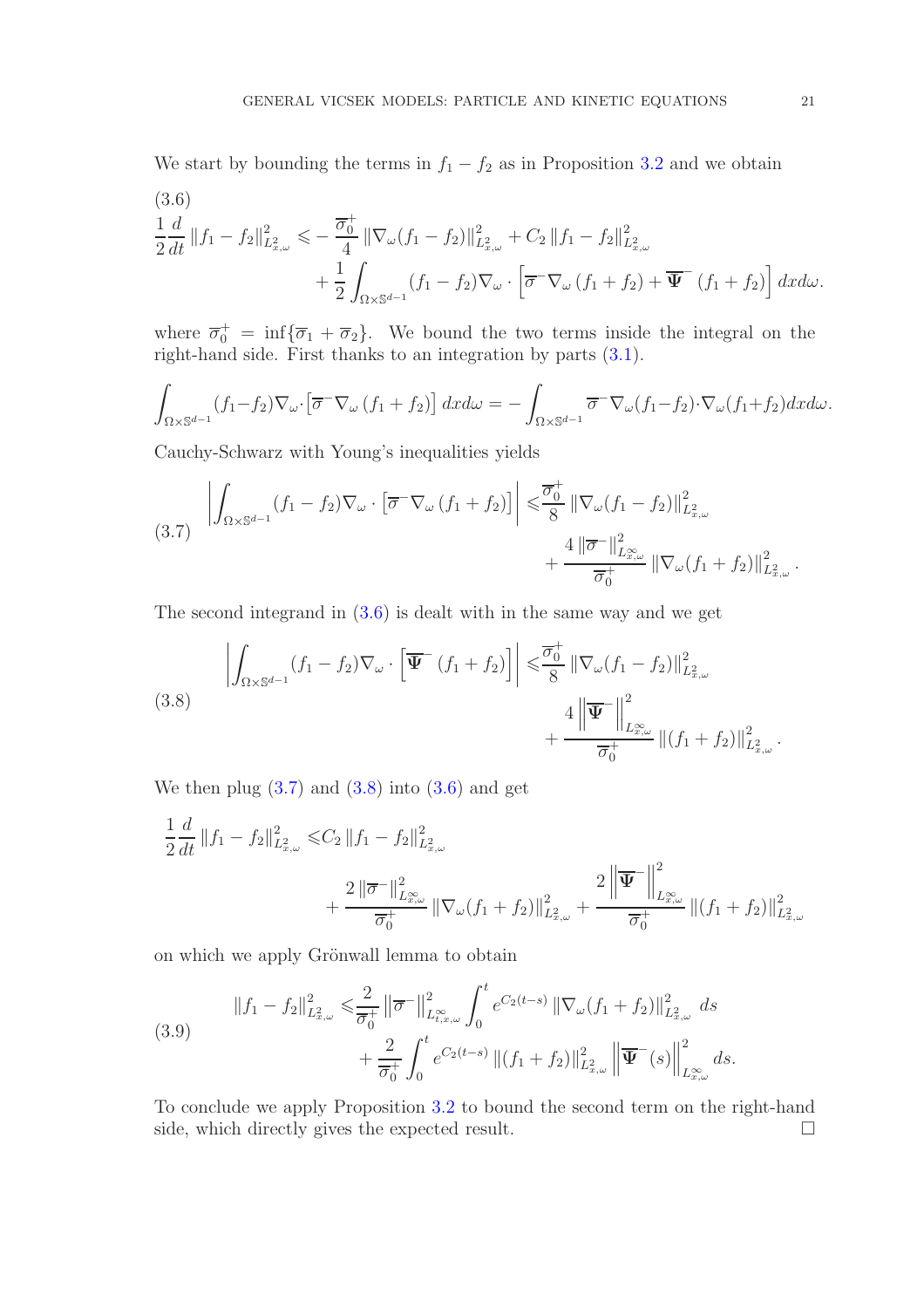<span id="page-21-0"></span>3.1.3. Estimation of vanishing time for velocity averaging densities. Now we turn to an explicit estimation of the vanishing time of velocity averaging densities.

<span id="page-21-1"></span>**Proposition 3.5.** Let p belong to  $[2, +\infty]$  and  $f_0 \geq 0$  be in  $L^1_{x,\omega} \cap L^p_{x,\omega}$ . Let also  $\overline{\sigma}$ and  $\overline{\Psi}$  satisfy the assumptions of Theorem [3.1](#page-17-1) supplemented with  $\overline{\sigma}$  Lipschitz. Let f be the solution to [\(3.3\)](#page-16-2) associated to  $f_0$ . For any  $\mathbf K$  in  $W^{1,\infty}_{t,x_*}W^{2,\infty}_{\omega_*}L^\infty_{x,\omega}$  denote

$$
\mathbf{J}(t,x,\omega)=(J_i(t,x,\omega))_{1\leqslant i\leqslant d}=\int_{\Omega\times\mathbb{S}^{d-1}}f(t,x_*,\omega_*)\mathbf{K}(t,x,x_*,\omega,\omega_*)dx_*d\omega_*.
$$

Then the following holds

<span id="page-21-2"></span> $\forall (t, x, \omega) \in \mathbb{R}^+ \times \Omega \times \mathbb{S}^{d-1}, \quad |\mathbf{J}(t, x, \omega)| \geqslant |\mathbf{J}(0, x, \omega)| - K_{\infty} ||f_0||_{L^1_{x, \omega}} t$ 

where we defined

(3.10) 
$$
K_{\infty} = \sqrt{\sum_{i=1}^{d} K_{i,\infty}^{2}}
$$

with

$$
(3.11) \t K_{i,\infty} = \left(1 + |c| + \|\overline{\sigma}\|_{L_{t,x}^{\infty} W_{\omega}^{1,\infty}} + \|\overline{\Psi}\|_{L_{t,x,\omega}^{\infty}}\right) \|K_i\|_{W_{t,x_*}^{1,\infty} W_{\omega_*}^{2,\infty} L_{x,\omega}^{\infty}}.
$$

*Proof of Proposition [3.5.](#page-21-1)* Since  $f_0$  is non-negative and belongs to  $L^1_{x,\omega} \cap L^p_{x,\omega}$  we deduce from Theorem [3.1](#page-17-1) and Proposition [3.2](#page-17-2) that  $f(t)$  is non-negative and belongs to  $L^1_{x,\omega} \cap L^p_{x,\omega}$  for all time. Hence, we can multiply [\(3.3\)](#page-16-2) by  $\mathbf{K}(x, x_*, \omega, \omega_*)$  and integrate by parts [\(3.1\)](#page-16-3). Here again note that there are no additional terms along  $\omega_*$  since  $\overline{\Psi}$  and  $\nabla_{\omega_*}$  are both orthogonal to  $\omega_*$ . This yields

$$
\frac{1}{2}\frac{d}{dt}|J_i(t, x, \omega)|^2 = J_i(t, x, \omega) \int_{\Omega \times \mathbb{S}^{d-1}} K_i(t, x, x_*, \omega, \omega_*) \frac{\partial f}{\partial t}(t, x_*, \omega_*) dx_* d\omega_*\n+ J_i(t, x, \omega) \int_{\Omega \times \mathbb{S}^{d-1}} f(t, x_*, \omega_*) \frac{\partial K_i}{\partial t}(t, x, x_*, \omega, \omega_*) dx_* d\omega_*\n= J_i(t, x, \omega) \int_{\Omega \times \mathbb{S}^{d-1}} f\left[\frac{\partial K_i}{\partial t} + c\omega \cdot \nabla_{x_*} K_i + \nabla_{\omega_*} \cdot (\overline{\sigma} \nabla_{\omega_*} K_i) - \overline{\Psi} \cdot \nabla_{\omega_*} K_i\right] dx_* d\omega_*\n\ge -|J_i(t, x, \omega)| \left(1 + |c| + ||\overline{\sigma}||_{L^\infty_{t, x}} W^{1, \infty}_\omega + ||\overline{\Psi}||_{L^\infty_{t, x, \omega}}\right) ||K_i||_{W^{1, \infty}_{t, x}} W^{2, \infty}_{\omega_*} L^\infty_{x, \omega} ||f(t)||_{L^1_{x, \omega}}\n\ge -K_{i, \infty} ||f_0||_{L^1_{x, \omega}} |J_i(t, x, \omega)|
$$

where we used the conservation of mass along time. Summing over  $i$  we obtain

$$
\frac{1}{2} \frac{d}{dt} |\mathbf{J}(t, x, \omega)|^2 \geq - \|f_0\|_{L^1_{x, \omega}} \sum_{i=1}^d K_{i, \infty} |J_i(t, x, \omega)|
$$
  
\n
$$
\geq - \|f_0\|_{L^1_{x, \omega}} \sqrt{\sum_{i=1}^d K_{i, \infty}^2 |\mathbf{J}|}
$$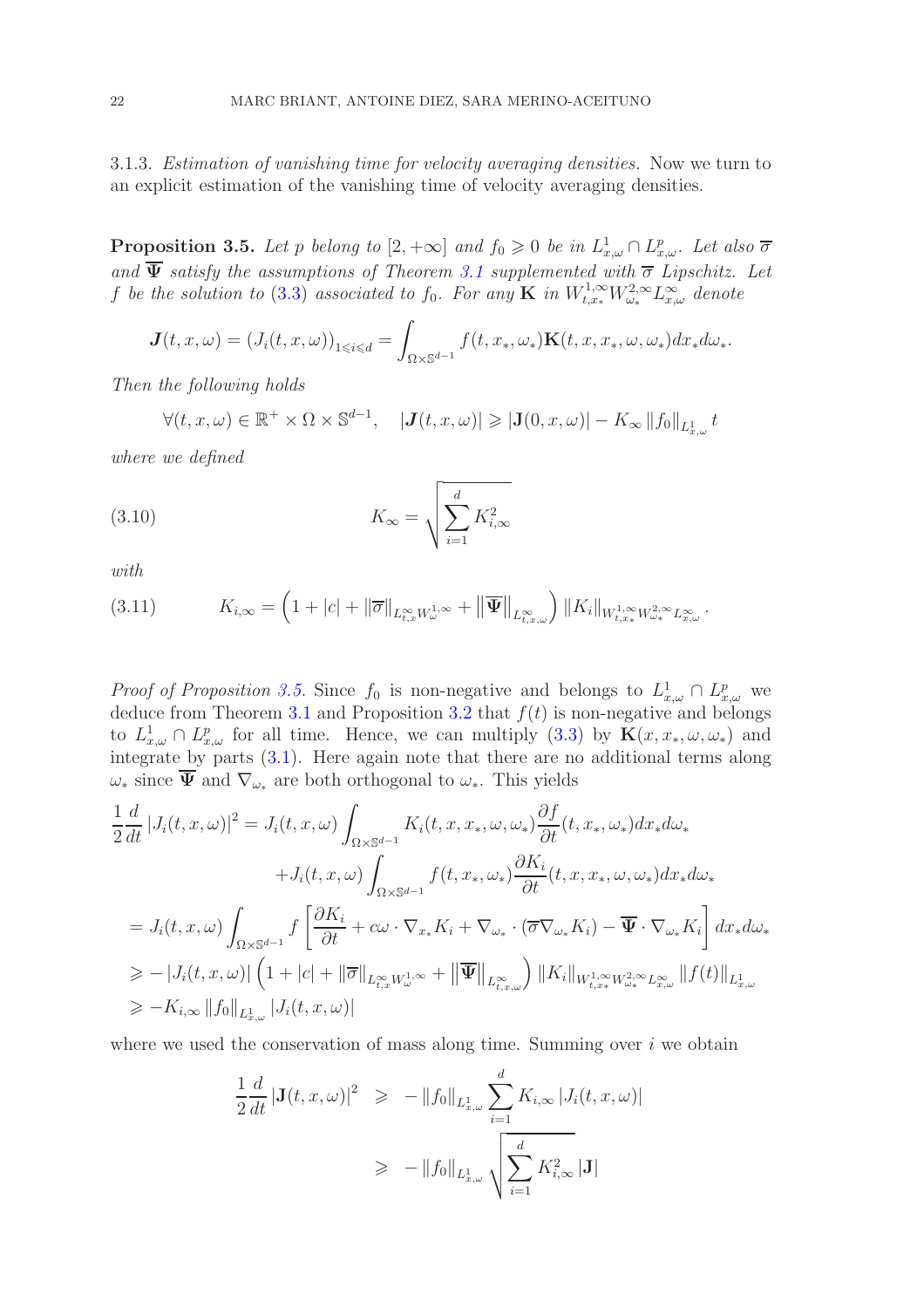The latter implies that

$$
|\mathbf{J}(t,x,\omega)| \geqslant |\mathbf{J}(0,x,\omega)| - \sqrt{\sum_{i=1}^d K_{i,\infty}^2 \|f_0\|_{L_{x,\omega}^1}} t
$$

which concludes the proof.

<span id="page-22-0"></span>3.2. The local-in-time nonlinear Cauchy theory. The present section is devoted to the proof of Theorem [2.4](#page-8-0) thanks to the linear study we presented in Sec. [3.1.](#page-16-1) We shall prove existence, uniqueness and global existence criterion to

(3.12) 
$$
\partial_t f + c\omega \cdot \nabla_x f = \nabla_\omega \cdot (\sigma(f) \nabla_\omega f) + \nabla_\omega \cdot (\nu(f) f \mathbf{P}_{\omega^\perp} [\mathbf{\Psi}[f]]).
$$

*Proof of Theorem [2.4.](#page-8-0)* We fix p in  $[2, +\infty]$  and  $f_0 \ge 0$  in  $L^1_{x,\omega} \cap L^p_{x,\omega}$ . We recall some assumptions of Theorem [2.4:](#page-8-0)

$$
\int_{\Omega \times \mathbb{S}^{d-1}} f_0(x,\omega) \, dxd\omega = M_0 > 0
$$
\n
$$
\inf_{(x,\omega) \in \Omega \times \mathbb{S}^{d-1}} |J[f_0](x,\omega)|_{\alpha} = J_0 > 0.
$$

The strategy is to apply a contraction fix point argument so we start by defining a complete metric space on which we shall work. For any  $M \geq M_0$  and  $T > 0$  we define

(3.13) 
$$
\Gamma_T^M = \left\{ f \in L^2_{[0,T],x,\omega}, \text{ and } \begin{aligned} & \underset{[0,T]}{\text{ess sup}} ||f(t)||_{L^1_{x,\omega}} \leqslant M \\ & \underset{[0,T] \times \Omega \times \mathbb{S}^{d-1}}{\text{ess sup}} \frac{|\nu(f(t))|}{|J[f(t)](x,\omega)|_{\alpha}} \leqslant \frac{\nu_{\infty}}{\alpha + (1-\alpha)\frac{J_0}{2}} \end{aligned} \right\}.
$$

Note that since  $J[f]$  is an integral over  $(x_*,\omega_*)$  against **K** and because **K** is  $L^2_{x_*,\omega_*}$ (by  $(H1)$ ), a Cauchy sequence for the  $L^2$ -norm in  $\Gamma_T^M$  indeed converges in  $\Gamma_T^M$ .

For a function g in  $\Gamma_T^M$  we have that g belongs to  $L^2_{[0,T],x,\omega}$  so by Fubini's theorem g belongs to  $L^2([0,T], L^2_{x,\omega})$  and for almost every t in  $[0,T]$  the function  $g(t, \cdot, \cdot)$ belongs to  $L^2_{x,\omega}$ . Therefore  $\sigma(g(t))$  and  $\nu(g(t))$  are defined almost everywhere in  $[0, T]$  and with hypotheses  $(H2)$  and  $(H3)$  one has

 $\sigma_0 \leq \sigma(g(t)) \leq \sigma_\infty$  and  $\|\nu(g(t))\|_{L^\infty_x W^{1,\infty}_\omega} \leq \nu_\infty$  almost everywhere in  $[0, T]$ . Defining

$$
\overline{\Psi}(t,x,\omega)=\nu(g(t))(x,\omega)\mathbf{P}_{\omega^{\perp}}\left[\Psi[g]\right]
$$

hypotheses  $(H1)$  shows for  $t \in [0, T]$ 

$$
|\overline{\Psi}(t,x,\omega)| \leq \nu_{\infty} \frac{\left| \int_{\Omega \times \mathbb{S}^{d-1}} g(t,x_*,\omega_*) \mathbf{K}(t,x,x_*,\omega,\omega_*) dx_* d\omega_* \right|}{|\mathbf{J}[g](t,x,\omega)|_{\alpha}} \leq \nu_{\infty} \left\{ \frac{\|\mathbf{K}\|_{L^{\infty}_{t,x,x_*,\omega,\omega_*}} M \quad \text{if} \quad \alpha = 1}{\text{if} \quad \alpha \neq 1} := C^1_M \right\}
$$

and

$$
\begin{array}{rcl}\n\left| \nabla_{\omega} \cdot \overline{\Psi}(t, x, \omega) \right| & \leqslant & \left| \nabla_{\omega} \nu(g) \cdot \mathbf{P}_{\omega^{\perp}} \left[ \Psi[g] \right] \right| + \left| \nu(g) \nabla_{\omega} \cdot \mathbf{P}_{\omega^{\perp}} \left[ \Psi[g] \right] \right|\n\\
& \leqslant & C_M^1 + \nu_{\infty} C_{\alpha} M \left\| \mathbf{K} \right\|_{L_{t, x, x_{\ast}, \omega_{\ast}}^{\infty} W_{\omega}^{1, \infty}} := C_M^2\n\end{array}
$$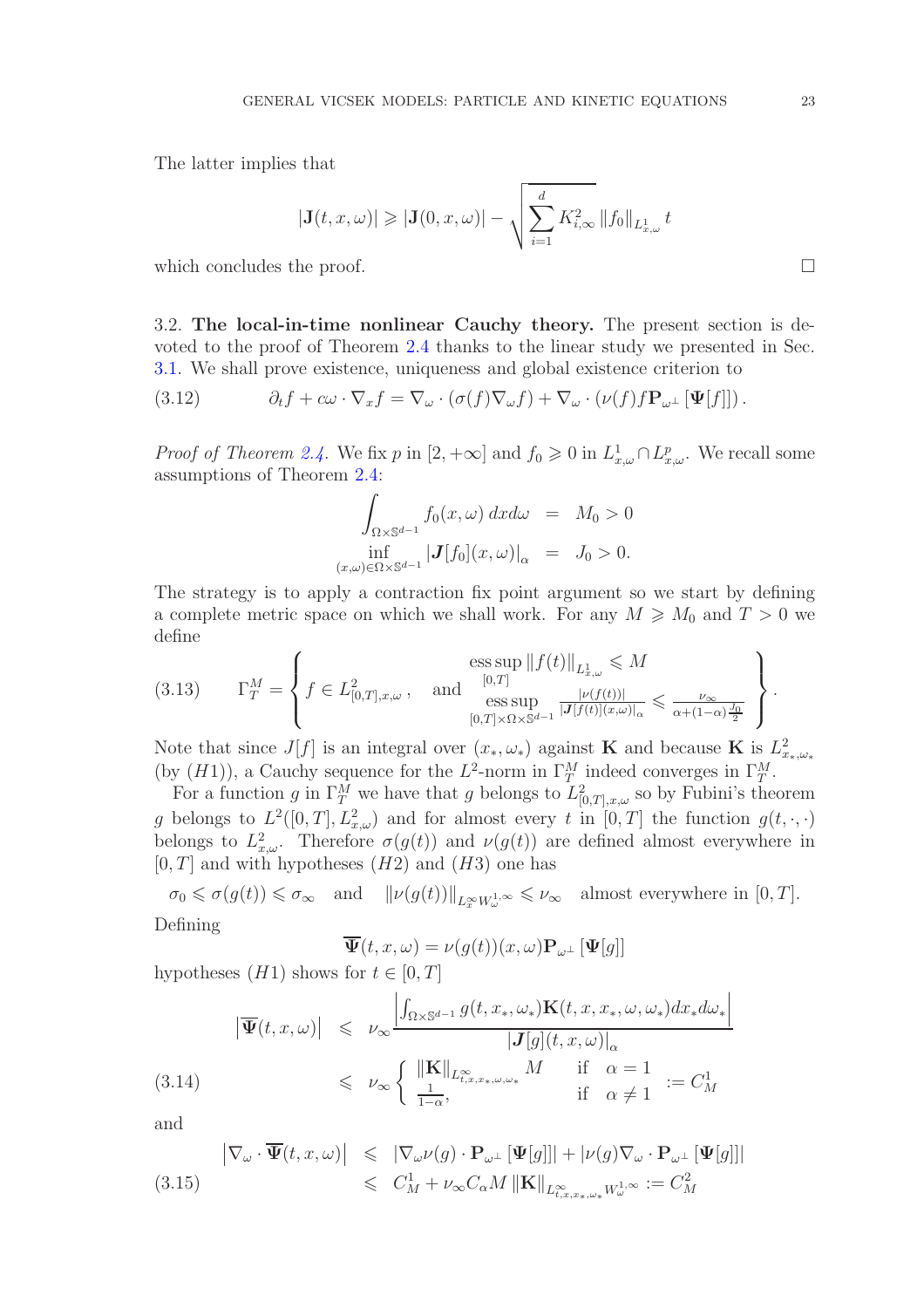where  $C_{\alpha} > 0$  only depends on  $\alpha$  and equals 1 when  $\alpha = 1$ . Therefore thanks to Theorem [3.1](#page-17-1) we are able to define

$$
\begin{array}{rcl} \Phi :& \Gamma^M_T & \longrightarrow & L^2_{[0,T],x,\omega} \\ & g & \longmapsto & \Phi(g) = f_g \end{array}
$$

,

,

where  $f_g$  is the solution on  $[0, T] \times \Omega \times \mathbb{S}^{d-1}$  to the linear equation

$$
\partial_t f + c\omega \cdot \nabla_x f = \nabla_\omega \cdot (\sigma(g)(t, x, \omega) \nabla_\omega f + f\nu(g) \mathbf{P}_{\omega^\perp} [\mathbf{\Psi}[g]])
$$

associated to the initial datum  $f_0$ .

We now show that for a specific T,  $\Phi$  is in fact a contraction from  $\Gamma_T^M$  to  $\Gamma_T^M$ . Due to Proposition [3.2](#page-17-2) and since  $f_0$  belongs to  $L^2_{x,\omega}$  we see that  $\Phi(g)$  belongs to  $L^{\infty}([0,T])L^2_{x,\omega}) \subset L^2_{[0,T]\times\Omega\times\mathbb{S}^{d-1}}$  and also that for almost every  $t\in[0,T]$ 

<span id="page-23-2"></span>
$$
\|\Phi(g)(t)\|_{L^1_{x,\omega}} = M_0 < M.
$$

Moreover, Proposition [3.5](#page-21-1) gives that almost everywhere

(3.16)  $|\mathbf{J}[\Phi(q)](t, x, \omega)| \geq J_0 - K_{\infty} M_0 T$ .

We defined  $K_{\infty}$  in [\(3.10\)](#page-21-2) and we recall it

<span id="page-23-1"></span>(3.17) 
$$
K_{\infty}(f_0) = (1 + |c| + \sigma_{\infty} + \sigma_{lip} + C_M^1) \sqrt{\sum_{n=1}^d ||K_i||^2_{W_{t,x_*}^{1,\infty}W_{\omega_*}^{2,\infty}L_{x,\omega}^{\infty}}}.
$$

Therefore if we choose

(3.18) 
$$
T < T_0 := \frac{J_0}{2K_{\infty}M_0},
$$

the lower bound [\(3.16\)](#page-23-2) implies

<span id="page-23-0"></span>
$$
\forall t \in [0, T], \quad |\mathbf{J}[\Phi(g)](t, x, \omega)|_{\alpha} \geq \alpha + (1 - \alpha) \frac{J_0}{2}
$$

so that

$$
\forall t \in [0, T], \quad \frac{|\nu(\Phi(g))|}{|\mathbf{J}[\Phi(g)](t, x, \omega)|_{\alpha}} \leq \frac{\nu_{\infty}}{\alpha + (1 - \alpha)\frac{J_0}{2}}
$$

and we thus proved that for any  $0 < T < T_0$ ,  $\Phi$  maps  $\Gamma_T^M$  to itself.

It remains to prove that  $\Phi$  is a contraction on  $\Gamma_T^M$  for T sufficiently small. By hypothesis  $(H2)$  $(H2)$  we have

$$
\|\sigma(g_1)-\sigma(g_2)\|_{L^{\infty}_{[0,T],x,\omega}} \leq \sigma_{\text{lip}}\|g_1-g_2\|_{L^2_{[0,T],x,\omega}}.
$$

Also, thanks to the Lipschitz property  $(H3)$  $(H3)$  of the friction  $\nu$  and the kernel form of  $\Psi[q]$  one infers

$$
\int_0^t \left\| \overline{\Psi}(g_1) - \overline{\Psi}(g_2) \right\|_{L^{\infty}_{x,\omega}}^2 \leq \Psi_{\text{lip}} \left\| g_1 - g_2 \right\|_{L^2_{[0,t],x,\omega}}^2
$$

where  $\Psi_{\text{lip}} > 0$  is a constant only depending on  $\|\mathbf{K}\|_{L^{\infty}_{t,x,x_*,\omega,\omega_*}}$ ,  $M$ ,  $\alpha$ ,  $\Psi_0$  and  $\nu_{\text{lip}}$ . This inequality comes from the algebraic identity  $ab - cd = \frac{(a-c)(b+d)}{b-a} + \frac{(a+c)(b-d)}{2}$  $\frac{a}{2}$ .

We apply Proposition [3.3](#page-19-0) to see that for any  $g_1$  and  $g_2$  in  $\Gamma_T^M$ 

$$
\|\Phi(g_1) - \Phi(g_2)\|_{L^2_{[0,T],x,\omega}}^2 \leq \Lambda(T) \|g_1 - g_2\|_{L^2_{[0,T],x,\omega}}^2
$$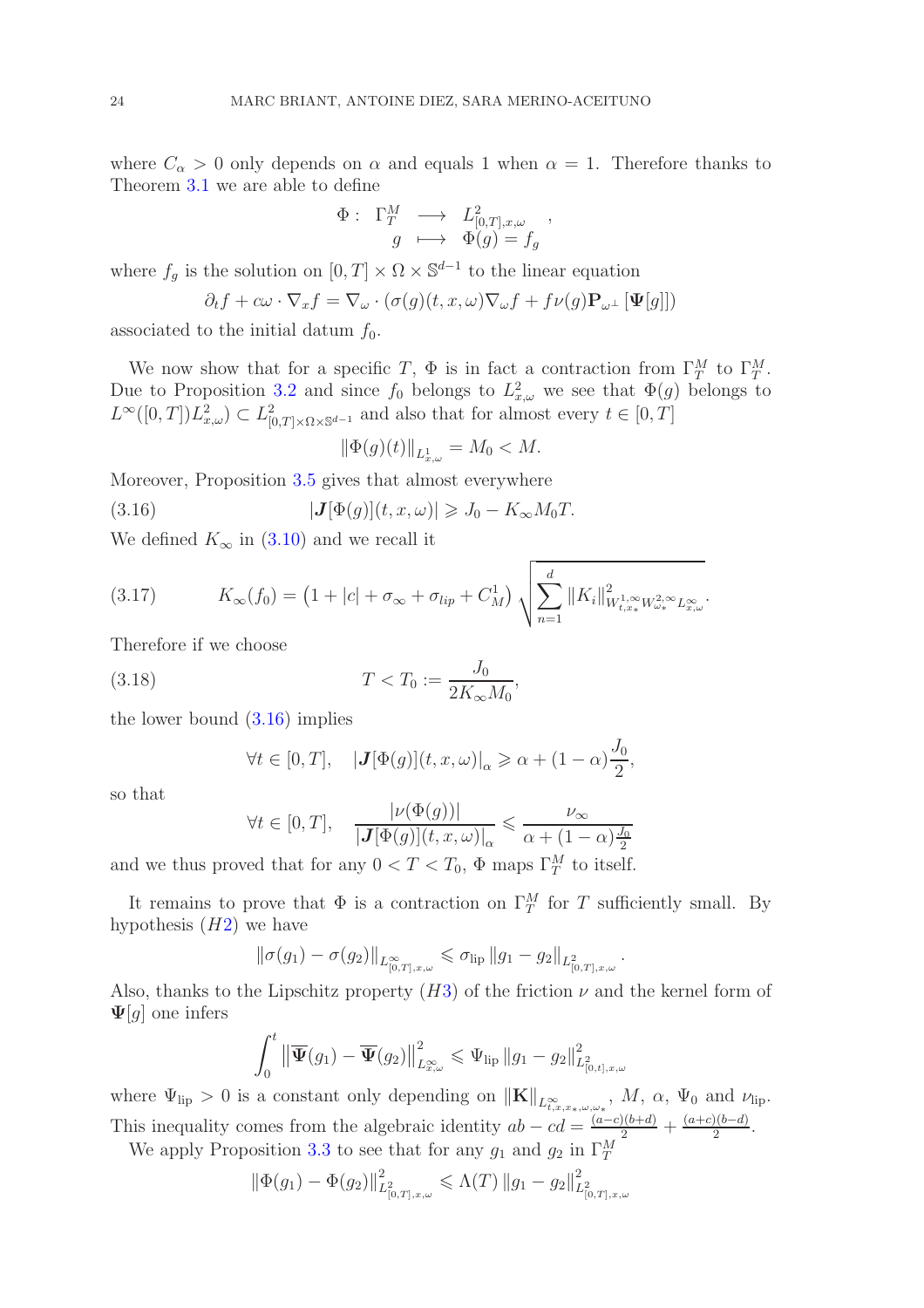where

(3.19) 
$$
\Lambda(T) = \frac{2 \|f_0\|_{L^2_{x,\omega}}^2}{\sigma_0^2} T e^{3C_2 T} \left(\Psi_{\text{lip}} \sigma_0 + 2\sigma_{\text{lip}}\right).
$$

Note that we used Proposition [3.2](#page-17-2) to obtain explicit constants. To conclude it suffices to choose

(3.20) 
$$
T < \min\left\{T_0, \sup_{t>0} \Lambda(t) \leq \frac{1}{4}\right\} := T_1
$$

because then for any  $g_1$  and  $g_2$  in  $\Gamma_T^M$  we have proved

<span id="page-24-2"></span>
$$
\left\|\Phi(g_1) - \Phi(g_2)\right\|_{L^2_{[0,T],x,\omega}} \leqslant \frac{1}{2} \left\|g_1 - g_2\right\|_{L^2_{[0,T],x,\omega}},
$$

which implies that  $\Phi$  is a contraction on  $\Gamma_T^M$ .

We thus proved the local existence and uniqueness of a solution  $f$  to the nonlinear kinetic equation [\(2.5\)](#page-7-1) in  $L^2_{[0,T_{\text{max}}),x,\omega}$  with  $T_{\text{max}} \geq T_1$ . The solution f belongs to  $L^{\infty}([0,T_{\max}), L^p_{x,\omega}) \cap L^2([0,T_{\max}), L^2_x H^1_{\omega})$  due to Proposition [3.2](#page-17-2) since  $\sigma(f)$  and  $\nu(f)$ are well-defined and satisfy the required assumptions, as we saw above. At last, thanks to the global in time Cauchy theory for the linear equation given by Theorem  $3.1$  we see that if  $t\rightarrow T_{\text{max}}^$ sup  $\Omega \times \mathbb{S}^{d-1}$  $\nu(f)$  $\frac{\nu(I)}{|\mathbf{J}[f]|_{\alpha}} < +\infty$ , then we can apply our fixed point argument starting at  $T_{\text{max}}$  and therefore  $T_{\text{max}}$  must be  $+\infty$ . Which concludes the proof of Theorem 2.4. proof of Theorem [2.4.](#page-8-0)

<span id="page-24-0"></span>3.3. Global existence and decay of the free energy. The present section focuses on some important cases where one is ensured to have globally defined solution to the fully non-linear kinetic equation [\(2.5\)](#page-7-1). Then we get a look into the free energy and its energy dissipation.

<span id="page-24-1"></span>3.3.1. Important examples of global solutions. Theorem [2.4](#page-8-0) offers a direct and easy way to check if the solutions obtained are globally defined. Indeed, under the assumptions  $(H1) - (H2) - (H3)$ , if one shows that  $\inf_{\Omega \times \mathbb{S}^{d-1}} |J[f]|_{\alpha}$  cannot vanish along the flow then indeed sup  $\Omega \times \mathbb{S}^{d-1}$  $|\nu(f)|$  $\frac{|\nu(j)|}{|J[f]|_{\alpha}}$  cannot explode in finite time.

The non-normalised case:  $\alpha \neq 0$ . The discussion above implies that when  $\alpha \neq 0$  then  $|\mathbf{J}[f]|_{\alpha} \geqslant \frac{1}{\alpha} > 0$  for any function f so that  $\Psi[f]$  is well-defined. Therefore for any  $\alpha \neq 0$  the solutions constructed in Theorem [2.4](#page-8-0) are global in time. This is the case of the equations looked at in [\[43,](#page-38-16) [26,](#page-37-16) [32\]](#page-38-1) among others.

The non-asymptotic normalised case:  $\frac{\nu(f)}{|J[f]|}$  prevents any explosion. Here we are interested in the normalised framework  $\alpha = 0$  but when the coefficient  $\nu(f)$ compensate a possible vanishing of  $|J[f]|$ . Namely if we add the assumption that  $f \mapsto \frac{\nu(f)}{|J[f]|}$  is a bounded function when  $|J[f]|$  tends to zero. Again, in this particular case the solutions constructed in Theorem [2.4](#page-8-0) are global in time. This is the case of equations looked at in [\[14,](#page-37-15) [16\]](#page-37-4) where  $\nu(f) = \nu(|\mathbf{J}_f|)$  with  $\frac{\nu(y)}{y}$  bounded and is generalised here for instance to any  $\nu(f) = \nu(|J[f]|)$  with  $\frac{\nu(y)}{y}$  bounded near zero.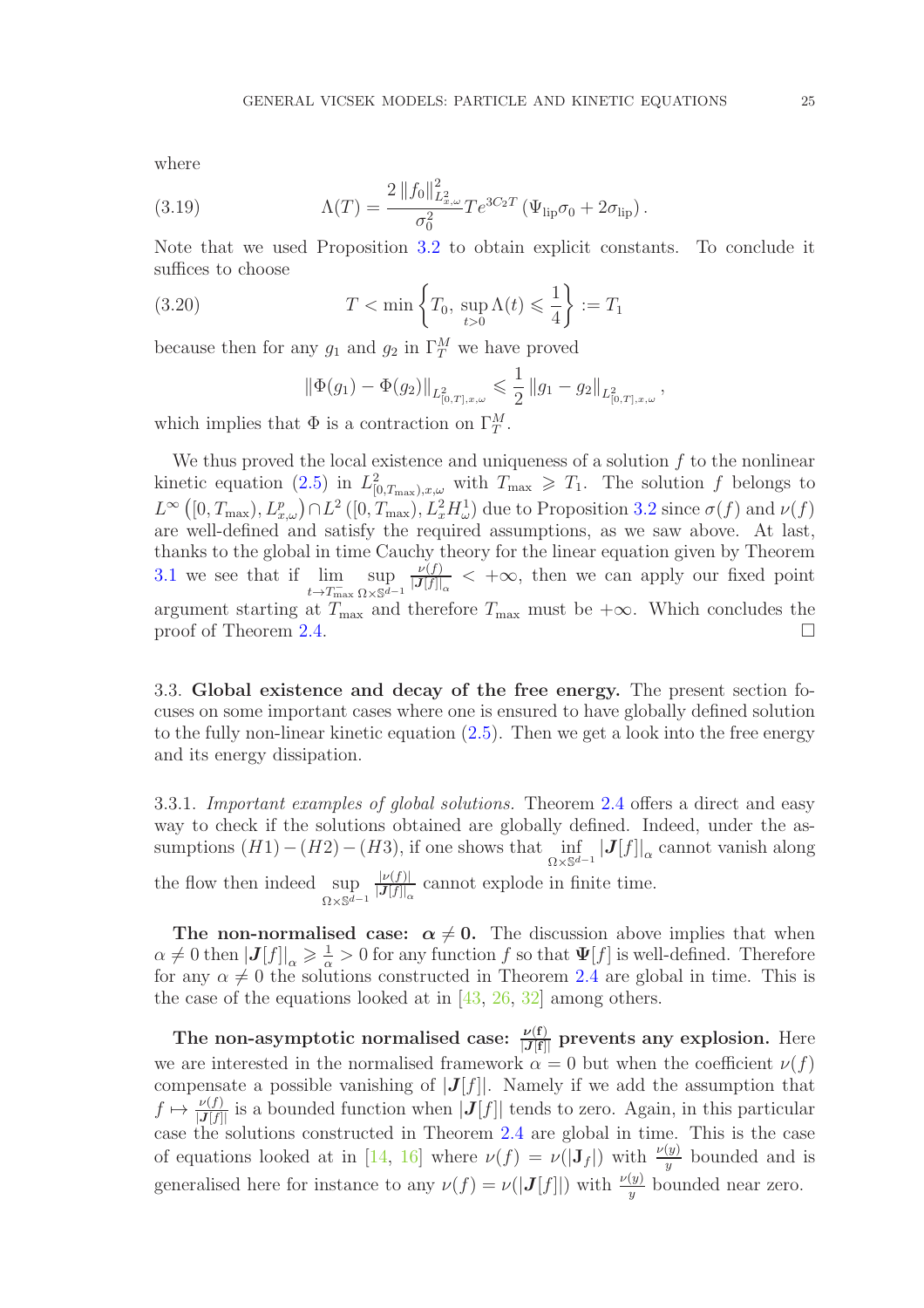The normalised case of kernel with one coordinate with a strict sign. In this paragraph we assume that the kernel  ${\bf K}(t, x, x_*, \omega, \omega_*)$  is such that one of its coordinate  $K_i$  has a strict sign in the following sense: there exists a positive constant  $k_i > 0$  such that

$$
\inf_{\mathbb{R}^+\times\Omega\times\Omega\times\mathbb{S}^{d-1}\times\mathbb{S}^{d-1}} K_i \ge k_i \quad \text{or} \quad \sup_{\mathbb{R}^+\times\Omega\times\Omega\times\mathbb{S}^{d-1}\times\mathbb{S}^{d-1}} K_i \le -k_i.
$$

It is a direct verification since, thanks to the positivity of  $f$ , either

$$
\int_{\Omega \times \mathbb{S}^{d-1}} fK_i dx_* d\omega_* \geq k_i M_0 \quad \text{or} \quad \int_{\Omega \times \mathbb{S}^{d-1}} fK_i dx_* d\omega_* \leq k_i M_0.
$$

Therefore,  $J_i(t, x, \omega)$  cannot vanish in finite time and again, in this particular case the solutions constructed in Theorem [2.4](#page-8-0) are global in time.

The Vicsek kernel operator. We study the special case when  ${\bf K}(t, x, x_*, \omega, \omega_*)$  $\omega_*$  and normalised  $\alpha = 0$ , as in [\[14,](#page-37-15) [16,](#page-37-4) [33,](#page-38-0) [30\]](#page-37-0) for the spatially homogeneous equation. Note that here we also obtain the global in time for the non-spatially homogeneous setting. We also assume that  $\nu$  and  $\sigma$  do not depend on x nor  $\omega$  and that the friction  $\nu$  is negative (standard in all previous studies).

Contrary to the setting above, the present kernel can degenerate in the sense that one non-zero coordinate of  $\bf{K}$  can possibly vanish later on but giving rise to another non-zero coordinate. As a consequence, the full  $|K|$  will not vanish in finite time. First we explicitly write

$$
J_i(t, x, \omega) = J_i(t) = \int_{\Omega \times \mathbb{S}^{d-1}} \omega_{i*} f(t, x_*, \omega_*) dx_* d\omega_* \text{ and } \Psi = \frac{J}{|J|}.
$$

As before let us consider the computation below for  $0 \leq t < T_{\text{max}}$  and recall (??) which in the present setting yields

$$
\frac{1}{2}\frac{d}{dt}\left|\mathbf{J}\right|^2 = \sum_{i=1}^d J_i(t) \int_{\Omega \times \mathbb{S}^{d-1}} f\left[\sigma(f)(t)\Delta_{\omega_*}(\omega_{*i}) - \nu(f)(t)\mathbf{P}_{\omega_*^{\perp}}[\mathbf{\Psi}] \cdot \nabla_{\omega_*}(\omega_{*i})\right].
$$

Thanks to the properties of the tangential derivatives we can compute directly with [\(3.2\)](#page-16-4)

$$
\frac{1}{2}\frac{d}{dt}\left|\mathbf{J}(t)\right|^2 = -(d-1)\sigma(f)(t)\left|\mathbf{J}(t)\right|^2 - \nu(f)(t)\int_{\Omega\times\mathbb{S}^{d-1}}\frac{1}{\left|\mathbf{J}(t)\right|}\mathbf{P}_{\omega_*^{\perp}}[\mathbf{J}(t)]\cdot\nabla_{\omega_*}(\omega_*\cdot\mathbf{J}(t))
$$
\n
$$
= -(d-1)\sigma(f)(t)\left|\mathbf{J}(t)\right|^2 - \frac{\nu(f)(t)}{\left|\mathbf{J}(t)\right|}\int_{\Omega\times\mathbb{S}^{d-1}}\left|\nabla_{\omega_*}(\omega_*\cdot\mathbf{J}(t))\right|^2
$$
\n
$$
\geq -(d-1)\sigma_0\left|\mathbf{J}(t)\right|^2.
$$

Note that we use the fact that the friction is negative. Using Grönwall inequality we conclude that  $|\mathbf{J}(t)|^2 \geq |\mathbf{J}(0)|^2 e^{-2(d-1)\sigma_0 t}$ .

These computations were already done in an homogeneous regularised setting in [\[30\]](#page-37-0) and our local theory allows us to carry them out directly. Such a lower bound thus imply the non-vanishing of  $|J(t)|$  in finite time and thus leading again to global in time solution in this setting.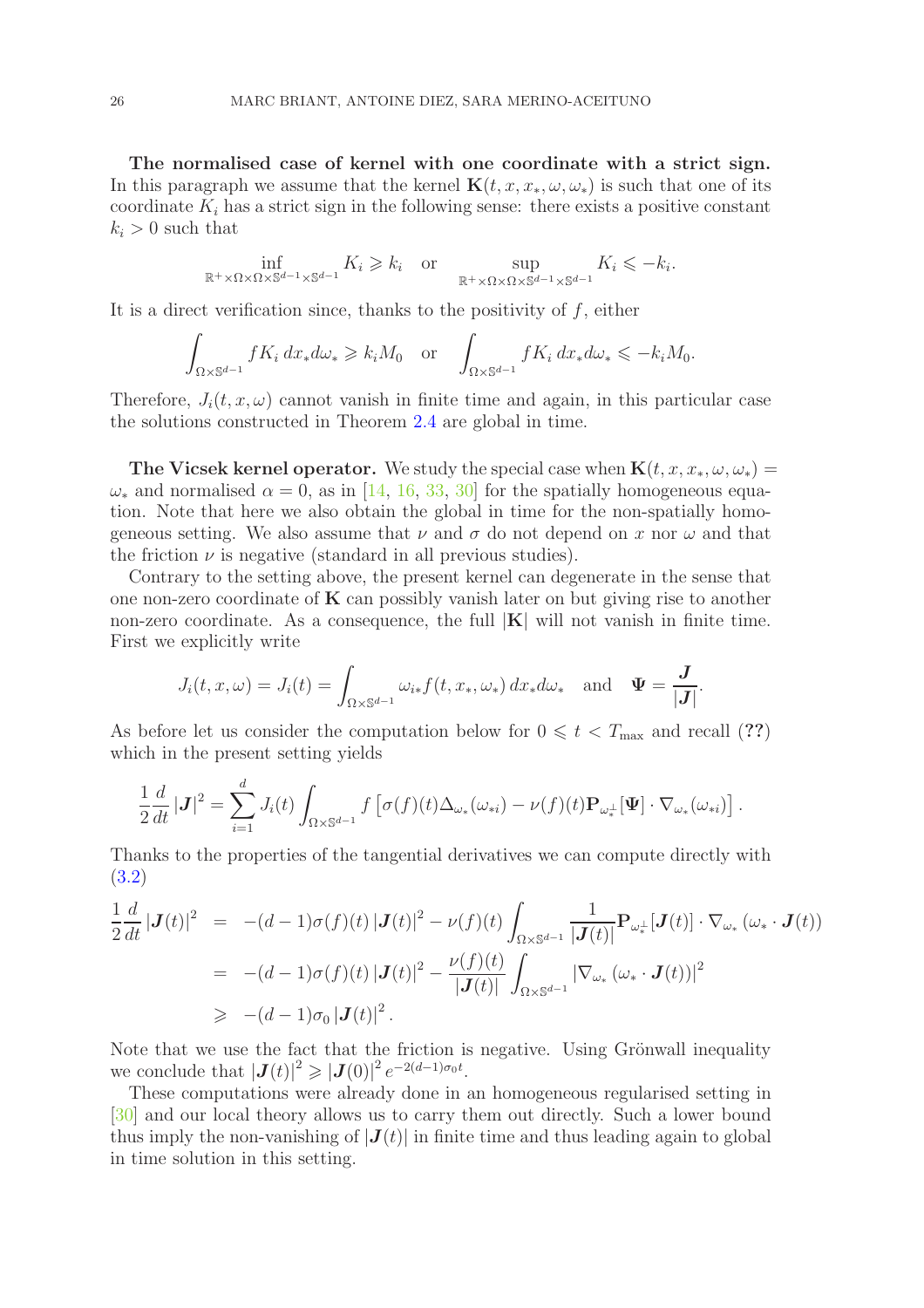<span id="page-26-2"></span>3.3.2. Decay of the free energy. We recall our definitions for the free energy and the energy dissipation  $(2.13) - (2.14)$  $(2.13) - (2.14)$ 

$$
\mathcal{F}[f](t) = \int_{\Omega \times \mathbb{S}^{d-1}} f \ln(f) dx d\omega \n+ \int_0^t \int_{\Omega \times \mathbb{S}^{d-1}} f \left[ \nabla_\omega \cdot (\nu(f) \mathbf{P}_{\omega^\perp}[\mathbf{\Psi}[f]]) - \frac{\nu(f)^2}{\sigma(f)} |\mathbf{P}_{\omega^\perp}[\mathbf{\Psi}[f]]|^2 \right] dx d\omega ds \n\mathcal{D}[f](t) = \int_{\Omega \times \mathbb{S}^{d-1}} \sigma(f) f \left| \nabla_\omega \ln(f) + \frac{\nu(f)}{\sigma(f)} \mathbf{P}_{\omega^\perp}[\mathbf{\Psi}[f]] \right|^2 dx d\omega.
$$

Let  $f_0, \sigma, \nu$  and **K** be as in Theorem [2.4.](#page-8-0) We now establish the decay of  $\mathcal{F}[f](t)$ :

(3.21) 
$$
\forall t \geq 0, \quad \frac{d}{dt} \mathcal{F}[f](t) = -\mathcal{D}[f](t).
$$

It comes from direct computations. Indeed since  $\nabla_{x/\omega} [1 + \ln f] = \frac{\nabla_{x/\omega} f}{f}$  it follows by the integrating by parts formula  $(3.1)$ ,

$$
\frac{d}{dt} \int_{\Omega \times \mathbb{S}^{d-1}} f \ln f(t, x, \omega) dx d\omega = \int_{\Omega \times \mathbb{R}^d} [1 + \ln f] \partial_t f(t, x, \omega) dx d\omega \n= \int_{\Omega \times \mathbb{S}^{d-1}} c\omega \cdot \nabla_x f dx d\omega \n+ \int_{\Omega \times \mathbb{S}^{d-1}} [\sigma(f) \nabla_\omega f + \nu(f) f \mathbf{P}_{\omega^{\perp}}[\mathbf{\Psi}[f]]] \cdot \frac{\nabla_\omega f}{f} dx d\omega \n= - \int_{\Omega \times \mathbb{S}^{d-1}} \left[ \sigma(f) \frac{|\nabla_\omega f|^2}{f} + \nu(f) \mathbf{P}_{\omega^{\perp}}[\mathbf{\Psi}[f]] \cdot \nabla_\omega f \right] dx d\omega.
$$

Hence,

$$
\frac{d}{dt}\mathcal{F}[f](t) = -\int_{\Omega\times\mathbb{S}^{d-1}} \left[\sigma(f)\frac{|\nabla_{\omega}f|^2}{f} + 2\nu(f)\mathbf{P}_{\omega^{\perp}}[\mathbf{\Psi}[f]] \cdot \nabla_{\omega}f + \frac{\nu(f)^2}{\sigma(f)}|\mathbf{P}_{\omega^{\perp}}[\mathbf{\Psi}[f]]|^2 f\right]dxd\omega
$$
\n
$$
= -\mathcal{D}[f](t)
$$

as claimed above.

#### 4. Mean-field limit: proofs of the results in Section [2.3](#page-11-0)

<span id="page-26-0"></span>Let us first describe the strategy we are about to implement. At the core, we will use the coupling approach popularised by Sznitmann [\[47\]](#page-38-14) (which differs from classical BBGKY approaches [\[36\]](#page-38-11)). We will prove theorems [2.10](#page-14-0) and [2.11.](#page-14-1) We will follow the same steps in  $\lceil 3 \rceil$  and the results in  $\lceil 5 \rceil$ .

<span id="page-26-1"></span>4.1. Preliminaries: functional framework and notations. In this section we will work in the space  $H$  defined in Section [2.1](#page-6-1) and with the 2-Wasserstein distance also defined there. We will need some results on Wasserstein distances in the sequel,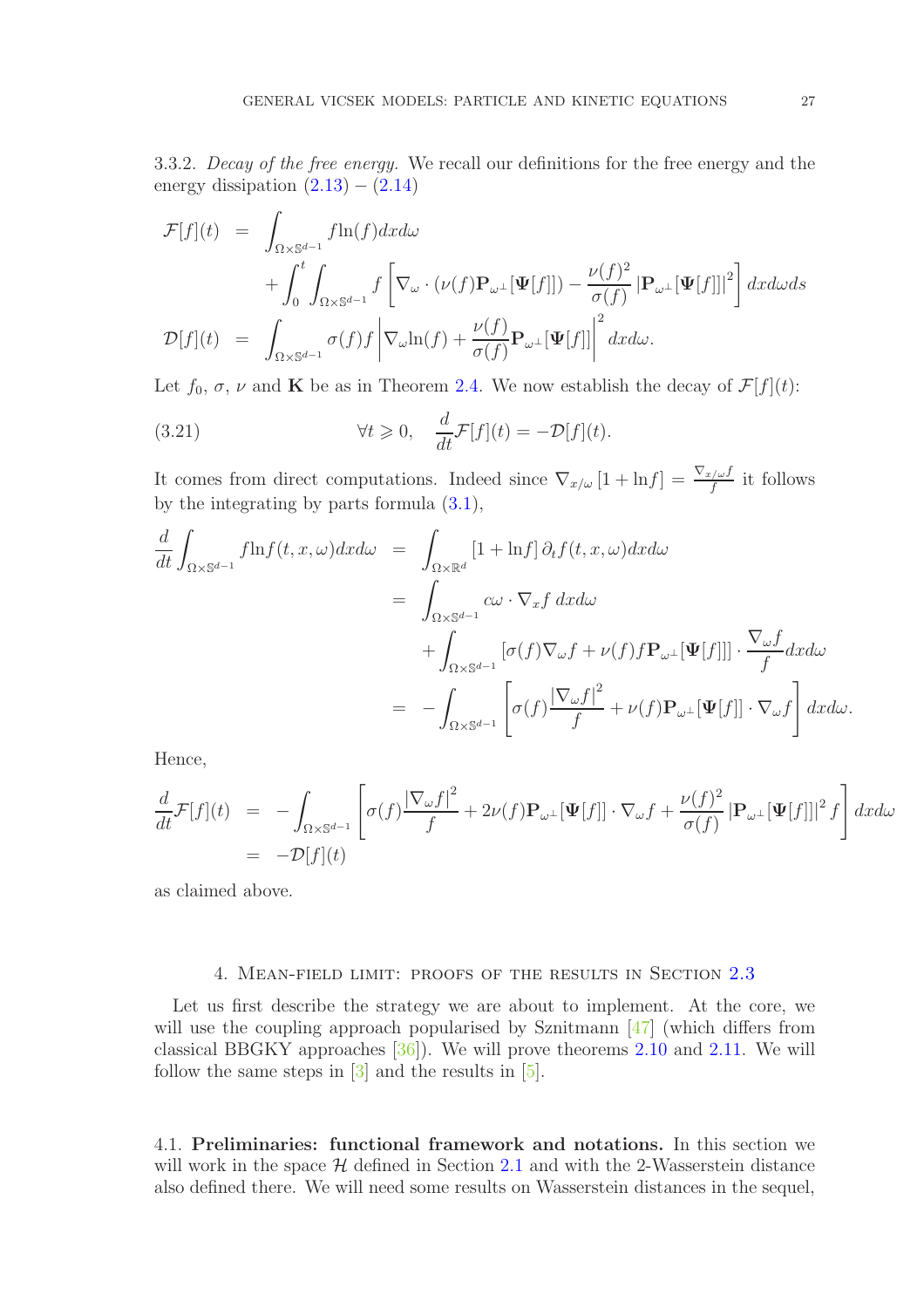that we summarise next (these results and proofs can be found in  $[49]$ ). In our setting, the Wasserstein distance of order 1 is given by

$$
W_1(m, p) := \inf \Big\{ \left[ \int_{(\Omega \times \mathbb{R}^d)^2} |z - u| \, \pi(dz, du) \right];
$$
  

$$
\pi \in \mathcal{P}(\Omega \times \mathbb{R}^d)^2 \text{ with marginals } m \text{ and } p \Big\}.
$$

This distance can be expressed in duality form using the Kantorovich-Rubinstein distance

<span id="page-27-2"></span>(4.1) 
$$
W_1(m,p) = \sup_{\|\varphi\|_{lip} \leq 1} \left\{ \int_{\Omega \times \mathbb{R}^d} \varphi(z) dm - \int_{\Omega \times \mathbb{R}^d} \varphi(z) dp \right\}.
$$

Also, by Hölder's inequality, it holds

<span id="page-27-3"></span>
$$
(4.2) \t\t W_1 \leqslant W_2.
$$

<span id="page-27-0"></span>4.2. The non-singular dynamics. To prove Theorem [2.10](#page-14-0) and [2.11,](#page-14-1) we will consider first modified versions of Systems [\(2.18\)](#page-12-0) and [\(2.22\)](#page-13-1) where we work with Lipschitz coefficients. Being more precise, firstly we construct  $\gamma : \mathbb{R}^d \longrightarrow \mathbb{R}^d$  Lipschitz and bounded with

(4.3) 
$$
\gamma(v) = v, \quad \text{when } |v| \leq 2.
$$

We will use the function  $\gamma$  as a substitute of the variable  $V(t)$  in some parts of the equations. We do this to be able to apply known results of existence an uniqueness of solutions for stochastic differential equations that require the coefficients to be Lipschitz and bounded (see Th. [A.2\)](#page-34-2). We will prove in a second stage that along the dynamics it holds that  $|V(t)| = 1$ , therefore  $\gamma(V(t)) = V(t)$  and we recover the terms in the original equation. Secondly, we define a functional  $\tau_0$  as

(4.4) 
$$
\tau_0(x, v, m) = \tau_{\varepsilon_0}(x, \gamma(v), m).
$$

We will show that  $\tau_0$  is Lipschitz and bounded in the whole  $\mathcal{H}$ :

<span id="page-27-1"></span>**Lemma 4.1.** The functions  $r = r(x, v, m) := |\mathbf{J}|(x, \gamma(v), m) : \mathcal{H} \to \mathbb{R}_+$  and  $\tau_0 =$  $\tau_0(x, v, m) : \mathcal{H} \to \mathbb{R}_+$  are Lipschitz and bounded.

*Proof of Lemma [4.1.](#page-27-1)* We notice, first, that since  $\gamma$  is bounded, then  $K(x, \gamma(v), m)$ is bounded in all the variables and, therefore,  $r_f(z)$  is bounded in  $H$ . Now, let  $f, g \in \mathcal{P}_2(\Omega \times \mathbb{R}^d)$  and fix  $z \in \Omega \times \mathbb{R}^d$ , we show next that  $r_f := r(z, f)$  is Lipschitz in f. Consider  $z, z' \in \Omega \times \mathbb{R}^d$  and for  $z = (x, v)$ , denote  $\tilde{z} = (x, \gamma(v))$ . Now, we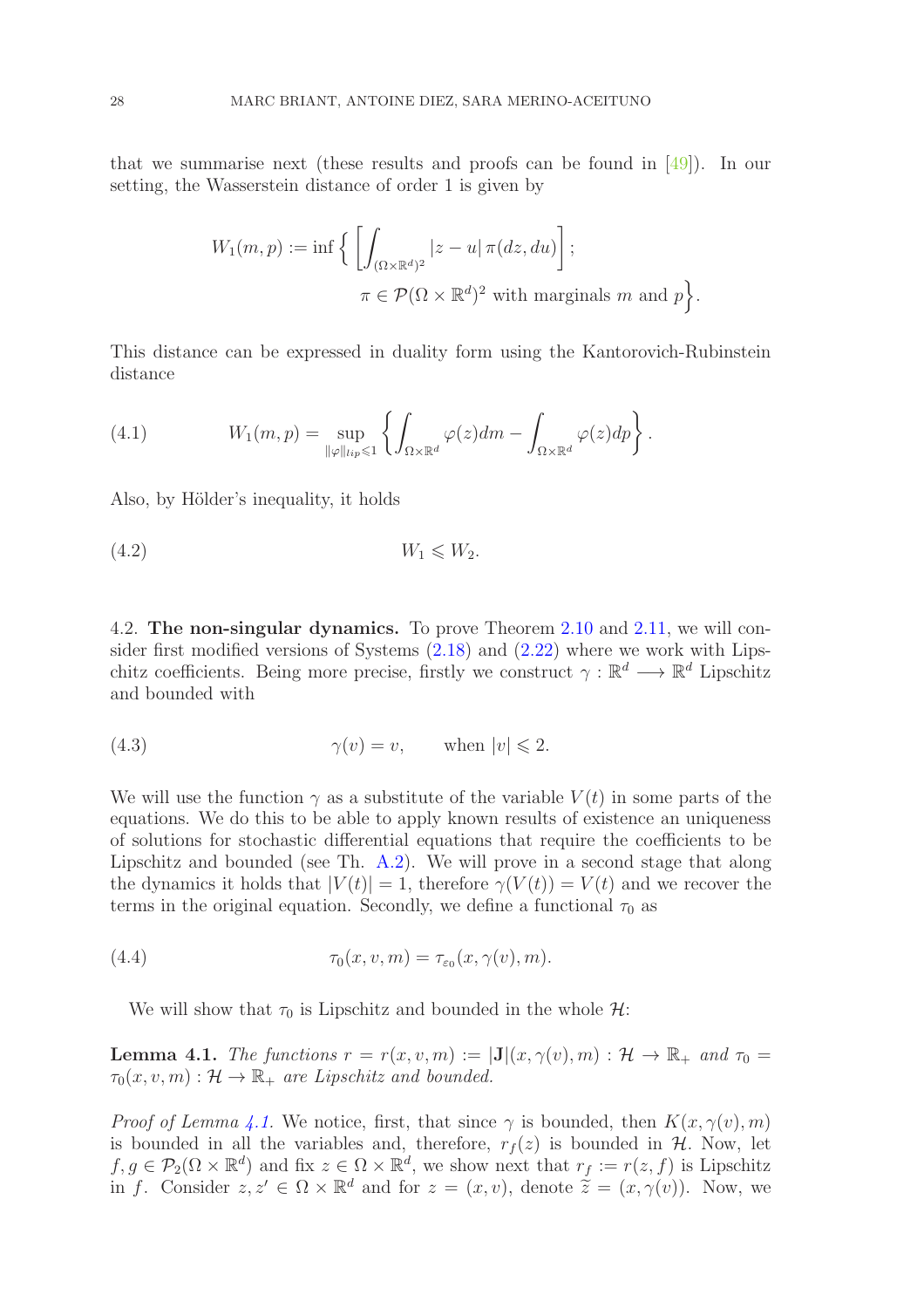consider (the integrals are in  $\Omega \times \mathbb{R}^d$ )

$$
|r_f(z) - r_g(z')| = \left| |\int K(\tilde{z}, y) f(dy)| - |\int K(\tilde{z}', y) g(dy)| \right|
$$
  
\n
$$
\leq \left| \int [K(\tilde{z}, y) f(dy) - K(\tilde{z}', y) g(dy)] \right|
$$
  
\n
$$
\leq \|K\|_{Lip} |\tilde{z} - \tilde{z}'| + \left| \int K(\tilde{z}', y) [f(dy) - g(dy)] \right|
$$
  
\n
$$
\leq \|K\|_{Lip} (\|\gamma\|_{Lip} + 1)|z - z'|
$$
  
\n
$$
+ \|K\|_{Lip} \left| \sup_{\|\varphi\|_{Lip} \leq 1} \left( \int \varphi(y) f(dy) - \int \varphi(y) g(dy) \right) \right|
$$
  
\n
$$
= \|K\|_{Lip} (\|\gamma\|_{Lip} + 1)|z - z'| + \|K\|_{Lip} W_1(f, g)
$$
  
\n
$$
\leq \|K\|_{Lip} (\|\gamma\|_{Lip} + 1)|z - z'| + \|K\|_{Lip} W_2(f, g)
$$

where in the second line we used the reverse triangle inequality; in the third line we have used that  $\int_{\mathbb{R}^{2d}} f = 1$  and that K is Lipschitz; in the fourth line we used that  $\gamma$ is Lipschitz and choose an arbitrary  $z_0 \in \mathbb{R}^{2d}$ ; the fifth line is given by [\(4.1\)](#page-27-2); and the last inequality follows from [\(4.2\)](#page-27-3). Therefore, we conclude that  $r = r<sub>f</sub>(z)$  is Lipschitz in H.

Next, we also show that  $\tau_0$  is Lipschitz and bounded in  $H$ . First, whenever  $r \geq \varepsilon_0$ we have that  $(\alpha + (1 - \alpha)r)^{-1}$  is also Lipschitz and bounded for all  $\alpha \in [0, 1]$ , therefore,  $\tau_0$  is product of Lipschitz and bounded functions, hence it is Lipschitz and bounded.  $\hfill \square$ 

<span id="page-28-0"></span>With the function  $\tau_0$  we define the non-singular particle dynamics as:

(4.5a)  

$$
\begin{cases}\ndX_t^{i,N} = V_t^{i,N} dt, \\
dV_t^{i,N} = \nu(\mu^N) \mathbf{P}_{(V^{i,N})^\perp}(\tau_0(X^{i,N}, V^{i,N}, \mu^N)) dt \\
+ \frac{1}{2} \mathbf{P}_{(\overline{V}^{i,N})^\perp} [(\nabla_v \sigma(\mu^N)) (\overline{X}^{i,N}, \overline{V}^{i,N})] dt \\
+ \sqrt{2\sigma(\mu^N)} \mathbf{P}_{(V^{i,N})^\perp} \circ dB_t^i,\n\end{cases}
$$
(4.5b)

(this is exactly System [\(2.18\)](#page-12-0) substituting  $\tau_0$  by the function  $\tau_{\epsilon_0}$ ) and the nonsingular auxiliary process is given by:

<span id="page-28-2"></span>(4.6a)  
\n
$$
\begin{cases}\n d\overline{X}_t^{i,N} = \overline{V}_t^{i,N} dt, \\
 d\overline{V}^{i,N} = \nu(f) \mathbf{P}_{(\overline{V}^{i,N})^\perp}(\tau_0(\overline{X}^{i,N}, \overline{V}^{i,N}, f)) dt \\
 + \frac{1}{2} \mathbf{P}_{(\overline{V}^{i,N})^\perp} [(\nabla_v \sigma(f))(\overline{X}^{i,N}, \overline{V}^{i,N})] dt \\
 + \sqrt{2\sigma(f)} \mathbf{P}_{(\overline{V}^{i,N})^\perp} \circ dB_t^i,\n\end{cases}
$$
\n(4.6b)  
\n
$$
f_t = \text{law}(\overline{X}^{i,N}, \overline{V}^{i,N}).
$$

(4.6c) 
$$
\qquad \qquad \int f_t = \text{law}(\overline{X}^{i,N}, \overline{V}^{i,N}),
$$

(again this is exactly System [\(2.22\)](#page-13-1) after substituting  $\tau_0$  by  $\tau_{\epsilon_0}$ ). Analogously, we also consider the *non-singular kinetic equation* in  $\Omega \times \mathbb{S}^{d-1}$  given by

<span id="page-28-1"></span>(4.7) 
$$
\partial_t f + \omega \cdot \nabla_x f = \nabla_\omega \cdot (\sigma(f) \nabla_\omega f) + \nabla_\omega \cdot (\nu(f) f \nabla_\omega \tau_0(f)).
$$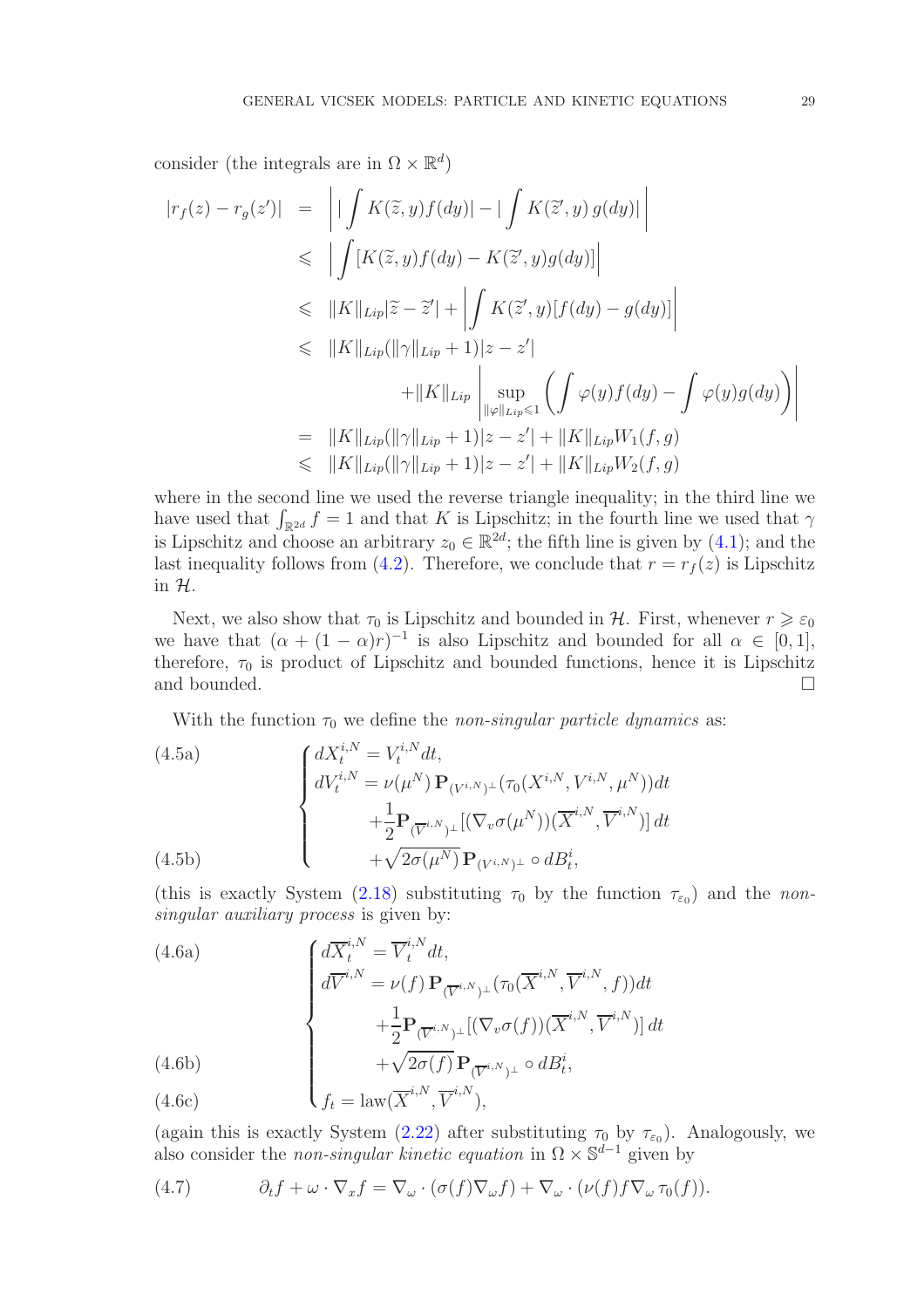Note that under the assumptions of Theorem [2.4,](#page-8-0) [\(4.7\)](#page-28-1) has global existence and uniqueness of solutions in the spaces stated in Theorem [2.4.](#page-8-0)

<span id="page-29-5"></span>**Remark 4.2.** Notice that we are assuming that  $\nu$ ,  $\sigma$  and  $\nabla_{\nu}\sigma$  are bounded and Lipschitz for all  $v \in \mathbb{R}^d$  rather than  $v \in \mathbb{S}^{d-1}$  (see hypothesis  $(H_4)$ ). However, we just need that  $\nu$ ,  $\sigma$  and  $\nabla_v \sigma$  to be Lipschitz and bounded in a neighbourhood of  $|v| = 1$ , as we can use regularising arguments as the one done to define the functional  $\tau_0$ .

<span id="page-29-1"></span>Proposition 4.3. Theorems [2.10](#page-14-0) and [2.11](#page-14-1) hold replacing in the statements System  $(2.18)$  by System  $(4.5)$ ; System  $(2.22)$  by System  $(4.6)$ ; and the kinetic equation  $(2.5)$ by the kinetic equation [\(4.7\)](#page-28-1).

We prove this Proposition in Section [4.4.](#page-31-0) The proof of Th. [2.10](#page-14-0) and [2.11](#page-14-1) is direct assuming Prop. [4.3](#page-29-1) to hold true:

Proof Th. [2.10](#page-14-0) and [2.11](#page-14-1) assuming Prop. [4.3.](#page-29-1) The result is direct by Lem. [2.9,](#page-13-0) since it implies that the non-singular dynamics and the approximated dynamics coincide.  $\Box$ 

<span id="page-29-0"></span>4.3. Proof of Theorem [2.14.](#page-15-0) Let  $f_t$  be solution to the Vicsek kinetic equation [\(2.5\)](#page-7-1). By the proof of Theorem [2.4](#page-8-0) we know that for  $T < T_1$  (with  $T_1$  given in Eq. [\(3.20\)](#page-24-2)) it holds that

<span id="page-29-3"></span>(4.8) 
$$
\forall (t, x, \omega) \in [0, T] \times \Omega \times \mathbb{S}^{d-1}, \quad |J(t, x, \omega, f_t)| > c_*.
$$

Therefore, for  $t \leq T$  the approximated kinetic equation [\(2.20\)](#page-12-1) coincides with the Vicsek kinetic equation [\(2.5\)](#page-7-1).

Suppose now that for all  $a > 0$  it holds that

<span id="page-29-2"></span>(4.9) 
$$
\mathbb{P}\left(\sup_{t\in[0,T]} \sup_{(x,v)} \left| |\mathbf{J}(t,x,v,\mu_t^N)| - |\mathbf{J}(t,x,v,f_t)| \right| \geq a \right) \leq \frac{1}{a}\varepsilon(N),
$$

where  $\varepsilon(N) \to 0$  as  $N \to \infty$ . If [\(4.9\)](#page-29-2) holds, then we have that

<span id="page-29-4"></span>
$$
\mathbb{P}\left(\inf_{t\in[0,T]} \inf_{(x,v)} |\mathbf{J}(t,x,v,\mu_t^N)| > \varepsilon_0\right) = 1 - \mathbb{P}\left(\inf_{t\in[0,T]} \inf_{(x,v)} |\mathbf{J}(t,x,v,\mu_t^N)| \leq \varepsilon_0\right)
$$
  
(4.10)  $\geq 1 - \mathbb{P}\left(\inf_{t\in[0,T]} \inf_{(x,v)} \left| |\mathbf{J}(t,x,v,f_t) - \mathbf{J}(t,x,v,\mu_t^N)| - |\mathbf{J}(t,x,v,f_t)| \right| \leq \varepsilon_0\right),$ 

where we used the following inequality:

$$
\inf_{t \in [0,T]} \inf_{(x,v)} |\mathbf{J}(t,x,v,\mu_t^N)| \geq \inf_{t \in [0,T]} \inf_{(x,v)} ||\mathbf{J}(t,x,v,\mu_t^N) - \mathbf{J}(t,x,v,f_t)|| - |\mathbf{J}(t,x,v,f_t)||,
$$

which follows from the triangular inequality  $(||a|-|b|| \leqslant |a-b|$  for all  $a, b \in \mathbb{R}$ ). The following bound holds

$$
\inf_{t \in [0,T]} \inf_{(x,v)} \left| |\mathbf{J}(t,x,v,f_t) - \mathbf{J}(t,x,v,\mu_t^N) | - |\mathbf{J}(t,x,v,f)| \right|
$$
\n
$$
\geq \inf_{t \in [0,T]} \inf_{(x,v)} |\mathbf{J}(t,x,v,f_t)| - |\mathbf{J}(t,x,v,f_t) - \mathbf{J}(t,x,v,\mu_t^N)|
$$
\n
$$
\geq \inf_{t \in [0,T]} \inf_{(x,v)} |\mathbf{J}(t,x,v,f_t)| - \sup_{(x,v)} |\mathbf{J}(t,x,v,f_t) - \mathbf{J}(t,x,v,\mu_t^N)|
$$
\n
$$
\geq c_* - \sup_{t \in [0,T]} \sup_{(x,v)} |\mathbf{J}(t,x,v,f_t) - \mathbf{J}(t,x,v,\mu_t^N)|,
$$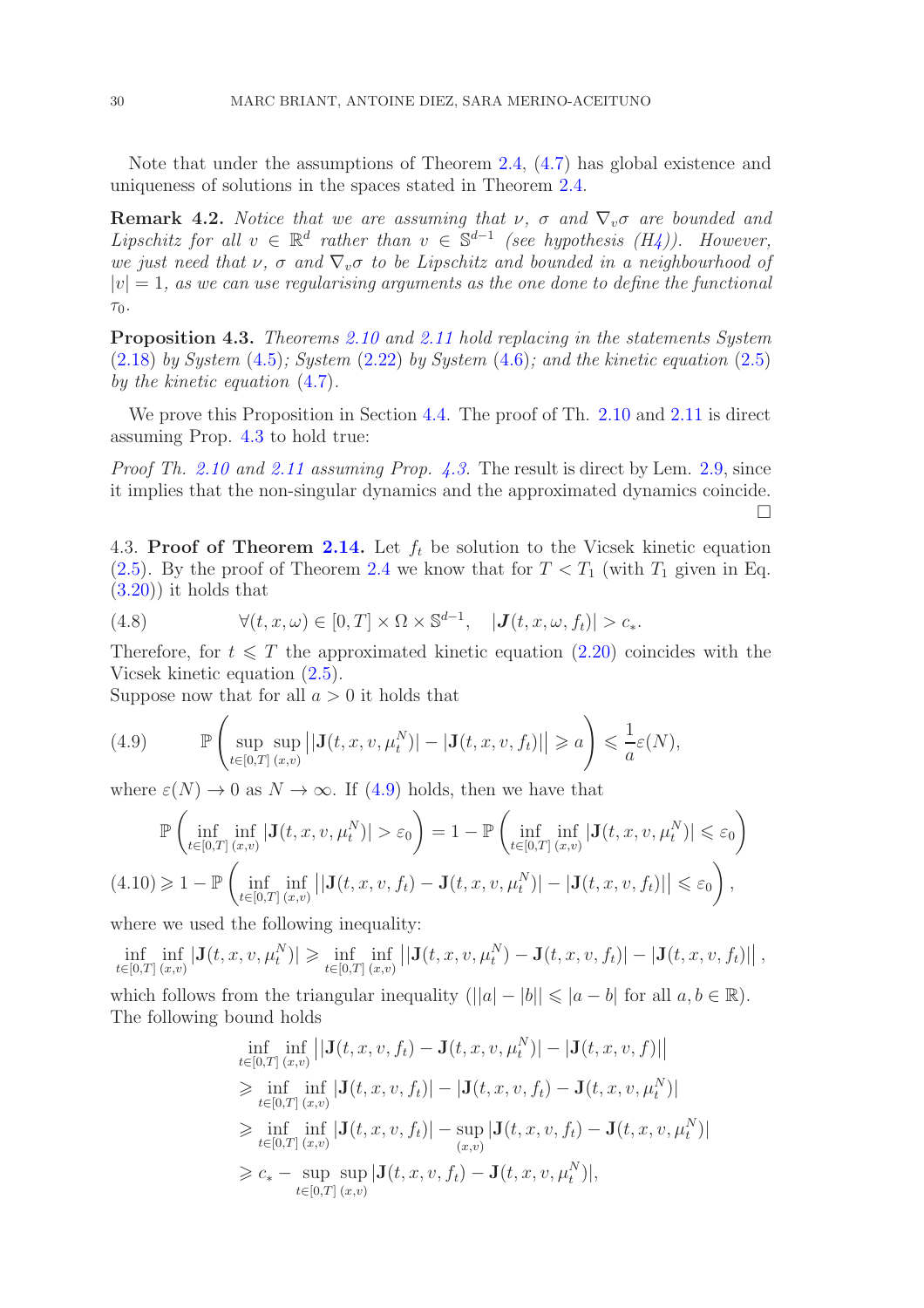by  $(4.8)$ . Using this inequality in combination with  $(4.10)$  we deduce that

$$
\mathbb{P}\left(\inf_{t\in[0,T]} \inf_{(x,v)} |\mathbf{J}(t,x,v,\mu^N_t)| > \varepsilon_0\right) \geqslant 1 - \mathbb{P}\left(\sup_{t\in[0,T]} \sup_{(x,v)} \left|\mathbf{J}(t,x,v,\mu^N_t) - \mathbf{J}(t,x,v,f)\right| \geqslant c_* - \varepsilon_0\right)
$$

Finally, applying  $(4.9)$  in this inequality we obtain  $(2.26)$ , from which we conclude the proof of the theorem.

We are left with checking that  $(4.9)$  holds. We have the following applying Markov's inequality:

<span id="page-30-0"></span>
$$
\mathbb{P}\left(\sup_{t\in[0,T]} \sup_{(x,v)} \left|\mathbf{J}(t,x,v,\mu_t^N) - \mathbf{J}(t,x,v,f_t)\right| \geq a\right)
$$
\n
$$
\leq \frac{\mathbb{E}\left[\sup_{t\in[0,T]} \sup_{(x,v)} \left|\mathbf{J}(t,x,v,\mu_t^N) - \mathbf{J}(t,x,v,f_t)\right|\right]}{a}.
$$

Now, let  $C(K)$  be the Lipschitz constant of K (which does not depend on  $(x, v)$ ). By the Kantorovich characterisation of the 1-Wasserstein distance given in [\(4.1\)](#page-27-2) we have that

$$
\left|\mathbf{J}(t,x,v,\mu_t^N)-\mathbf{J}(t,x,v,f_t)\right|\leqslant C(\mathbf{K})W_1(\mu_t^N,f).
$$

We take first the supremum over  $(x, v)$  on the previous expression, but observe that the right-hand-side is independent of  $(x, v)$  and then we take expectations. The result is that

<span id="page-30-1"></span>
$$
(4.12) \quad \mathbb{E}\left[\sup_{t\in[0,T]} \sup_{(x,v)} \left|\mathbf{J}(t,x,v,\mu_t^N)-\mathbf{J}(t,x,v,f_t)\right|\right] \leqslant C(\mathbf{K}) \mathbb{E}\left[\sup_{t\in[0,T]} W_1(\mu_t^N,f_t)\right].
$$

By the triangle inequality, it holds that

$$
W_1(\mu_t^N, f_t) \leqslant W_1(\mu_t^N, \overline{\mu}_t^N) + W_1(\overline{\mu}_t^N, f_t),
$$

where  $\overline{\mu}_t^N$  denotes the empirical measure associated to the nonlinear process [\(2.22\)](#page-13-1). Now, applying Eq. [\(A.5\)](#page-35-2) we have that

$$
\mathbb{E} \sup_{t \in [0,T]} W_1(\mu_t^N, \overline{\mu}_t^N) \leq \mathbb{E} \sup_{t \in [0,T]} W_2(\mu_t^N, \overline{\mu}_t^N)
$$
\n
$$
\leq \mathbb{E} \sup_{t \in [0,T]} \left( \frac{1}{N} \sum_{i=1}^N \left( |X_t^{i,N} - \overline{X}_t^{i,N}|^2 + |V_t^{i,N} - \overline{V}_t^{i,N}|^2 \right) \right)^{1/2}
$$
\n
$$
\leq \sup_{1 \leq i \leq N} \mathbb{E} \sup_{t \in [0,T]} \left( |X_t^{i,N} - \overline{X}_t^{i,N}|^2 + |V_t^{i,N} - \overline{V}_t^{i,N}|^2 \right) := \widetilde{\varepsilon}(N),
$$

where in the first inequality we used the identity  $(A.5)$  and in the second inequality we used the Cauchy-Schwarz inequality to get rid of the square root and that  $\sup(|b|+$  $|c| \leq \sup |b| + \sup |c|$  and  $\sup |b|^2 = (\sup |b|)^2$  for  $b, c \in \mathbb{R}$ . We also remind that  $W_1 \leqslant W_2$ . It also holds that

$$
\mathbb{E} \sup_{t \in [0,T]} W_1(\overline{\mu}_t^N, f_t) \leq \mathbb{E} \sup_{t \in [0,T]} W_2(\overline{\mu}_t^N, f_t) \leq \mathbb{E} \left[ \sup_{t \in [0,T]} W_2(\overline{\mu}_t^N, f_t)^2 \right]^{1/2}.
$$

.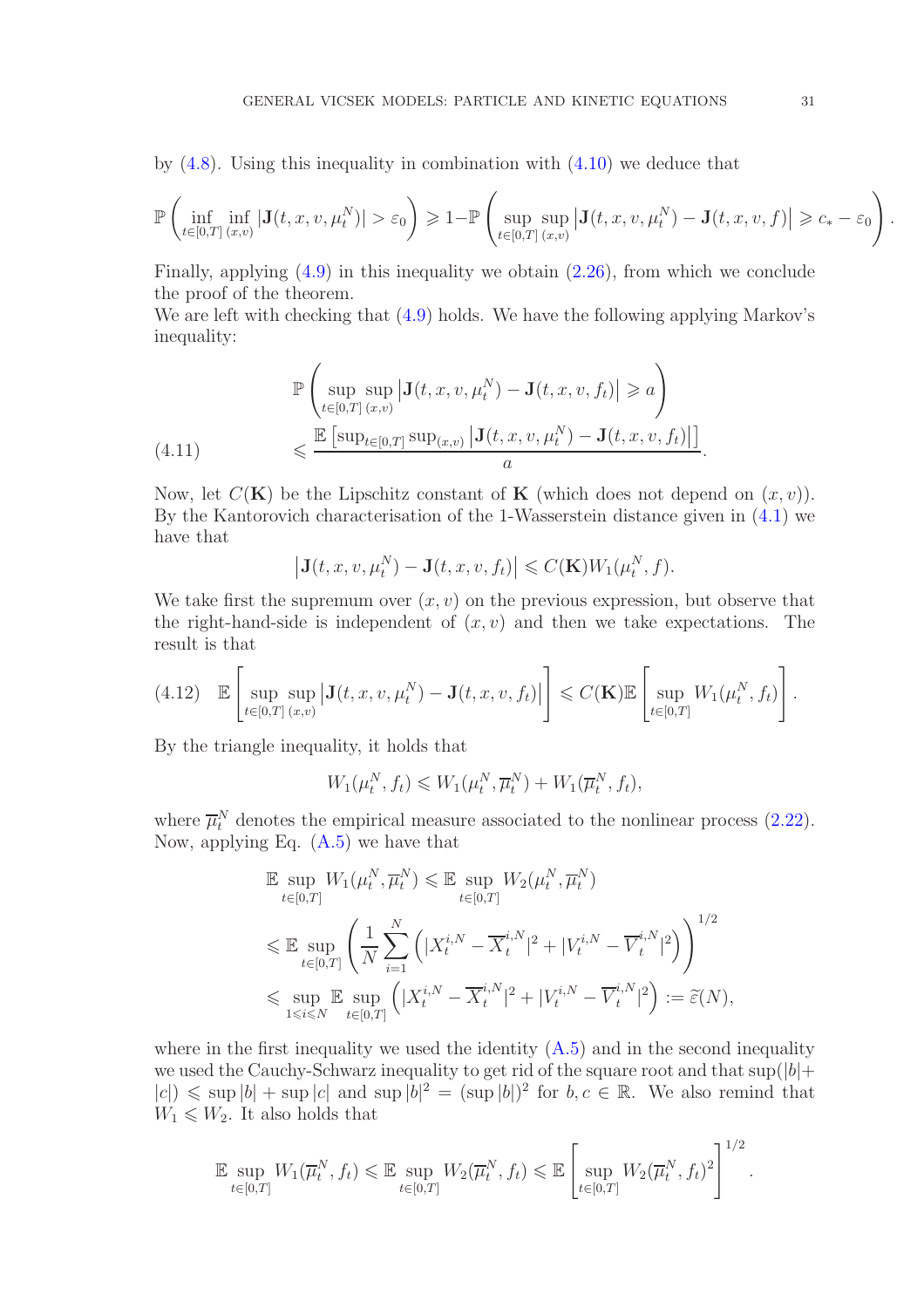To bound this last quantity we will consider the path solutions to the auxiliary par-ticle system [\(2.22\)](#page-13-1), i.e, the path solutions  $(\overline{X}_t^i)$  $_i^i, \overline{V}_t^i$  $t_{t}^{i}$ <sub>t</sub> $\in [0,T]$  as  $C := C([0,T], \Omega \times \mathbb{S}^{d-1})$ valued random variables. Denote by  $f_{[0,T]} \in \mathcal{P}(\mathcal{C})$  their common law and its associated empirical measure

$$
\overline{\mu}_{[0,T]}^N := \frac{1}{N} \sum_{i=1}^N \delta_{(\overline{X}_t^i, \overline{V}_t^i)_{t \in [0,T]}} \in \mathcal{P}(\mathcal{C}).
$$

Since the space C with the norm  $||w||_{\infty} := \sup_{t \in [0,T]} |w_t|$  is a Banach space, one can define the Wasserstein distance on  $\mathcal{P}(\mathcal{C})$ :

$$
W_2^{(T)}(m_1, m_2) = \inf \left\{ \left[ \int ||w_1 - w_2||_{\infty}^2 m(dw_1, dw_2) \right]^{1/2} \right\}
$$
  

$$
m \in \mathcal{P}_2(\mathcal{C} \times \mathcal{C}) \text{ with marginals } m_1 \text{ and } m_2 \right\}.
$$

One can check that for  $m, m' \in \mathcal{P}(\mathcal{C})$  it holds that  $W_2(m_t, m'_t) \leq W_2^{(t)}$  $\chi^{(t)}_2(m,m')\,\leqslant\,$  $W^{(T)}_2$  $2^{(T)}(m, m')$  for  $t \in [0, T]$ . Therefore

$$
\mathbb{E}\left[\sup_{t\in[0,T]}W_2(\overline{\mu}_t^N,f_t)^2\right]\leqslant \mathbb{E}\left[W_2^{(T)}(\overline{\mu}_{[0,T]}^N,f_{[0,T]})^2\right]\to 0 \text{ as } N\to\infty,
$$

where the limit is consequence of Lem. [A.4](#page-35-3) (notice that following the proof in [\[5\]](#page-36-7) this lemma can be applied to random variables in  $\mathcal{C}$ ). As a consequence we have that

<span id="page-31-1"></span>
$$
\mathbb{E} \sup_{t \in [0,T]} W_1(\overline{\mu}_t^N, f_t) \to 0 \text{ as } N \to \infty.
$$

From these estimates, we have that

(4.13) 
$$
\mathbb{E}[\sup_{t\in[0,T]} W_1(\mu_t^N, f)] \to 0 \quad \text{as } N \to \infty,
$$

since  $\tilde{\varepsilon}(N) \to 0$  as  $N \to \infty$  by Th. [2.11.](#page-14-1) Finally, combining  $(4.11)$ ,  $(4.12)$  and  $(4.13)$ , we conclude  $(4.9)$ .

<span id="page-31-0"></span>4.4. Proof of Proposition [4.3.](#page-29-1) The proof of Proposition [4.3](#page-29-1) follows closely the methodology in  $\lceil 3 \rceil$  and  $\lceil 5 \rceil$  which are based on Sznitman approach  $\lceil 47 \rceil$ . The main difference is that the interaction rate  $\nu$  and the noise coefficient  $\sigma$  are considered to be constant in [\[3\]](#page-36-0). In particular, this gives rise to an extra term in the equations (coming from  $(2.18b)$ ).

### Step 1. Regularised version of the non-singular dynamics

<span id="page-31-2"></span>The non-singular particle dynamics  $(4.5)$  written in Itô's convention corresponds to (see Section [A.2](#page-35-0) for more details):

(4.14a)  

$$
\begin{cases}\ndX^{i,N} = V^{i,N}dt, \\
dV^{i,N} = \nu(\mu^N) \mathbf{P}_{(V^{i,N})^{\perp}}(\tau_0(X^{i,N}, V^{i,N}, \mu^N))dt \\
+ \sqrt{2\sigma(\mu^N)} \mathbf{P}_{(V^{i,N})^{\perp}} dB_t^i \\
+ (d-1)\sigma(\mu^N) \frac{V^{i,N}}{|V^{i,N}|^2} dt.\n\end{cases}
$$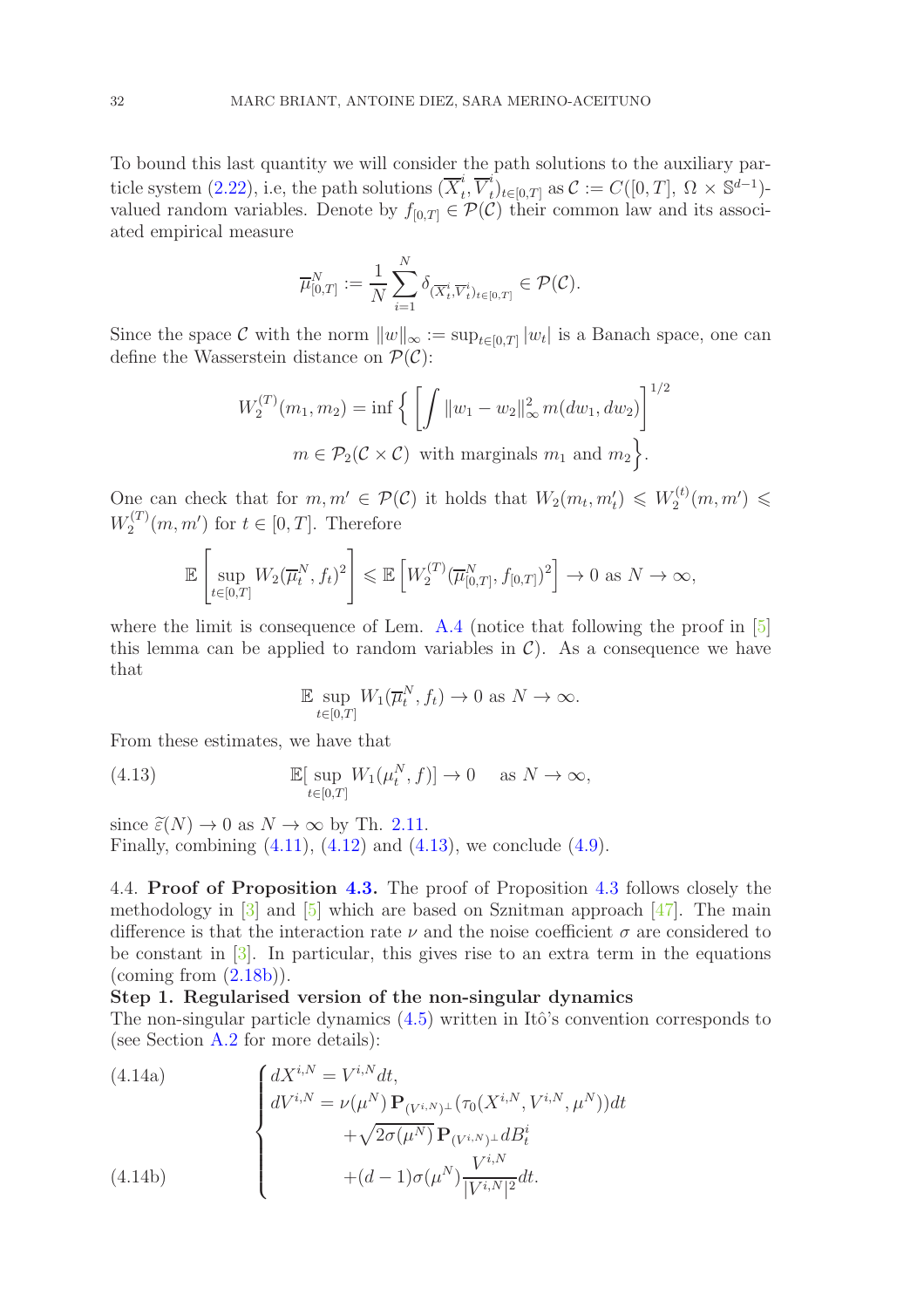<span id="page-32-0"></span>And the Itô formulation for the non-singular auxiliary process  $(4.6)$  is given by

(4.15a)  
\n
$$
\begin{cases}\n d\overline{X}^{i,N} = \overline{V}^{i,N} dt, \\
 d\overline{V}^{i,N} = \nu(f) \mathbf{P}_{(\overline{V}^{i,N})^{\perp}}(\tau_0(\overline{X}^{i,N}, \overline{V}^{i,N}, f)) dt \\
 + \mathbf{P}_{(\overline{V}^{i,N})^{\perp}}[(\nabla_v \sigma(\mu^N))(\overline{X}^{i,N}, \overline{V}^{i,N})] dt \\
 + \sqrt{2\sigma(f)} \mathbf{P}_{(\overline{V}^{i,N})^{\perp}} dB_t^i \\
 + (d-1)\sigma(f) \frac{\overline{V}^{i,N}}{|\overline{V}^{i,N}|^2} dt, \\
 f_t = \text{law}(\overline{X}^{i,N}, \overline{V}^{i,N}).\n\end{cases}
$$

**Remark 4.4.** Notice that the solutions of  $(4.14)$  and  $(4.15)$  fulfil  $|V_t|^2 = |V_0|^2$  in the velocities for all times where the solution is defined (this is shown as in Lemma [2.9\)](#page-13-0).

### Step 2. Existence and uniqueness for the regularised particle system - Proof of part (i) of Theorem [2.10](#page-14-0) for [\(4.5\)](#page-28-0).

We consider now a regularised version of Systems  $(4.14)$  and  $(4.15)$  using two functions  $\tau_1$  and  $\tau_2$  both Lipschitz and bounded and satisfying:

<span id="page-32-1"></span>
$$
\tau_1(v) = \mathbf{P}_{v^{\perp}} = \mathrm{Id} - \frac{v \otimes v}{|v|^2}, \quad \text{if } |v| \geq 1/2,
$$
  

$$
\tau_2(v) = \frac{v}{|v|^2}, \quad \text{if } |v| \geq 1/2.
$$

With these functions we defined the *regularised particle dynamics* as

(4.16a)  
\n
$$
\begin{cases}\ndX^{i,N} = V^{i,N}dt, \\
dV^{i,N} = \nu(\mu^N) \tau_1(V^{i,N})(\tau_0)(X^{i,N}, V^{i,N}, \mu^N)dt \\
+ \tau_1(V^{i,N})[(\nabla_v \sigma(\mu^N))(\overline{X}^{i,N}, \overline{V}^{i,N})]dt \\
+ \sqrt{2\sigma(\mu^N)} \tau_1(V^{i,N})dB_t^i \\
+ (d-1)\sigma(\mu^N)\tau_2(V^{i,N})dt.\n\end{cases}
$$
\n(4.16b)

**Remark 4.5.** Notice that the functions  $\tau_0$ ,  $\tau_1$  and  $\tau_2$  are introduced to regularise the original system, in the sense that we obtain a new system where all the coefficients are Lipschitz and bounded in  $H$ . This regularity allows us to apply classical results of existence of solutions and convergence, as we will see next. At the same time, when  $|V| = 1$  and  $|J| \ge \varepsilon_0$  we recover the approximated particle equations.

Firstly, we have by Lemma [4.1](#page-27-1) that  $\tau_0$  is a Lipschitz bounded function and, moreover, all the coefficients are also Lipschitz bounded (using that the product of Lipschitz bounded functions is Lipschitz bounded, see also Remark [4.2\)](#page-29-5). So we have existence and uniqueness of pathwise solutions for  $(4.16)$  (see [\[5,](#page-36-7) Theorem 1.2], which, for completeness we have added in a simplified form in Theorem [A.2](#page-34-2) in the Appendix.).

Secondly, one can check as in Lemma [2.9](#page-13-0) that  $|V_t^{i,N}|$  $|t^{i,N}_t| = |V_0^{i,N}_t|$  $\binom{n}{0}$  = 1. Therefore, the solution to the regularised system  $(4.16)$  is also a solution to the non-singular system  $(4.5)$ .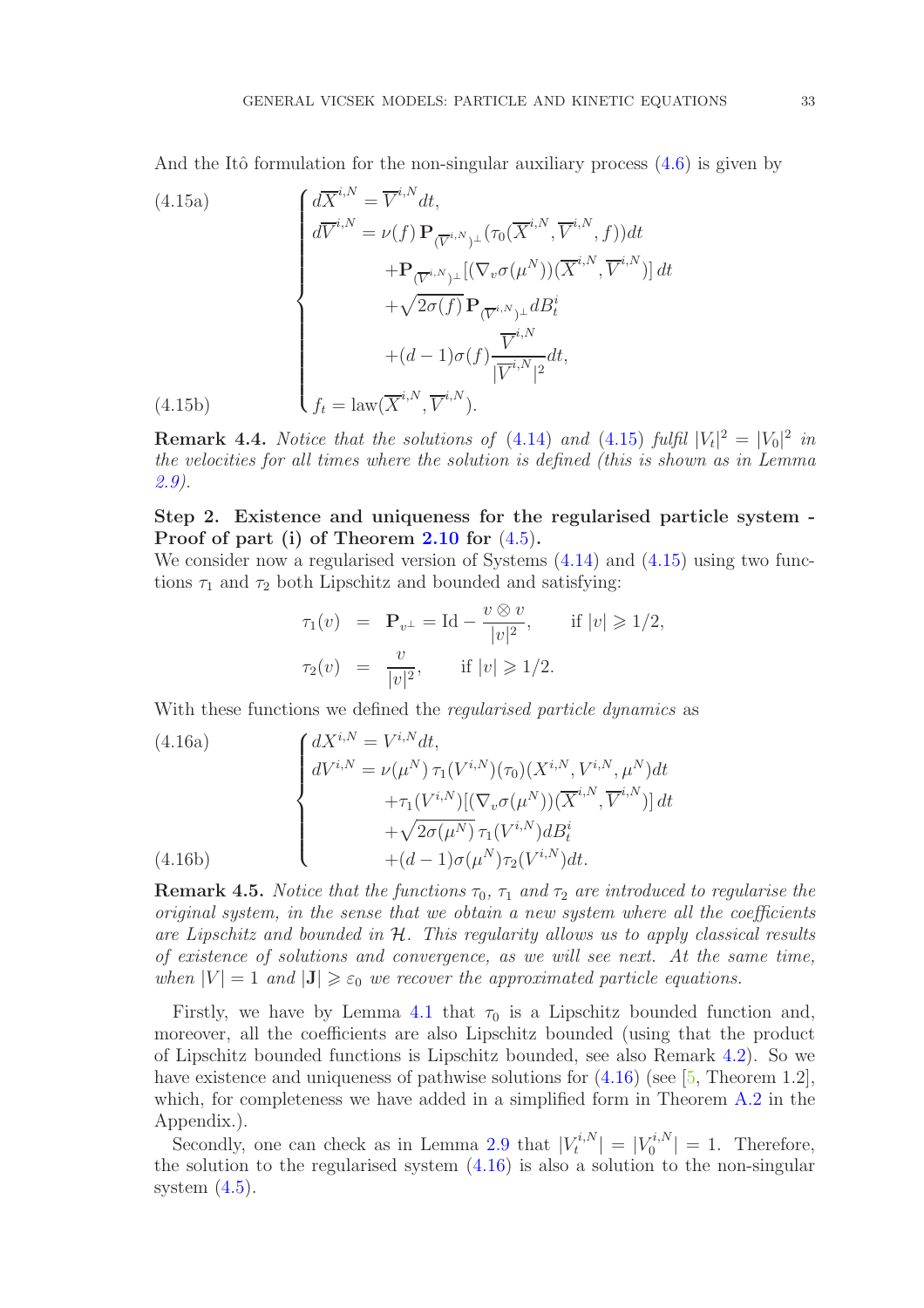## Step 3. Existence and uniqueness for an auxiliary regularised process of  $(2.22)$  - Proof of part (ii) of Theorem [2.10](#page-14-0) for  $(4.6)$ .

<span id="page-33-0"></span>Similarly as before, we consider a regularised version of the non-singular auxiliary process [\(4.6\)](#page-28-2) given by:

(4.17a)  

$$
\begin{cases}\n d\overline{X}^{i,N} = \overline{V}^{i,N} dt, \\
 d\overline{V}^{i,N} = \nu(f) \tau_1(\overline{V}^{i,N}) (\tau_0(\overline{X}^{i,N}, \overline{V}^{i,N}, f) dt \\
 + \tau_1(\overline{V}^{i,N}) [(\nabla_v \sigma(\mu^N))(\overline{X}^{i,N}, \overline{V}^{i,N})] dt \\
 + \sqrt{2\sigma(f)} \tau_1(\overline{V}^{i,N}) dB_t^i\n\end{cases}
$$

(4.17c) 
$$
+(d-1)\sigma(f)\tau_2(\overline{V}^{i,N})dt
$$

(4.17d) 
$$
\qquad \qquad \int f_t = \text{law}(\overline{X}^{i,N}, \overline{V}^{i,N}).
$$

Since  $(4.17)$  has bounded and Lipschitz coefficients in  $H$  (this can be seen as in the previous proof), it admits a pathwise unique global solution (this statement is shown in  $[5,$  Theorem 1.7, which is a generalisation of Sznitmann's strategy  $[47,$ Theorem 1.1] - see Theorem [A.3](#page-34-3) in the Appendix). We can prove as in Lemma [2.9](#page-13-0) that  $d|\overline{V}_t|^2 = 0$  so  $|\overline{V}_t| = 1$  for all times. Therefore, the solution to  $(4.17)$  is also solution of the non-singular auxiliary system [\(4.6\)](#page-28-2).

## Step 4. Existence and uniqueness for the non-singular kinetic equation  $(4.7)$  - Proof of part  $(iii)$  of Theorem [2.10](#page-14-0) for the non-singular case:  $(4.6)$ and [\(4.7\)](#page-28-1)

Next we show that part *(iii)* of Theorem [2.10](#page-14-0) holds for the non-singular auxiliary process [\(4.6\)](#page-28-2) and the non-singular kinetic equation [\(4.7\)](#page-28-1).

We can apply Theorem [2.4](#page-8-0) to the non-singular kinetic equation  $(4.7)$ . Moreover, since  $\nu$  is bounded and  $\tau_0$  is also bounded we have global-in-time existence of solutions for  $(4.7)$ .

Now, we also know that the kinetic equation  $(2.5)$  has existence and uniqueness of weak solutions in  $L^{\infty}(\ [0, T_{max}), L^1_{x,\omega} \cap L^p_{x,\omega})$  for p in  $[2, \infty]$ . Let  $f_t$  be the weak solution of the kinetic equation for  $t \in [0, T_{max})$ . We also now that for  $\varepsilon_0 > 0$ small enough there is a time  $T_{\varepsilon_0} \leq T_{max}$  such that  $|\mathbf{J}_{f_t}| > \varepsilon_0$  for all  $t \in [0, T_{\varepsilon_0})$ . Therefore, for  $t \in [0, T_{\varepsilon_0})$  the solution  $f_t$  of the kinetic equation is also solution of the non-singular kinetic equation [\(4.7\)](#page-28-1).

The fact that the Fokker-Planck equation for the non-singular auxiliary process  $(X_t, V_t)$  [\(4.7\)](#page-28-1) corresponds to the non-singular kinetic equation (4.7) is proven in [\[3\]](#page-36-0) (this is an application of Itô's formula, see for example  $[47,$  Remark 1.2],  $[5,$  Remark 1.8] and Eq.  $(A.3)$ ). The proof that  $(X_t, V_t)$  has law  $f_t$  (local-in-time) is carried out in the same way as in [\[3\]](#page-36-0).

### Step 5. Mean-field limit for the non-singular dynamics - Proof of Theorem **[2.11](#page-14-1)** for non-singular dynamics  $(4.5)$  and  $(4.6)$ .

The proof of Theorem [2.11](#page-14-1) is an application of Sznitman approach, generalised in  $|5|$ .

We can apply the result in  $[5,$  Theorem 1.10 (a condensed version can be found in Theorem [A.5](#page-35-4) in the Appendix).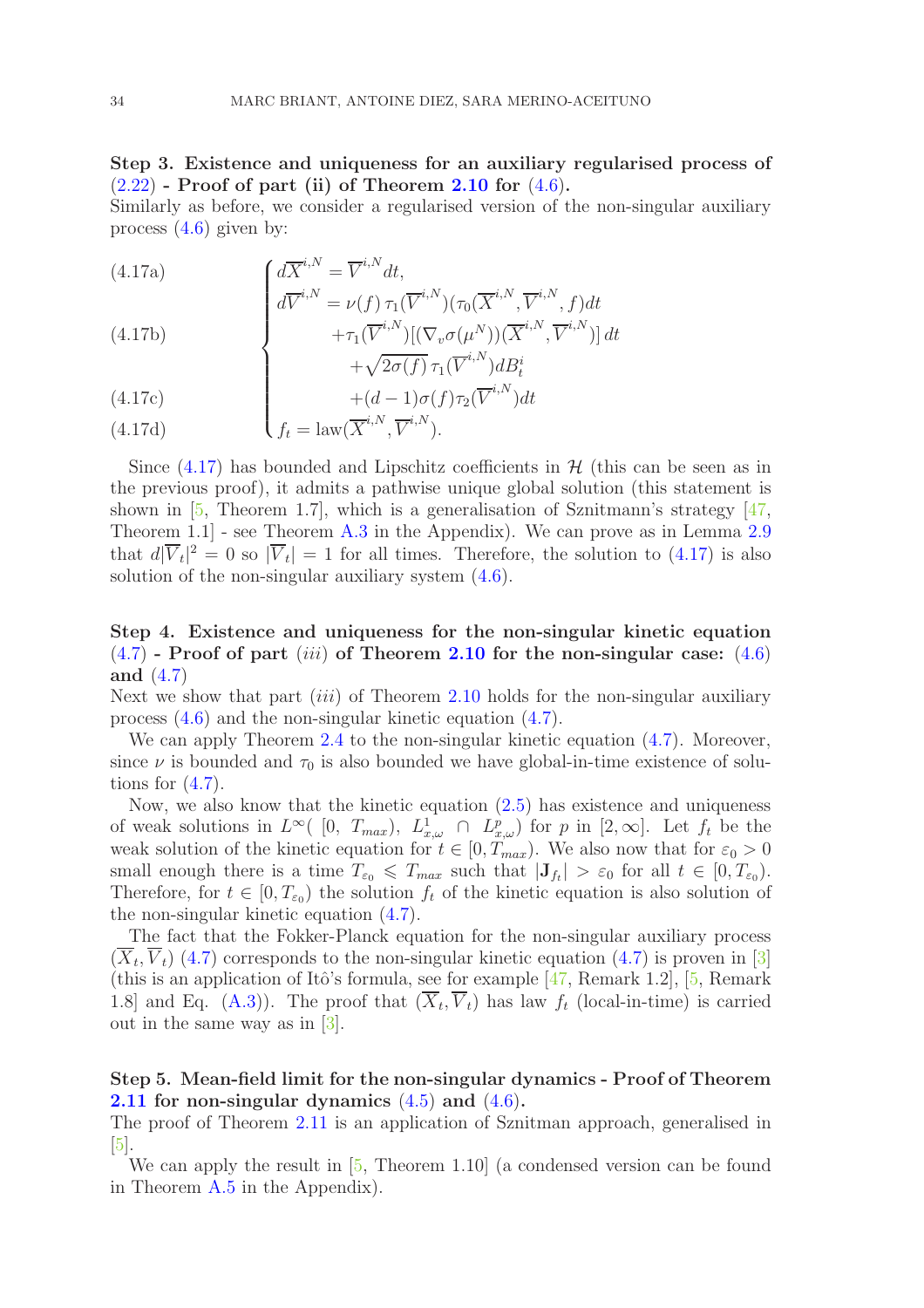Remark 4.6. The control in the particle position is immediate from the one in the velocities:

$$
|X_T^{i,N} - \overline{X}_T^{i,N}|^2 = \left| \int_0^T V_s^{i,N} \, ds - \int_0^T \overline{V}_s^{i,N} \right|^2 \le T \sup_{0 \le t \le T} |V_t^{i,N} - \overline{V}_t^{i,N}|^2.
$$

Appendix A. Some known results on SDE

<span id="page-34-0"></span>For the sake of completeness, we introduce in this section known results for stochastic differential equations that we used in the main part of the document.

<span id="page-34-1"></span>A.1. Results on existence of solutions and large-particle limits. The results and proofs from this section can be found in a more general form in [\[5\]](#page-36-7). The original approach to proving the large-particle limit is due to Sznitmann and can be found in [\[47\]](#page-38-14).

General stochastic differential equations. Consider a filtered probability space  $(\Omega, \mathcal{F}, (\mathcal{F}_t)_{t\geqslant0}, \mathbb{P})$  and an  $(\mathcal{F}_t)_{t\geqslant0}$ -Brownian motion B taking values in  $\mathbb{R}^m$ . Consider the stochastic differential equation giving the evolution for  $Z_t \in \mathbb{R}^p$ , for  $t \geq 0$ :

$$
(A.1) \t\t dZ_t = b(Z_t)dt + a(Z_t)dB_t,
$$

with initial data  $Z(t=0) = Z_0 \in \mathbb{R}^p$ , where the coefficients  $a : \mathbb{R}^p \to \mathbb{R}^{p \times m}$  and  $b : \mathbb{R}^p \to \mathbb{R}^p$  are Lipschitz and bounded. (This is the form taken by the SDE [\(4.16\)](#page-32-1) with  $p = 2d$  and  $Z_t = (X_t, V_t)$ .

**Definition A.1** (See Definition 1.1 in [\[5\]](#page-36-7)). An  $(\mathcal{F}_t)_{t\geq0}$ - adapted continuous process  $(Z_t)_{0\leq t\leq T}$  is a solution to  $(A.1)$  if

<span id="page-34-4"></span>
$$
Z_t = Z_0 + \int_0^T b(Z_s) \, ds + \int_0^T a(Z_s) \, dB_s, \quad 0 \leq t \leq T.
$$

<span id="page-34-2"></span>**Theorem A.2** (Adapted from Theorem 1.2 [\[5\]](#page-36-7)). Let us assume that  $Z_0 \in L^2$  is independent of B and that the coefficients b and a are Lipschitz and bounded. Then, there exists a unique solution of  $(A.1)$ . Moreover,  $Z_t \in L^2$  for all  $t < T$ , with T finite.

Results for non-linear SDE.

We consider a nonlinear SDE of the form

$$
(A.2) \t dZ_t = b(Z_t, \mathcal{L}(Z_t))dt + a(Z_t, \mathcal{L}(Z_t))dB_t.
$$

where  $\mathcal{L}(Z)$  denotes the distribution or law of the random element Z. Here we also assume that  $b : \mathbb{R}^p \times \mathcal{P}_2(\mathbb{R}^p) \to \mathbb{R}^p$  and  $a : \mathbb{R}^p \times \mathcal{P}_2(\mathbb{R}^p) \to \mathbb{R}^{p \times m}$  are bounded and Lipschitz. Specifically, in this case to be Lipschitz means that for all  $z, z' \in \mathbb{R}^d$  and all  $\mu, \mu' \in \mathcal{P}(\mathbb{R}^d)$  it holds that

<span id="page-34-5"></span>
$$
|(b, a)(z, \mu) - (b, a)(z', \mu')| \leq c(|z - z'| + W^{(2)}(\mu, \mu')),
$$

for some constant c (see Section [4.1](#page-26-1) for more details). System  $(A.2)$  is the form taken by the system auxiliary system [\(4.17\)](#page-33-0).

<span id="page-34-3"></span>**Theorem A.3** (From Theorem 1.7 in [\[5\]](#page-36-7)). Let us assume that  $Z_0 \in L^2$  is independently dent of B, and that the coefficients b and a are bounded and Lipschitz. Then, there exists a unique solution to [\(A.2\)](#page-34-5).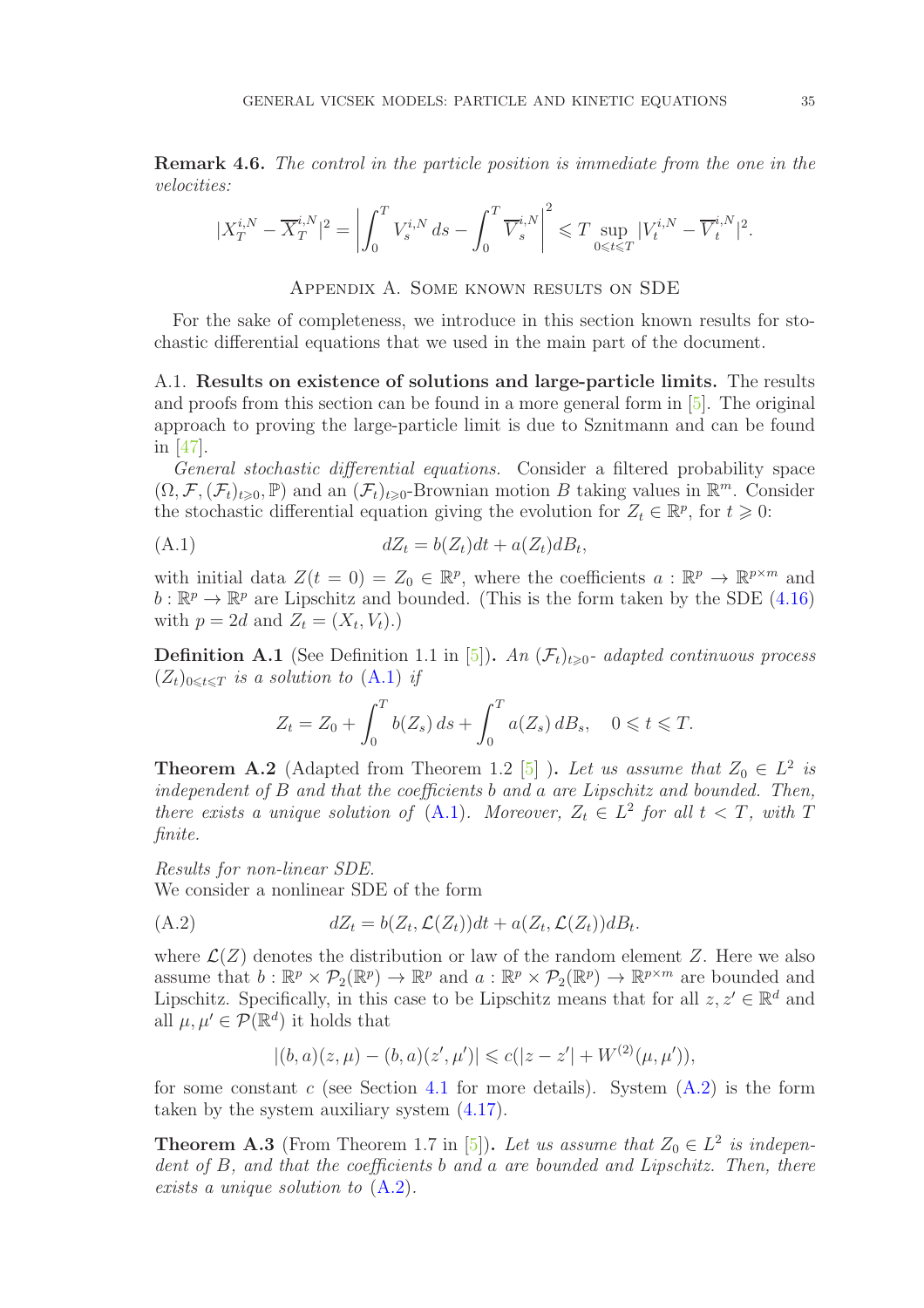For  $\varphi \in C_b^2(\mathbb{R}^p)$ , Itô's formula applied to the process  $Z_t$  gives (see Remark 1.8 in  $[5]$ :

<span id="page-35-1"></span>
$$
\varphi(Z_t) = \varphi(Z_0) + \int_0^t \left[ \frac{1}{2} \text{trace}[a(Z_s, \mathcal{L}(Z_s))^T a(Z_s, \mathcal{L}(Z_s))] D^2 \varphi(Z_s) \right. \n\left. + b(Z_s, \mathcal{L}(Z_s)) D \varphi(Z_s) \right] ds + \int_0^t D \varphi(Z_s) a(Z_s, \mathcal{L}(Z_s)) dB_s,
$$
\n(A.3)

where the exponent T denotes the transpose and  $D^2$  denotes the Hessian matrix.

<span id="page-35-3"></span>**Lemma A.4** (Law of large numbers: Lemma 1.9 in [\[5\]](#page-36-7)). Let  $\mu \in \mathcal{P}_2(\mathbb{R}^p)$ , and let  $(Z_i)_{i\in\mathbb{N}}$  be a sequence of independent identically distributed random variables with common law  $\mu$ . For each  $N \geq 1$  denote by  $\mu^N$  the empirical distribution associated to the first  $N$  elements of the sequence, *i.e.* 

$$
\mu^N(z) = \frac{1}{N} \sum_{i=1}^N \delta_{Z_i}(z).
$$

Then, it holds that

(A.4) 
$$
\lim_{N \to \infty} \mathbb{E}[W_2(\mu^N, \mu)^2] = 0.
$$

<span id="page-35-2"></span>Let $z_i \in \mathbb{R}^p$  and  $z'_i \in \mathbb{R}^p$  for  $i = 1, ..., N$ , it holds ([\[5,](#page-36-7) (1.24)])

(A.5) 
$$
W^{(2)}\left(\frac{1}{N}\sum_{i=1}^{N}\delta_{z_i}, \frac{1}{N}\sum_{i=1}^{N}\delta_{z'_i}\right) \leqslant \left(\frac{1}{N}\sum_{i=1}^{N}|z_i - z'_i|^2\right)^{1/2}.
$$

Particle approximations (from [\[5,](#page-36-7) Section 1.3.4]).

<span id="page-35-4"></span>Theorem A.5 (Extracted and adapted from Section 1.3.4 in [\[5\]](#page-36-7)). Consider

(A.6) 
$$
Z_t^i = Z_0^i + \int_0^T b(Z_s^i, \mathcal{L}(Z_s^i)), ds + \int_0^T a(Z_s^i, \mathcal{L}(Z_s^i)) dB_s^i,
$$

and

(A.7) 
$$
Z_t^{i,N} = Z_0^i + \int_0^T b(Z_s^{i,N}, \mu_s^N) ds + \int_0^T a(Z_s^{i,N}, \mu_s^N) dB_s^i,
$$

where  $\mu_s^N$  is the empirical distribution of the N particles. Assume that a,b are bounded and Lipschitz in  $\mathbb{R}^p \times \mathcal{P}_2(\mathbb{R}^p)$ . Then, it holds that

(A.8) 
$$
\lim_{N \to \infty} \sup_{1 \le i \le N} \mathbb{E} \left[ \sup_{0 \le t \le T} |Z_t^{i,N} - Z_t^i|^2 \right] = 0.
$$

<span id="page-35-0"></span>A.2. Stratonovich to Ito's convention. We use the results presented in [\[29\]](#page-37-17) as well as  $[46, V.30, Theorem (30.14)].$  Particularly, if  $Z_t$  is solution to the Stratonovich SDE

<span id="page-35-5"></span> dZ = b(Z, t)dt + a(Z, t) ◦ dB<sup>t</sup> (A.9a) ,

(A.9b) Z(t = 0) = Z0,

where B is an  $m$ - dimensional Brownian motion, and  $b : \mathbb{R}^p \times [0, T] \to \mathbb{R}^p$  and  $a: \mathbb{R}^p \times [0, T] \to M^{p \times m}$  (the space of real matrices of dimension  $p \times m$ ) and are such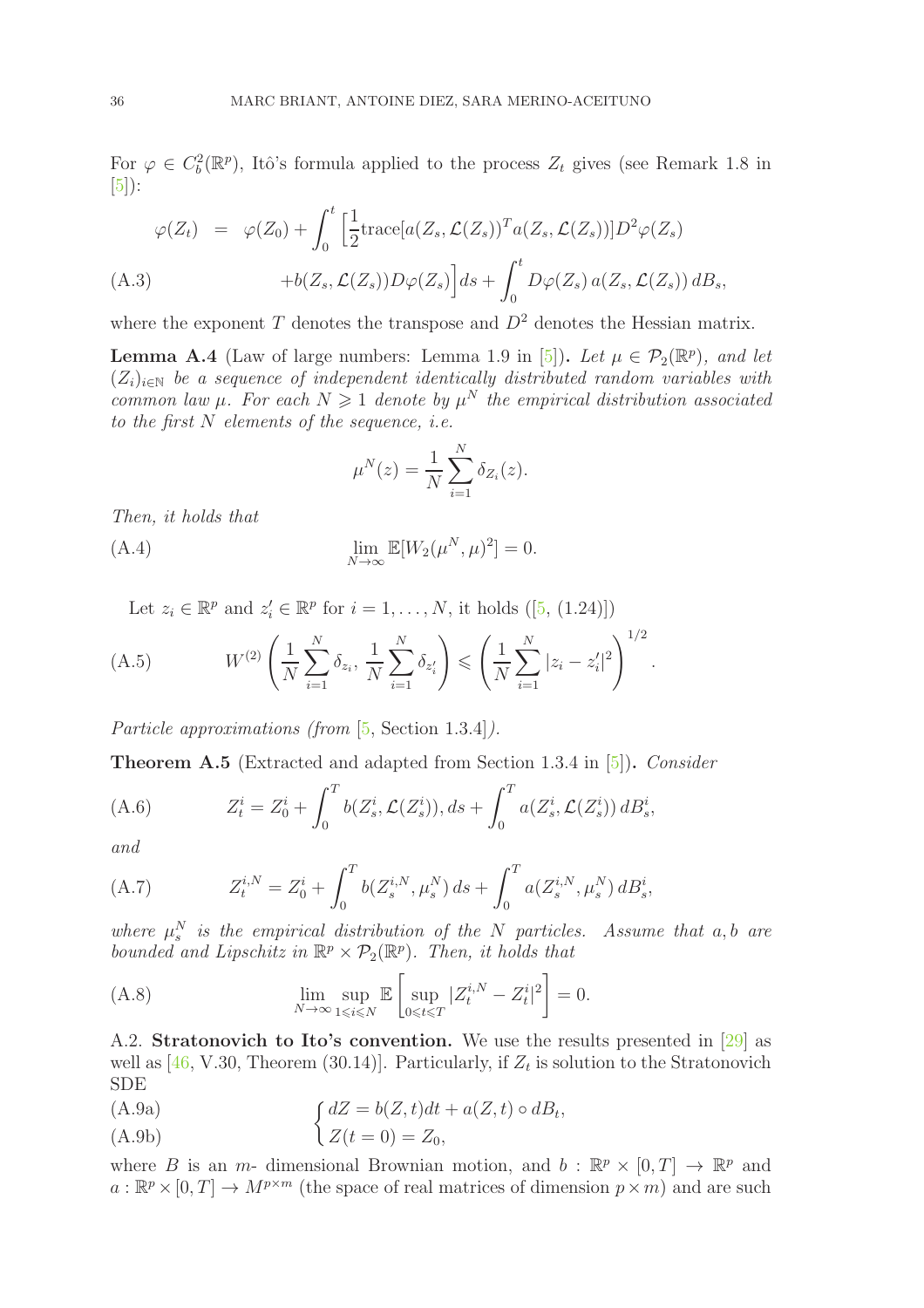that there is existence and uniqueness of solutions for the SDE  $(A.9)$ . Then,  $Z_t$  is solution to the Itô SDE:

(A.10a) 
$$
\begin{cases} dZ = [b(Z, t) + \frac{1}{2}c(Z, t)] dt + a(Z, t) dB_t, \\ c(Z, t) = 0 \end{cases}
$$

(A.10b)  $Z(t = 0) = Z_0$ ,

where

$$
c_i(z,t) = \sum_{k=1}^m \sum_{j=1}^n \frac{\partial a_{ik}}{\partial z_j}(z,t) a_{jk}(z,t).
$$

In our case  $a : \mathbb{R}^{2d} \to \mathbb{R}^{2d \times d}$  with

$$
a(x,v) = \begin{pmatrix} 0_{d \times d} \\ \eta(x,v) \end{pmatrix},
$$

where  $0_{d \times d}$  is a  $d \times d$  zero-matrix and

$$
\eta(x,v) = \alpha(x,v)P_{v^{\perp}}; \qquad \alpha(x,v) = \sqrt{2\sigma(f)(x,v)}.
$$

With this we have that  $c : \mathbb{R}^{2d} \to \mathbb{R}^{2d}$  with  $c_i = 0$  for  $i = 1, ..., d$  since  $\gamma_{jk} = 0$  for all  $j = 1, \ldots, d$  and any  $k = 1, \ldots, d$ . Now, for  $i = d + 1, \ldots, 2d$  we have that

$$
c_i(x,v) = \sum_{k=1}^d \sum_{j=1}^d \frac{\partial \eta_{ik}}{\partial v_j}(x,v) \eta_{jk}(x,v).
$$

Using that

$$
\eta_{jk}(x,v) = \alpha(x,v) \left( \delta_{j=k} - \frac{v_j v_k}{|v|^2} \right),\,
$$

we compute the previous expression and obtain that

$$
c(x,v) = \left(0_{1 \times d}, \ 2(d-1)\sigma(f)(x,v)\frac{v}{|v|^2} + P_{v^{\perp}}[(\nabla_v \sigma(f))(x,v)]\right).
$$

#### <span id="page-36-1"></span>**REFERENCES**

- <span id="page-36-9"></span>[1] BENDALI, A., AND TORDEUX, S. Extension of the Günter derivatives to Lipschitz domains and application to the boundary potentials of elastic waves. working paper or preprint, Nov. 2016.
- <span id="page-36-3"></span>[2] BOLLEY, F., CAÑIZO, J. A., AND CARRILLO, J. A. Stochastic mean-field limit: Non-lipschitz forces and swarming. Mathematical Models and Methods in Applied Sciences 21, 11 (2011), 2179–2210.
- <span id="page-36-0"></span>[3] BOLLEY, F., CAÑIZO, J. A., AND CARRILLO, J. A. Mean-field limit for the stochastic vicsek model. Applied Mathematics Letters 25, 3 (2012), 339 – 343.
- <span id="page-36-7"></span><span id="page-36-2"></span>[4] BRIANT, M., MEUNIER, N., AND NAVORET, L. work in progress.
- [5] CARMONA, R. Lectures on BSDEs, stochastic control, and stochastic differential games with financial applications, vol. 1. SIAM, 2016.
- <span id="page-36-4"></span>[6] CAUSSIN, J.-B., SOLON, A., PESHKOV, A., CHATÉ, H., DAUXOIS, T., TAILLEUR, J., Vitelli, V., and Bartolo, D. Emergent spatial structures in flocking models: a dynamical system insight. Physical review letters 112, 14 (2014), 148102.
- <span id="page-36-8"></span>[7] Chaintron, L.-P., and Diez, A. Propagation of chaos: a review of models, methods and applications. arXiv preprint arXiv:2106.14812 (2021).
- <span id="page-36-5"></span>[8] CHATÉ, H., GINELLI, F., GRÉGOIRE, G., PERUANI, F., AND RAYNAUD, F. Modeling collective motion: variations on the vicsek model. The European Physical Journal B 64, 3 (2008), 451–456.
- <span id="page-36-6"></span>[9] CHATÉ, H., GINELLI, F., GRÉGOIRE, G., AND RAYNAUD, F. Collective motion of selfpropelled particles interacting without cohesion. Physical Review E 77, 4 (2008), 046113.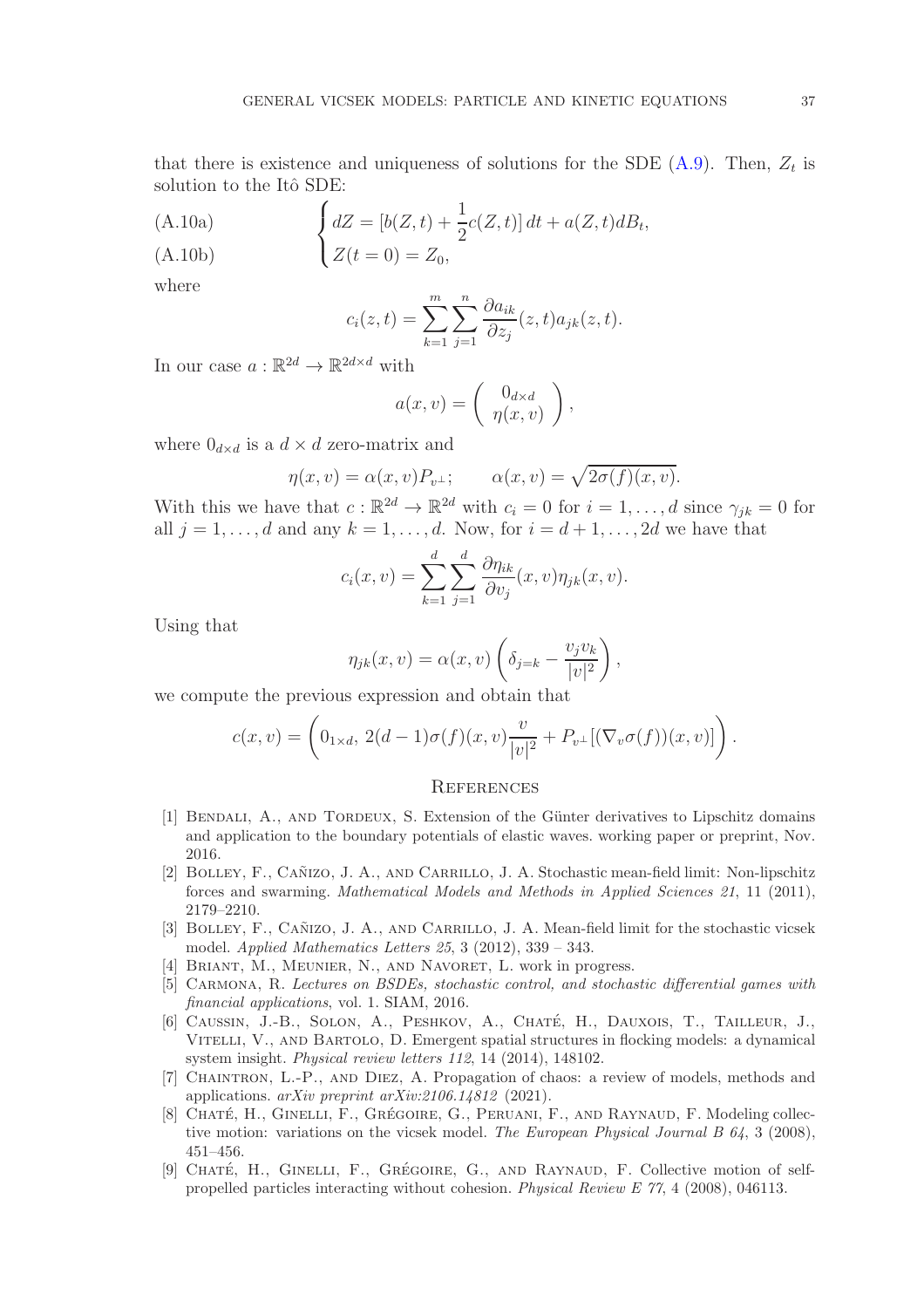- <span id="page-37-2"></span>[10] David, I., Kohnke, P., Lagriffoul, G., Praud, O., Plouarbou´e, F., Degond, P., and DRUART, X. Mass sperm motility is associated with fertility in sheep. Animal reproduction science 161 (2015), 75–81.
- <span id="page-37-19"></span>[11] Degond, P. Global existence of smooth solutions for the vlasov-fokker-planck equation in 1 and 2 space dimensions. Annales scientifiques de l'école Normale Supérieure 19, 4 (1986), 519–542.
- <span id="page-37-6"></span>[12] Degond, P., Diez, A., Frouvelle, A., and Aceituno, S. M. Phase transitions and macroscopic limits in a bgk model of body-attitude coordination.  $arXiv$  preprint arXiv:1905.04885 (2019).
- <span id="page-37-7"></span>[13] Degond, P., Dimarco, G., and Mac, T. B. N. Hydrodynamics of the kuramoto–vicsek model of rotating self-propelled particles. Mathematical Models and Methods in Applied Sciences 24, 02 (2014), 277–325.
- <span id="page-37-15"></span>[14] DEGOND, P., FROUVELLE, A., AND LIU, J.-G. A note on phase transitions for the Smoluchowski equation with dipolar potential. In Hyperbolic Problems: Theory, Numerics, Applications (Padova, Italy, June 2012), vol. 8 of Applied Mathematics, AIMS, pp. 179–192.
- <span id="page-37-3"></span>[15] DEGOND, P., FROUVELLE, A., AND LIU, J.-G. Macroscopic limits and phase transition in a system of self-propelled particles. *Journal of nonlinear science 23*, 3 (2013), 427–456.
- <span id="page-37-4"></span>[16] Degond, P., Frouvelle, A., and Liu, J.-G. Phase transitions, hysteresis, and hyperbolicity for self-organized alignment dynamics. Archive for Rational Mechanics and Analysis 216, 1 (2015), 63–115.
- <span id="page-37-9"></span>[17] Degond, P., Frouvelle, A., Merino-Aceituno, S., and Trescases, A. Alignment of self-propelled rigid bodies: from particle systems to macroscopic equations. In *International* workshop on Stochastic Dynamics out of Equilibrium (2017), Springer, pp. 28–66.
- <span id="page-37-8"></span>[18] DEGOND, P., FROUVELLE, A., MERINO-ACEITUNO, S., AND TRESCASES, A. Quaternions in collective dynamics. Multiscale Modeling  $\mathcal{B}$  Simulation 16, 1 (2018), 28–77.
- <span id="page-37-10"></span>[19] Degond, P., Manhart, A., and Yu, H. A continuum model for nematic alignment of selfpropelled particles. Discrete & Continuous Dynamical Systems-B 22, 4 (2017), 1295–1327.
- <span id="page-37-11"></span>[20] Degond, P., Manhart, A., and Yu, H. An age-structured continuum model for myxobacteria. Mathematical Models and Methods in Applied Sciences 28, 09 (2018), 1737–1770.
- <span id="page-37-12"></span>[21] Degond, P., and Merino-Aceituno, S. Nematic alignment of self-propelled particles in the macroscopic regime. arXiv preprint arXiv:1910.02865 (2019).
- <span id="page-37-13"></span>[22] Degond, P., Merino-Aceituno, S., Vergnet, F., and Yu, H. Coupled self-organized hydrodynamics and stokes models for suspensions of active particles. Journal of Mathematical Fluid Mechanics 21, 1 (2019), 6.
- <span id="page-37-1"></span>[23] Degond, P., and Motsch, S. Continuum limit of self-driven particles with orientation interaction. Mathematical Models and Methods in Applied Sciences 18, supp01 (2008), 1193– 1215.
- <span id="page-37-14"></span>[24] Degond, P., and Motsch, S. A macroscopic model for a system of swarming agents using curvature control. Journal of Statistical Physics 143, 4 (2011), 685–714.
- <span id="page-37-5"></span>[25] DEGOND, P., AND NAVORET, L. A multi-layer model for self-propelled disks interacting through alignment and volume exclusion. Mathematical Models and Methods in Applied Sciences 25, 13 (2015), 2439–2475.
- <span id="page-37-16"></span>[26] Doi, M. Molecular dynamics and rheological properties of concentrated solutions of rodlike polymers in isotropic and liquid crystalline phases. Journal of Polymer Science: Polymer Physics Edition 19, 2 (1981), 229–243.
- <span id="page-37-18"></span>[27] DUDUCHAVA, R. On poincaré, friedrichs and korns inequalities on domains and hypersurfaces. arXiv preprint arXiv:1504.01677 (2015).
- <span id="page-37-20"></span>[28] Evans, L. C. Partial differential equations, second ed., vol. 19 of Graduate Studies in Mathematics. American Mathematical Society, Providence, RI, 2010.
- <span id="page-37-17"></span>[29] Evans, L. C. An introduction to stochastic differential equations, vol. 82. American Mathematical Soc., 2012.
- <span id="page-37-0"></span>[30] Figalli, A., Kang, M.-J., and Morales, J. Global well-posedness of the spatially homogeneous kolmogorov–vicsek model as a gradient flow. Archive for Rational Mechanics and Analysis (Sep 2017).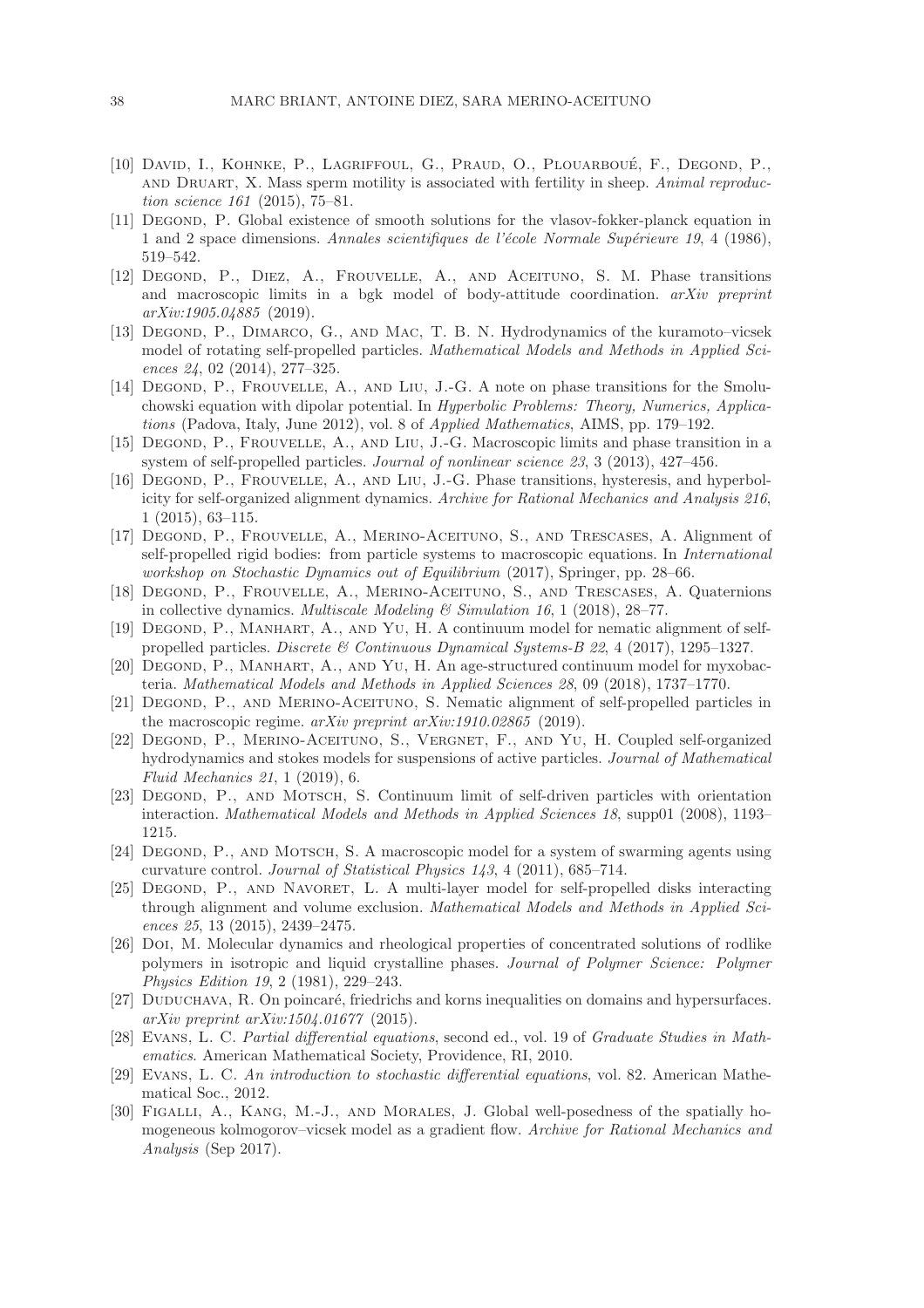- <span id="page-38-6"></span>[31] Frouvelle, A. A continuum model for alignment of self-propelled particles with anisotropy and density-dependent parameters. Mathematical Models and Methods in Applied Sciences 22, 07 (2012), 1250011.
- <span id="page-38-1"></span><span id="page-38-0"></span>[32] Frouvelle, A., and Liu, J.-G. Dynamics in a kinetic model of oriented particles with phase transition. SIAM Journal on Mathematical Analysis 44, 2 (2012), 791–826.
- [33] Gamba, I. M., and Kang, M.-J. Global weak solutions for kolmogorov–vicsek type equations with orientational interactions. Archive for Rational Mechanics and Analysis 222, 1 (Oct 2016), 317–342.
- <span id="page-38-3"></span>[34] HEMELRIJK, C. K., AND HILDENBRANDT, H. Schools of fish and flocks of birds: their shape and internal structure by self-organization. Interface focus 2, 6 (2012), 726–737.
- <span id="page-38-2"></span>[35] HILDENBRANDT, H., CARERE, C., AND HEMELRIJK, C. Self-organized aerial displays of thousands of starlings: a model. Behavioral Ecology 21, 6 (10 2010), 1349–1359.
- <span id="page-38-11"></span><span id="page-38-10"></span>[36] Jabin, P.-E., and Wang, Z. Mean field limit for stochastic particle systems. In Active Particles, Volume 1. Springer, 2017, pp. 379–402.
- [37] Jiang, N., Luo, Y.-L., and Zhang, T.-F. Coupled self-organized hydrodynamics and navier–stokes models: Local well-posedness and the limit from the self-organized kinetic-fluid models. Archive for Rational Mechanics and Analysis 236, 1 (2020), 329–387.
- <span id="page-38-8"></span>[38] Jiang, N., Xiong, L., and Zhang, T.-F. Hydrodynamic limits of the kinetic self-organized models. SIAM Journal on Mathematical Analysis 48, 5 (2016), 3383–3411.
- <span id="page-38-12"></span>[39] Kang, M.-J., and Morales, J. Dynamics of a spatially homogeneous vicsek model for oriented particles on the plane. arXiv preprint arXiv:1608.00185 (2016).
- <span id="page-38-17"></span><span id="page-38-4"></span>[40] Kingman, J. F. Uses of exchangeability. The Annals of Probability 6, 2 (1978), 183–197.
- [41] Maury, B., Roudneff-Chupin, A., and Santambrogio, F. A macroscopic crowd motion model of gradient flow type. Mathematical Models and Methods in Applied Sciences 20, 10 (2010), 1787–1821.
- <span id="page-38-13"></span>[42] NAVORET, L. A two-species hydrodynamic model of particles interacting through selfalignment. Mathematical Models and Methods in Applied Sciences 23, 06 (2013), 1067–1098.
- <span id="page-38-16"></span>[43] ONSAGER, L. The effects of shape on the interaction of colloidal particles. Annals of the New York Academy of Sciences 51, 4 (1949), 627–659.
- <span id="page-38-18"></span>[44] OTTO, F., AND TZAVARAS, A. E. Continuity of velocity gradients in suspensions of rod-like molecules. Comm. Math. Phys. 277, 3 (2008), 729–758.
- <span id="page-38-7"></span>[45] Poyato, D. Filippov flows and mean-field limits in the kinetic singular kuramoto model. arXiv preprint arXiv:1903.01305 (2019).
- <span id="page-38-19"></span>[46] ROGERS, L. C. G., AND WILLIAMS, D. Diffusions, Markov processes and martingales: Volume 2, Itô calculus, vol. 2. Cambridge university press, 2000.
- <span id="page-38-14"></span>[47] SZNITMAN, A.-S. Topics in propagation of chaos. In Ecole d'été de probabilités de Saint-Flour XIX—1989. Springer, 1991, pp. 165–251.
- <span id="page-38-5"></span>[48] VICSEK, T., CZIRÓK, A., BEN-JACOB, E., COHEN, I., AND SHOCHET, O. Novel type of phase transition in a system of self-driven particles. Physical review letters 75, 6 (1995), 1226.
- <span id="page-38-15"></span><span id="page-38-9"></span>[49] Villani, C. Optimal transport: old and new, vol. 338. Springer Science & Business Media, 2008.
- [50] Zhang, T.-F., and Jiang, N. A local existence of viscous self-organized hydrodynamic model. Nonlinear Analysis: Real World Applications 34 (2017), 495–506.

### MARC BRIANT

UNIVERSITÉ DE PARIS, MAP5, CNRS, F-75006 Paris, France

e-mail: briant.maths@gmail.com

Antoine Diez